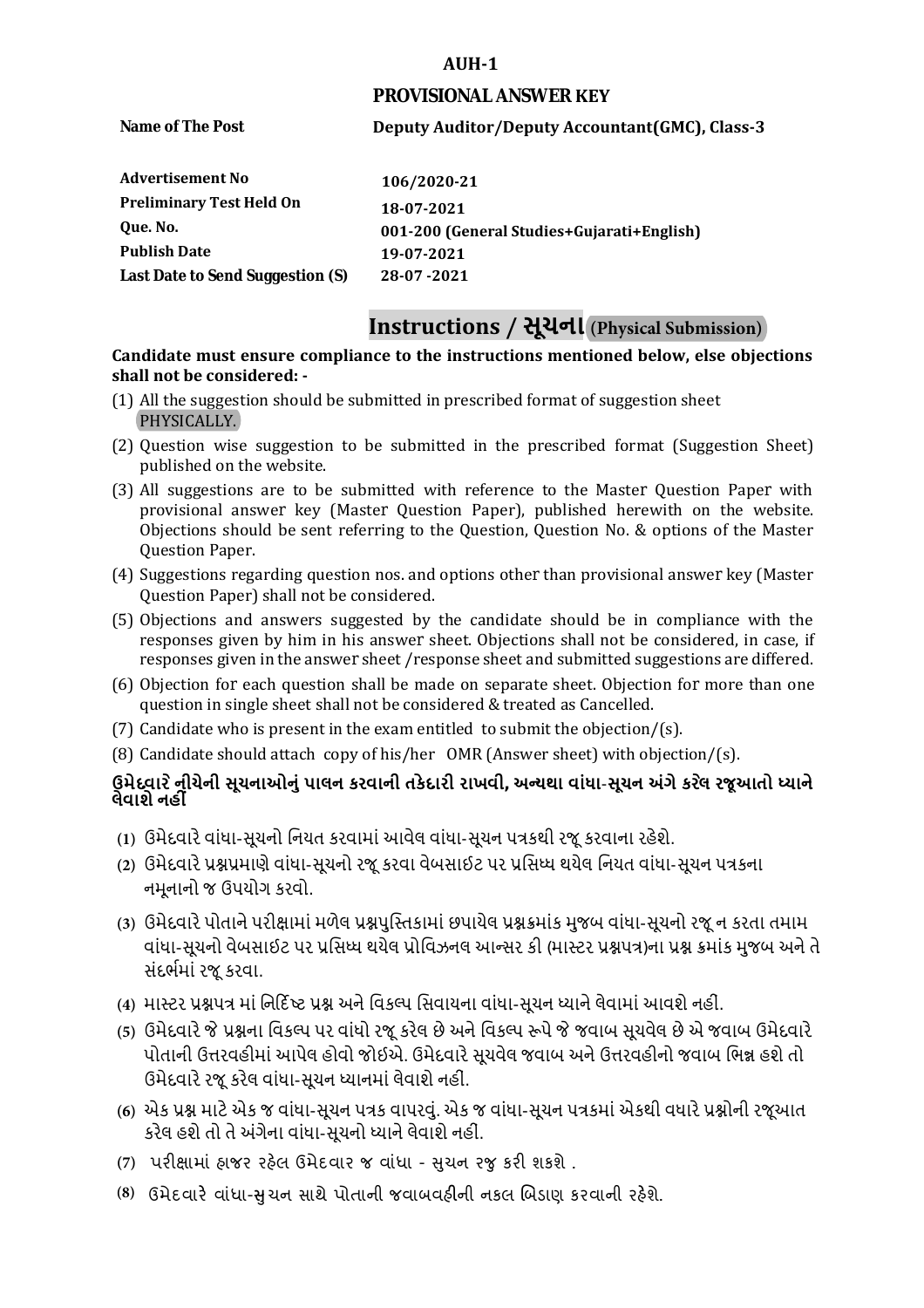| 001. | નીઑરાવેલી નેશનલ પાર્ક (Neora Valley National Park) કયા રાજ્યમાં આવેલ છે ?               |                                                                                                            |  |  |
|------|-----------------------------------------------------------------------------------------|------------------------------------------------------------------------------------------------------------|--|--|
|      | (A) પશ્ચિમ બંગાળ                                                                        | (B) આસામ                                                                                                   |  |  |
|      | $(C)$ કેરળા                                                                             | (D) મેઘાલય                                                                                                 |  |  |
| 002. | સુંદરબન (Sundar bans) અંગે નીચેના વાક્યો ચકાસો.                                         |                                                                                                            |  |  |
|      | સુધી પ્રસરેલ છે.                                                                        | 1. આ લો-લાઈગ આયલેન્ડ (નીચાણ વાળા ટાપુઓનો સમુહ છે અને તે ભારત બાંગલાદેશ અને મ્યાનમાર (બર્મા)ની હદ           |  |  |
|      |                                                                                         | 2. આ વિસ્તાર મેન્ગ્રુવ (Mangrove) પેંથેરા ટાઈગર, રૉયલ બેંગાલ ટાઈગર, ડૉલફીન જેવી પ્રજાતીઓ માટે પ્રખ્યાત છે. |  |  |
|      | (A) માત્ર 1 વાક્ય યોગ્ય છે.                                                             | (B) માત્ર 2 વાક્ય યોગ્ય છે.                                                                                |  |  |
|      | (C) 1 અને 2 બંને વાક્યો યોગ્ય છે.                                                       | (D) 1 અને 2 બંને વાક્યો યોગ્ય નથી.                                                                         |  |  |
| 003. | કસ્તુરી હરણ (The Musk Deer) ભારતમાં કુદરતી વાતાવરણમાં ઉછેર થતો હોય, તેવી કઈ જગ્યાઓ છે ? |                                                                                                            |  |  |
|      | 1. એસ્કોટ વાઈલ્ડ લાઈફ સેન્ચુરી (Askot wildlife sanctuary)                               |                                                                                                            |  |  |
|      | 2. ગંગોત્રી નેશનલ પાર્ક                                                                 |                                                                                                            |  |  |
|      | 3. કિશનપુર વાઈલ્ડ લાઈફ સેન્ચુરી                                                         |                                                                                                            |  |  |
|      | 4. માનસ નેશનલ પાર્ક                                                                     |                                                                                                            |  |  |
|      | $(A)$ ી અને 2                                                                           | (B) 2 અને 3                                                                                                |  |  |
|      | (C) 3 અને 4                                                                             | (D) 4 અને 1                                                                                                |  |  |
| 004. | ગલ્ફ ઑફ મન્નાર બાયોસ્ફીયર રીઝર્વ (GOMBR) બાબતે નીચે પૈકી કયા વાક્યો યોગ્ય છે ?          |                                                                                                            |  |  |
|      | (A) GOMBR એ ભારતનું પ્રથમ દરિયાઈ બાયોસ્ફીયર અનામત છે.                                   |                                                                                                            |  |  |
|      | (B) રામેશ્વરથી તુતીકોરીન સુધી આ "બાયોસ્ફિયર અનામત" વિસ્તારેલ છે.                        |                                                                                                            |  |  |
|      | (C) આને યુનેસ્કોના - MAB પ્રોગ્રામ (UNESCO - MAB programme) હેઠળ માન્યતા મળેલ છે.       |                                                                                                            |  |  |
|      | (D) 1, 2 અને 3 વાક્યો યોગ્ય છે.                                                         |                                                                                                            |  |  |
| 005. | 'ઈન્જીન્યુટી હેલીકૉપ્ટર' (Ingenuity Helicopter) શું છે ?                                |                                                                                                            |  |  |
|      | (A) પ્રાણીઓને બચાવવા માટે હેલિકૉપ્ટર                                                    |                                                                                                            |  |  |
|      | (B) કોવીડ-19 નાં ગંભીર દરદીને હૉસ્પીટલમાં લઈ જવા માટેનું હેલિકૉપ્ટર                     |                                                                                                            |  |  |
|      | (C) આગ બુજાવવા માટે ઉપયોગી હેલિકૉપ્ટર                                                   |                                                                                                            |  |  |
|      | (D) ઉપરોક્ત પૈકી એક પણ નહિં                                                             |                                                                                                            |  |  |
| 006. | ઉમંગોટ નદી (Umangot River) બાબતે કયું વિધાન યોગ્ય નથી ?                                 |                                                                                                            |  |  |
|      | 1. આ નદી આસામમાં આવેલ છે.                                                               |                                                                                                            |  |  |
|      | 2. જૈનતીયા (Jaintia) અને ખાસી પર્વતોને કુદરતી રીતે અલગ પાડે છે.                         |                                                                                                            |  |  |
|      | 3. આ ભારતની સૌથી ચોખ્ખી નદી છે.                                                         |                                                                                                            |  |  |
|      | $(A)$ 1                                                                                 | $(B)$ 2                                                                                                    |  |  |
|      | $(C)$ 3                                                                                 | (D) 1, 2 અને 3                                                                                             |  |  |
| 007. | રાજ્યના જીલ્લાઓ અને જીલ્લા મથકોની જોડીઓ પૈકી કઈ જોડી યોગ્ય નથી ?                        |                                                                                                            |  |  |
|      | 1. અરવલ્લી – આણંદ        2. બનાસકાંઠા – પાલનપુર                                         | 4. મહીસાગર – મોડાસા<br><u>3. ડાંગ – આહવા</u>                                                               |  |  |
|      | $(A)$ 2 અને 3                                                                           | (B) 1 અને 4                                                                                                |  |  |
|      | (C) 3 અને 4                                                                             | (D) 3 અને 2                                                                                                |  |  |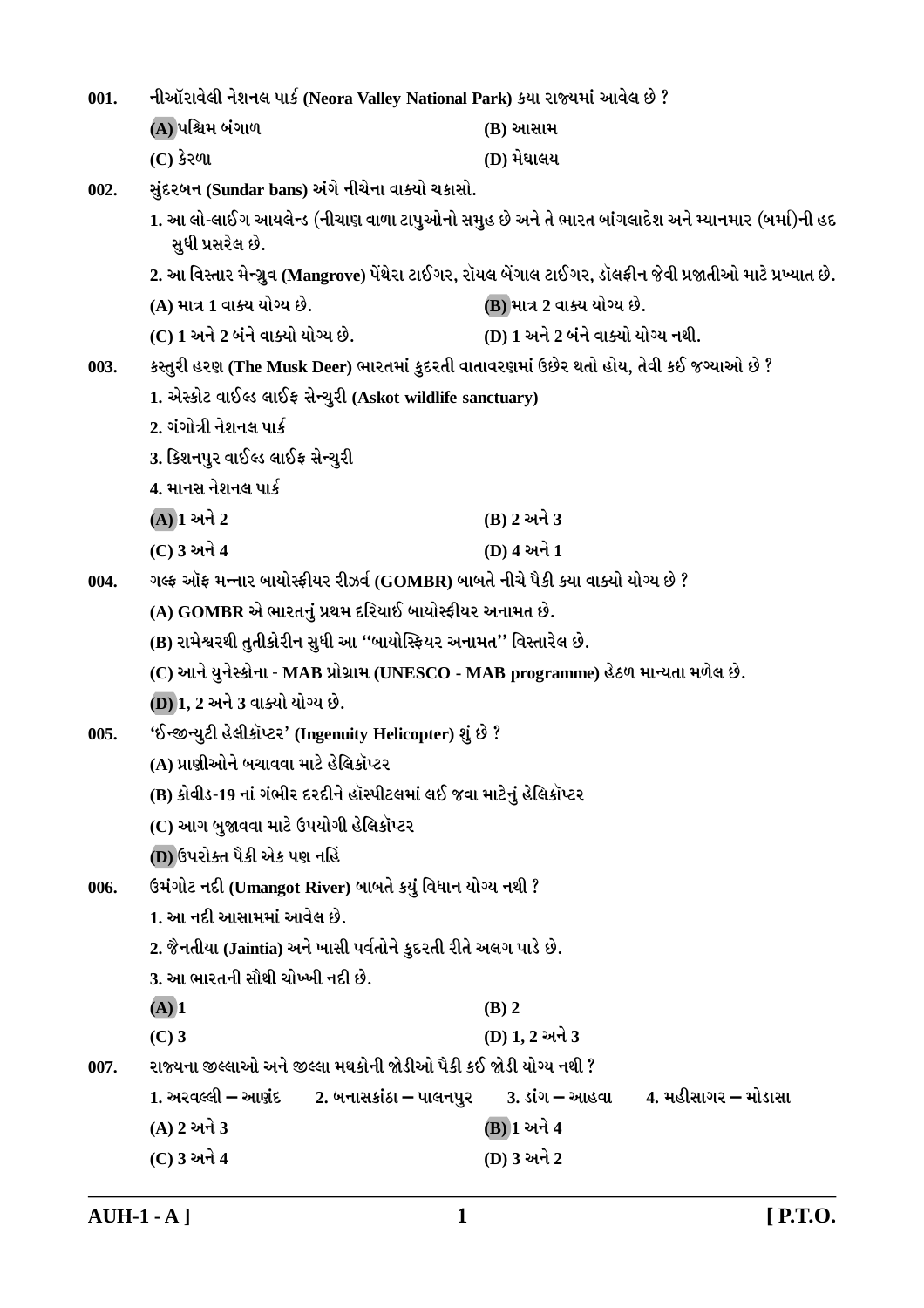ગુજરાત રાજ્યમાં આવેલ વિજ મથકો અને તેના જીલ્લાઓ યોગ્ય રીતે ગોઠવો. 008.

|      | 1. અકરી મોટા થર્મલ પાવર સ્ટેશન                                |            | a. આણંદ                                   |                                                                                                           |  |  |  |
|------|---------------------------------------------------------------|------------|-------------------------------------------|-----------------------------------------------------------------------------------------------------------|--|--|--|
|      | 2. ધુવારણ                                                     |            | b. વડોદરા                                 |                                                                                                           |  |  |  |
|      | 3. વણાકબોરી                                                   |            | c. ખેડા                                   |                                                                                                           |  |  |  |
|      | 4. જી.આઈ.પી.સી.એલ (GIPCL)                                     |            | d. કચ્છ                                   |                                                                                                           |  |  |  |
|      | $(A)$ 1 - b, 2 - d, 3 - a, 4 - c                              |            | $(B)$ 1 - c, 2 - b, 3 - d, 4 - a          |                                                                                                           |  |  |  |
|      | $(C)$ 1 - d, 2 - a, 3 - c, 4 - b                              |            | (D) $1 - a$ , $2 - c$ , $3 - b$ , $4 - d$ |                                                                                                           |  |  |  |
| 009. | સેન્સસ 2011 મુજબ નીચેના પૈકી કયા જોડકા યોગ્ય છે.              |            |                                           |                                                                                                           |  |  |  |
|      | રાજ્ય                                                         | વસ્તી ઘનતા | સેક્સ રેશીયો                              | સાક્ષરતા                                                                                                  |  |  |  |
|      | (State)                                                       | (Density)  | (Sex ratio)                               | (Literacy)                                                                                                |  |  |  |
|      | 1. ઉત્તર પ્રદેશ                                               | 829        | 940                                       | 74.04                                                                                                     |  |  |  |
|      | 2. બિહાર                                                      | 1106       | 918                                       | 61.80                                                                                                     |  |  |  |
|      | 3. રાજસ્થાન                                                   | 200        | 928                                       | 66.11                                                                                                     |  |  |  |
|      | 4. ગુજરાત                                                     | 308        | 919                                       | 78.03                                                                                                     |  |  |  |
|      | (A) 1 અને 2 યોગ્ય છે.                                         |            |                                           | (B) 2, 3 અને 4 યોગ્ય છે.                                                                                  |  |  |  |
|      | (C) 1, 2, 3 અને 4 યોગ્ય છે.                                   |            | (D) 1, 2, 3 અને 4 બધાજ અયોગ્ય છે.         |                                                                                                           |  |  |  |
| 010. | જોડકુ યોગ્ય નથી ?                                             |            |                                           | જીલ્લાની વસ્તી ઘનતા (Density), સેક્સ રેશીયો (Sex ratio) અને સાક્ષરતા દર (Literacy) બાબતે નીચેના પૈકી કયું |  |  |  |
|      | જીલ્લો                                                        | વસ્તી ઘનતા | સેક્સ રેશીયો                              | સાક્ષરતા દર                                                                                               |  |  |  |
|      | (District)                                                    | (Density)  | (Sex ratio)                               | (Literacy)                                                                                                |  |  |  |
|      | $(A)$ અમદાવાદ                                                 | 890        | 904                                       | 85.31                                                                                                     |  |  |  |
|      | (B) બનાસકાંઠા                                                 | 290        | 938                                       | 65.32                                                                                                     |  |  |  |
|      | $(C)$ આણંદ                                                    | 653        | 925                                       | 84.37                                                                                                     |  |  |  |
|      | (D) તાપી                                                      | 486        | 1017                                      | 62.82                                                                                                     |  |  |  |
| 011. |                                                               |            |                                           | ગુજરાતના જાહેર સાહસો (PSU) અને તેના વડા મથકો (Head quarter) અંગેની જોડીઓ પૈકી કઈ જોડી યોગ્ય નથી ?         |  |  |  |
|      | (A) ગુજરાત સ્ટેટ ફર્ટીલાઈઝર એન્ડ કેમીકલ કંપની (GSFC) – વડોદરા |            |                                           |                                                                                                           |  |  |  |
|      | (B) ગુજરાત નર્મદા વેલી ફર્ટીલાઈઝર કંપની (GNFC) – ભરૂચ         |            |                                           |                                                                                                           |  |  |  |
|      | $(C)$ ગુજરાત ગૅસ લી. (Gujarat Gas Ltd.) — ગાંધીનગર            |            |                                           |                                                                                                           |  |  |  |
|      | (D) ગુજરાત મીનરલ ડેવલપમેન્ટ કોર્પો. લી. (GMDC) – ભુજ-કચ્છ     |            |                                           |                                                                                                           |  |  |  |
| 012. | ભારતના તળાવો (Lake) અને સબંધીત રાજ્યોની જોડીઓ ગોઠવો.          |            |                                           |                                                                                                           |  |  |  |
|      | 1. પુલકેટ લેક (Pulicat Lake)                                  |            | a. ગુજરાત                                 |                                                                                                           |  |  |  |
|      | 2. ચંદુબી લેક (Chandubi Lake)                                 |            | b. આંધ્ર પ્રદેશ                           |                                                                                                           |  |  |  |
|      | 3. કનવર લેક (Kanwar Lake)                                     |            | c. આસામ                                   |                                                                                                           |  |  |  |
|      | 4. થોળ લેક (Thol Lake)                                        |            | d. બિહાર                                  |                                                                                                           |  |  |  |
|      | $(A)$ 1 - a, 2 - b, 3 - c, 4 - d                              |            | $(B)$ 1 - b, 2 - c, 3 - d, 4 - a          |                                                                                                           |  |  |  |
|      | $(C)$ 1 - c, 2 - d, 3 - b, 4 - a                              |            | (D) $1 - d$ , $2 - a$ , $3 - b$ , $4 - c$ |                                                                                                           |  |  |  |
|      |                                                               |            |                                           |                                                                                                           |  |  |  |

 $A U H-1 - A$ ]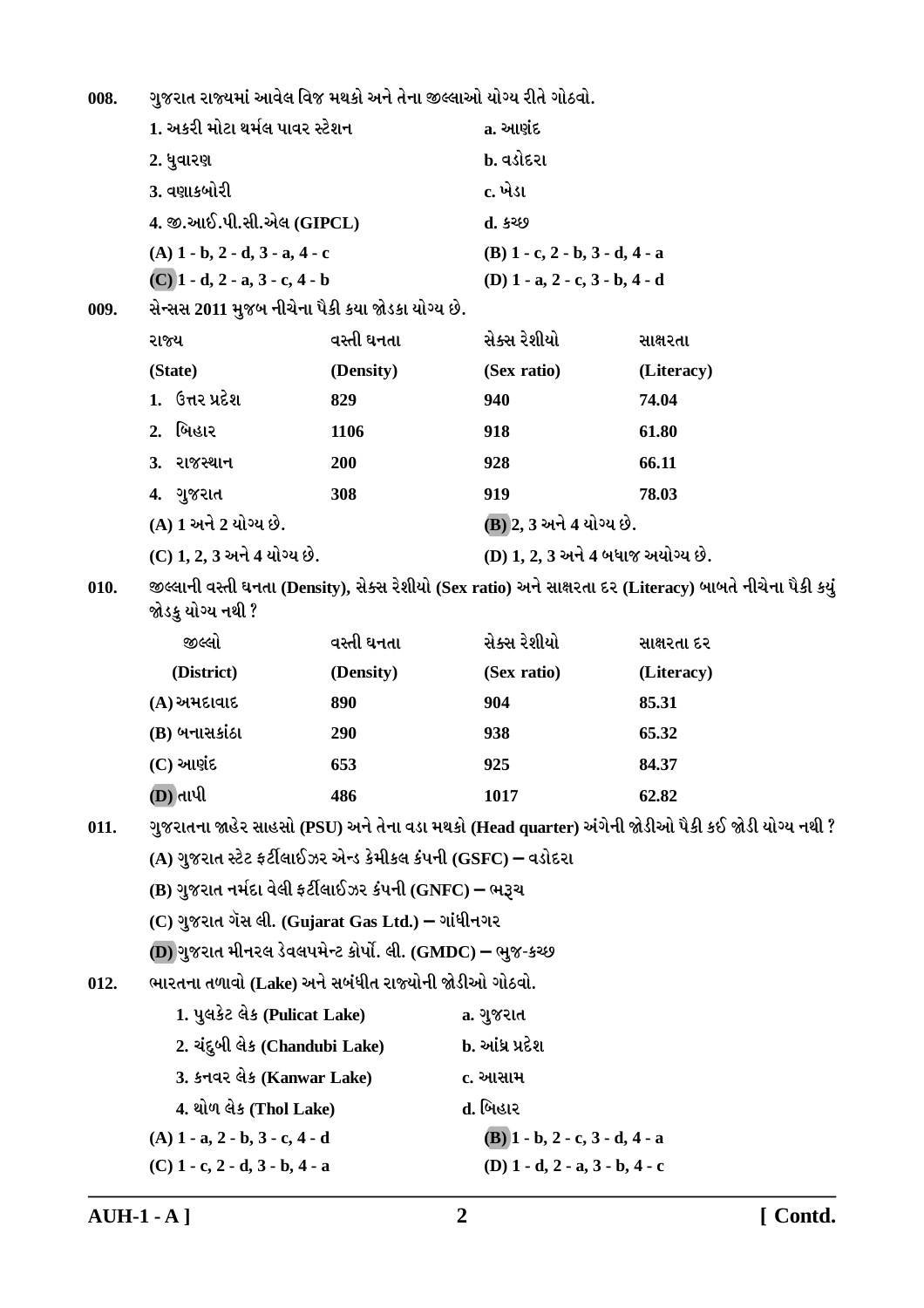ભારતનાં બંધ (Dams) અને રાજ્યોની જોડીઓ પૈકી કઈ જોડી/જોડીઓ યોગ્ય નથી ?  $013.$ 1. નીઝામ સાગર ડૅમ (Nizam Sagar Dam) – તેલંગણા 2. શ્રી સઈલમ ડૅમ (Sri Sailam Dam) – આંધ્ર પ્રદેશ 3. ઉકાઈ ડૅમ (Ukai Dam) – રાજસ્થાન 4. માયથોન ડૅમ (Maithon Dam) – ઝારખંડ  $(A)$  4  $(B)$  3  $(C)$  2  $(D)$  1 દાદા સાહેબ કાળકે એવોર્ડ - સબંધી નીચેના વાક્યો પૈકી કયા વાક્યો યોગ્ય છે ?  $014.$ 1. ભારતના કિલ્મ જગતનો આ સર્વોચ્ચ એવોર્ડ છે. 2. નેશનલ કીલ્મ એવોર્ડ સેરેમનીની સાથે આ એવોર્ડ આપવામાં આવે છે. 3. સૌથી પ્રથમ એવોર્ડ - દેવીકા રાની ને મળેલ હતો. (A) 1 અને 2 (B) 2 અને 3  $(C)$  3 અને 1  $(D)$ 1. 2 અને 3  $015.$ ચીનાબ પુલ (Chenab Bridge) બાબતે નીચેના પૈકી કયું વાક્ય/વાક્યો યોગ્ય છે ? 1. આ પુલ દિનિયાનો સૌથી ઉંચો રેલ્વે પુલ છે. 2. ખુબજ ટુંકા ગાળામાં ભારતીય સેના દ્વારા આ પુલનું બાંધકામ પૂર્ણ કરેલ છે. (A) માત્ર 1 યોગ્ય છે. (B) માત્ર 2 યોગ્ય છે. (C) 1 અને 2 યોગ્ય છે. (D) 1 અને 2 યોગ્ય નથી. ભારતની નદીઓ અને તેના ઉપરના શહેરો / યાત્રાધામની જોડીઓ પૈકી કઈ જોડી યોગ્ય નથી ?  $016.$ (A) ગંગા નદી – ઋષિકેશ. પ્રયાગ. કાશી (B) યમના – દિલ્લી, મથુરા, આગરા (C) ગન્ડક – વાલ્મીકીનગર, બગાહ, બીટાહ, હરીનગર, હાજીપુર (D) બ્રહ્મપુત્રા – રાયપુર, બસ્તર, વિલાસપુર ભારતના તળાવો (Lake) અને સ્થળ અંગે જોડીઓ ગોઠવો.  $017.$ લેક ວຍທ 1. ડાલ લેક (Dal Lake) a. ભોપાલ 2. લોકટક લેક (Loktak Lake) b. આંધ્ર પ્રદેશ 3. ભોજતલ લેક (Bhojtal Lake) c. મણીપર 4. કોલ્લુરૂ લેક (Kolleru Lake) d. શ્રીનગર  $(A)$  1 - b, 2 - d, 3 - c, 4 - a (B)  $1 - a$ ,  $2 - b$ ,  $3 - d$ ,  $4 - c$  $(D)$  1 - d, 2 - c, 3 - a, 4 - b  $(C)$  1 - c, 2 - a, 3 - b, 4 - d ભારતના આદિવાસી નૃત્યો અને સબંધીત રાજ્યોની જોડીઓ પૈકી કઈ જોડી યોગ્ય નથી ? 018. (A) બાગુરૂમ્બા (Bagurumba) – આસામ (Assam) (B) બારડો ચામ (Bardo Chham) – અરૂણાચલ પ્રદેશ  $(C)$  ફૂગડી (Fugdi) – મહારાષ્ટ્ર, ગોવા

 $(D)$  નાતી  $(Nati)$  – આંધ્ર પ્રદેશ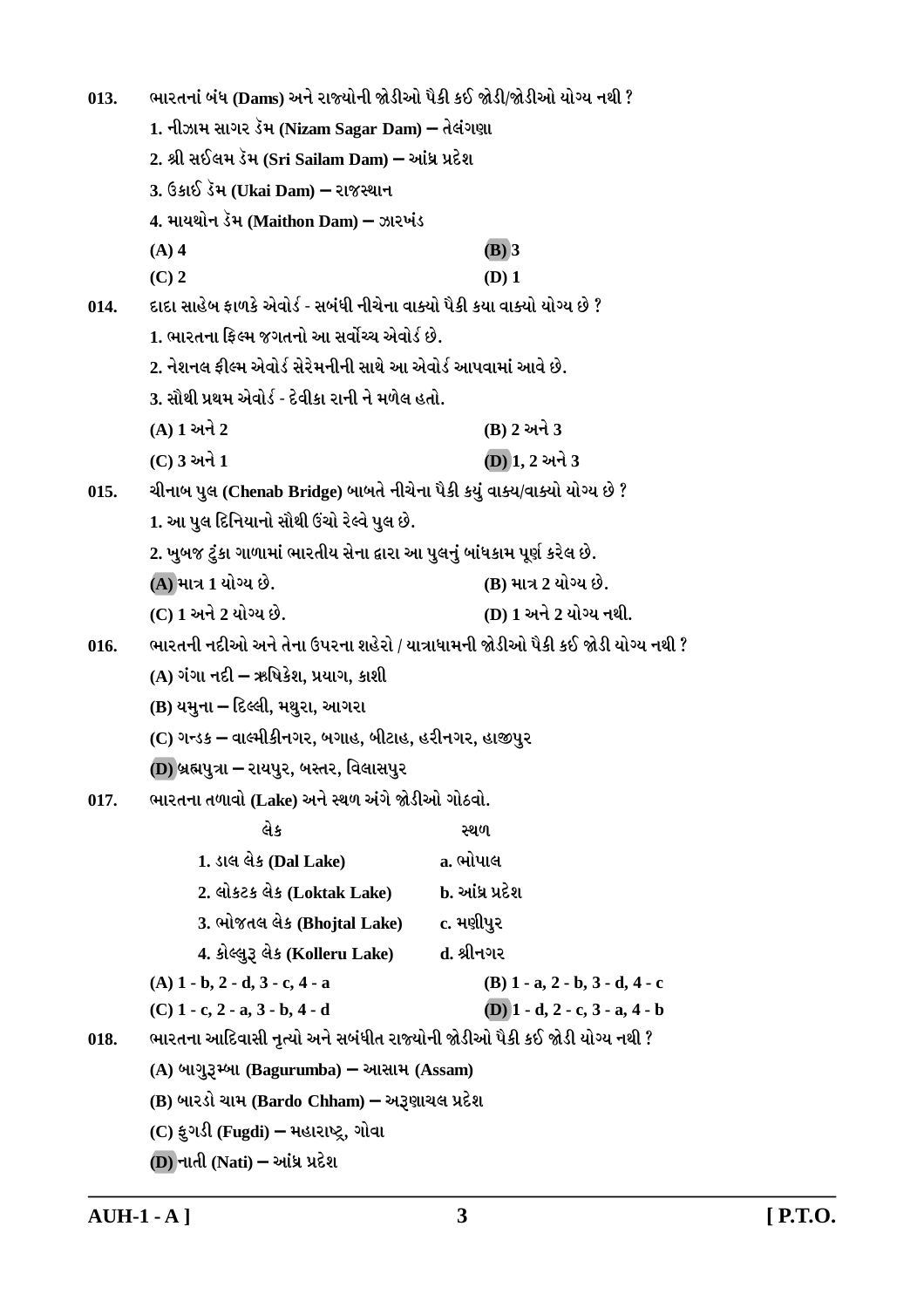ભારતીય કવિઓ અને તેની કવિતાની જોડીઓ પૈકી કઈ જોડી યોગ્ય નથી ?  $019.$ 1. Saroiini Naidu - In the Bazaars of Hydrabad 2. Aron Kolatkar - Jejuri 3. Nambisan Vijay - Madras Central 4. Gopi Krishnan Kottoor - A Writer's Prayer  $(A)$  4  $(B)$  3  $(C)$  2  $(D)$  1 હિન્દી ભાષાના લેખકો અને તેઓની કૃતિની જોડીઓ પૈકી કઈ જોડીઓ યોગ્ય છે ?  $020.$ 1. प्रेमयंद्र – गबन 2 भढ़ादेवी वर्मा – पथ्र के माथी 3. જયશંકર પ્રસાદ – कंकाळ 4. हरिवंशराय બચ્ચન – मिलन यामिनी (A) 1 અને 2 (B) 2 અને 3 (C) 3 અને 4 (D) 1, 2, 3 અને 4 ભારતની અલગ-અલગ સાડી (Sarees) અને તેના રાજ્યોની જોડી પૈકી કઈ જોડી યોગ્ય નથી ?  $021.$ (A) તન્ત (Taant) – બંગાળ અને કસાવુ (Kasavu) – કેરળ (B) કાંજીવરમ (Kanjeevaram) – તામીલનાડુ અને બોમકાઈ (Bomkai) – ઓડીસા (C) પૈઠણી – મહારાષ્ટ્ર અને બાંધણી – ગુજરાત (D) મુગા (Muga) – આંધ્ર પ્રદેશ અને પોચમપલ્લી (Pochampally) – ગોવા ભારતમાં આવેલ ચર્ચો (Churches) અને તેમના સ્થળો પૈકીની કઈ જોડી યોગ્ય નથી ?  $022.$ (A) સી કેથેડ્લ ચર્ચ (Se Cathedral Chruch) – વેલ્હા, ગોવા (Velha, Goa) (B) વેલનકન્ની ચર્ચ (Velenkanni Church) – નાગાપટ્ટમ, તામીલનાડુ (C) ક્રાઈસ્ટ ચર્ચ (Christ Church) – સીમલા, હિમાચલ પ્રદેશ (D) સેન્થોમી ચર્ચ (Santhome Church) – કલકત્તા ગુજરાતના બીચ (Beach) અને સબંધીત જીલ્લાઓને જોડો.  $023.$ 1. તીથલ બીચ a. સુરત 2. માંડવી બીચ b. નવસારી <u>3. દાંડી બીચ</u>  $c.5269$ 4. ડુમસ બીચ ત. વલસાડ  $(A)$  1 - d, 2 - c, 3 - b, 4 - a (B)  $1 - c$ ,  $2 - b$ ,  $3 - a$ ,  $4 - d$  $(C)$  1 - b, 2 - a, 3 - d, 4 - c (D)  $1 - a$ ,  $2 - d$ ,  $3 - c$ ,  $4 - b$ ''અમ એ જ જીવિત, એ જ મૃત્યુ, એ જ અશ્રુ ને અમી જે પોષતુ તે મારતુ, શુ એ નથી ક્રમ કુદરતી?''– આ મહાન કાવ્ય 024. પંક્તિના લેખક કોણ છે ? (B) કવિ સુરસિંહજી તખ્તસિંહજી ગોહિલ (A) નરસિંહ મહેતા (D) સ્નેહરશ્મિ – ઝીણાભાઈ રતનજી દેસાઈ (C) ન્હાનાલાલ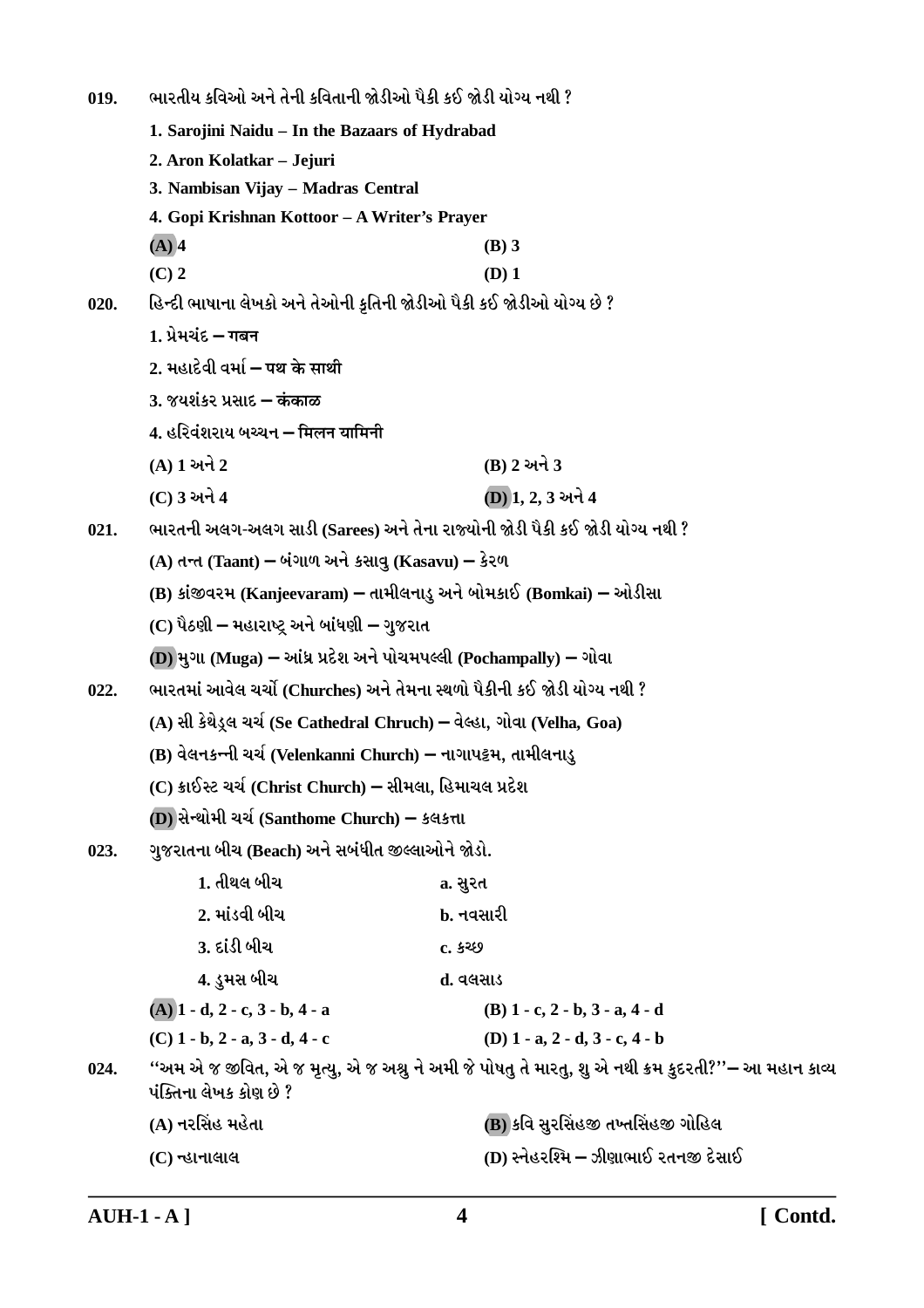લેખકો અને તેઓના ઉપનામ અંગેની જોડીઓ પૈકી કઈ જોડી યોગ્ય છે ?  $025.$ 1. શ્રી ક.મા. મનશી – ઘનશ્યામ 2. શ્રી લાભશંકર ઠાકર – પુર્નવસુ 3. શ્રી પુનરાજ પુનમભાઈ જોષી – સારસ્વત 4. શ્રી જ્યોતીન્દ્ર દવે – અવળવણિયા  $(A) 1, 2$  અને 3 યોગ્ય છે. (B) 2, 3 અને 4 યોગ્ય છે. (D) 1. 2 અને 4 યોગ્ય છે. (C) 1, 2, 3 અને 4 યોગ્ય છે. ગુજરાતી લેખક અને તેઓનું યોગદાન અંગેની જોડીઓ પૈકી કઈ જોડી યોગ્ય નથી ?  $026.$ 1. દલપતરામ – લક્ષ્મી, મિથ્યાભિમાન 2. ધૂમકેતુ, ગૌરીશંકર જોષી – ત્રિભેટો તણખા મંડળ, મંગલદીપ 3. ઝીણાભાઈ રતનજી દેસાઈ – કેવળવીજ. આસોપાલવ 4. ધીરૂબહેન પટેલ – શરણાઈના સુર, રંગદા  $(A)$  3  $(B)$  4  $(C)$  1  $(D)$  2 સંગમ સમય દરમ્યાન (The sangam age) વેલ્લાલર (Vellalar) તરીકે કોણ ઓળખાતા હતા ?  $027.$ (A) સામાન્ય હળપતી (ordinary phooghman) (B) भ%र (landless labourer) (D) મોટા જમીનદાર (C) ગુલામ (slaves) બ્લેક હોલ ટ્રેજેડી (Black Hole Tragedy) કયા યુદ્ધ સાથે સંકળાયેલ છે ?  $028$ (A) બકસરનું યુદ્ધ (The battle of Buxar) (B) એંગ્લો મરાઠાઓના યુદ્ધો (The Anglo Maratha wars) (C) प्લासीनं यद्ध (The battle of Plassey) (D) કર્ણાટકના યુદ્ધો (The Karnataka wars) નીચેની બાબતો કયા મહાનુભાવને લાગુ પડે છે.  $029.$ 1. તેઓ "ઈન્ડિયન હોમ રૂલ લીગ ઑફ અમેરીકા''ના સ્થાપક હતા. 2. ''અ-સહકાર આંદોલન''ની જાહેરાત થઈ ત્યારે ઈન્ડીયન નેશનલ કોંગ્રેસના પ્રમુખ હતા. 3. તેઓએ લાહોરમાં ''દયાનંદ ઍગ્લો - વેદીક શાળા''ની સ્થાપના કરેલ હતી. (A) ગોપાલક્રૃષ્ણ ગોખલે (B) બાગંગાધર ટીળક (C) ચંદ્રશેખર આઝાદ **D)** લાલા લજપતરાય 1857ના વિપ્લવ બાદ, નીચેના પૈકી કયા પરિણામો આવ્યા ?  $030.$ 1. બ્રિટીશ રાજગાદીએ, ભારતમાં સીધી જવાબદારી હસ્તગત કરી. 2. દેશમાં બેવડી સરકારની શરૂઆત થઈ. (A) 1 અને 2 બંને વાક્યો યોગ્ય છે. (B) 1 અને 2 બંને વાક્યો યોગ્ય નથી. (C) માત્ર વાક્ય 1 યોગ્ય છે. (D) માત્ર વાક્ય 2 યોગ્ય છે. કવિ જગન્નાથને "પંડિતરાજ''નુ બિરૂદ કોણે આપેલ હતુ ? 031. (B) શાહજહાં (A) અકબર (D) ઔરંગઝેબ  $(C)$  જહાંગીર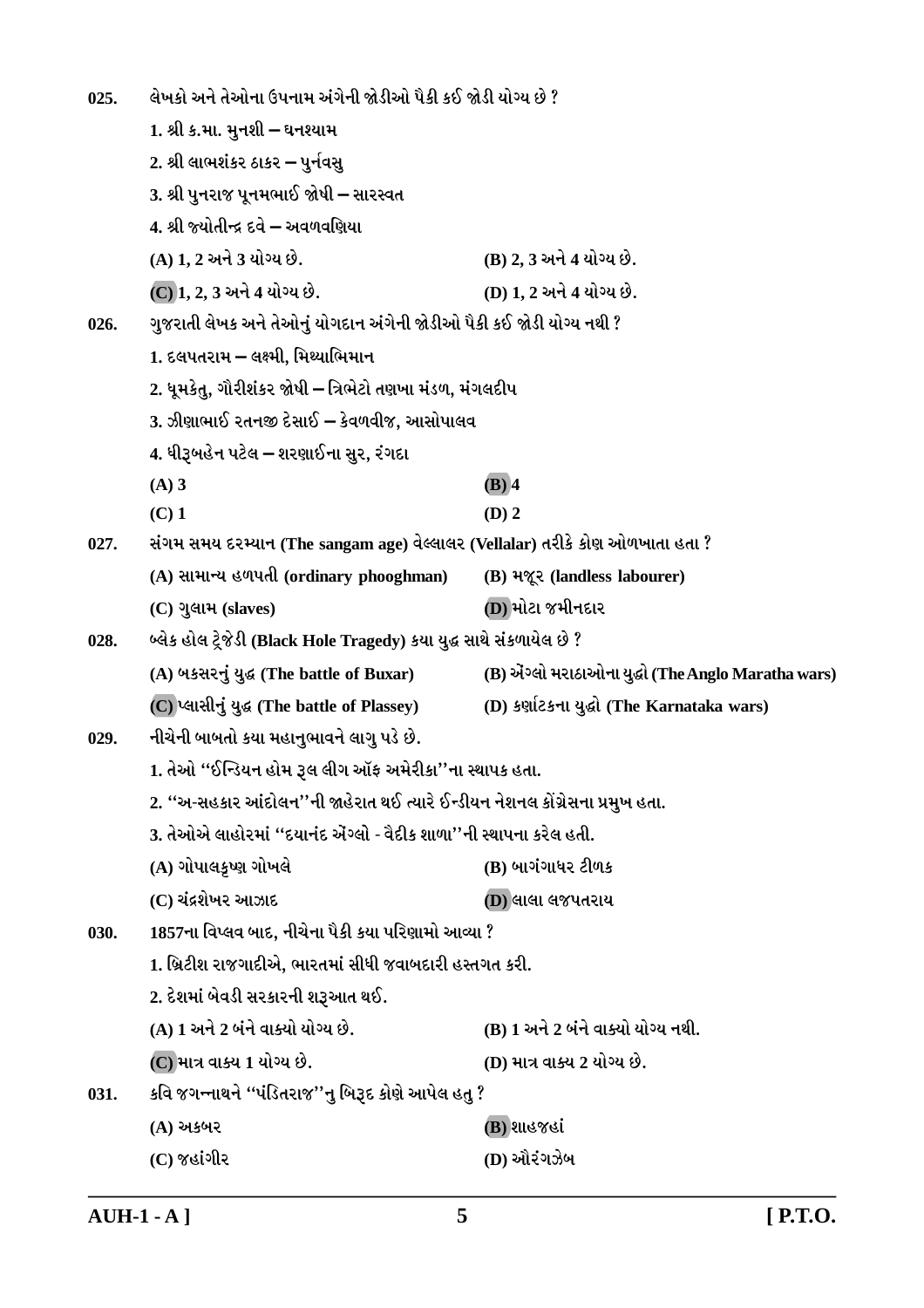ભારતના ક્રાન્તિવીરો અને તેઓના જન્મસ્થાનના રાજ્યોને યોગ્ય રીતે ગોઠવો. 032.

|      | 1. ચંદ્રશેખર આઝાદ                                                                          | a. મહારાષ્ટ્ર                                                                                                 |
|------|--------------------------------------------------------------------------------------------|---------------------------------------------------------------------------------------------------------------|
|      | 2. રામપ્રસાદ બિસ્મિલ                                                                       | <b>b.</b> બંગાળ                                                                                               |
|      | 3. ખુદીરામ બોઝ                                                                             | c. ઉત્તર પ્રદેશ                                                                                               |
|      | 4. વિનાયક સાવરકર                                                                           | d. મધ્ય પ્રદેશ                                                                                                |
|      | $(A)$ 1 - d, 2 - c, 3 - b, 4 - a                                                           | $(B)$ 1 - c, 2 - b, 3 - a, 4 - d                                                                              |
|      | $(C)$ 1 - b, 2 - a, 3 - d, 4 - c                                                           | (D) $1 - a$ , $2 - d$ , $3 - c$ , $4 - b$                                                                     |
| 033. | દેશના બનાવો અને સમયગાળાની જોડીઓ પૈકી કઈ જોડીઓ યોગ્ય છે ?                                   |                                                                                                               |
|      | 1. ચૌરા ચોરીનો બનાવ - 1920                                                                 |                                                                                                               |
|      | 2. જલિયાવાલા બાગનો હત્યાકાંડ - 1919                                                        |                                                                                                               |
|      | 3. ખેડા સત્યાગ્રહ - 1917-1918                                                              |                                                                                                               |
|      | 4. ચંપારણ સત્યાગ્રહ - 1917                                                                 |                                                                                                               |
|      | (A) 1, 2, 3 અને 4 યોગ્ય છે.                                                                | (B) 2, 3 અને 4 યોગ્ય છે.                                                                                      |
|      | (C) 1, 3 અને 4 યોગ્ય છે.                                                                   | (D) 1, 2 અને 4 યોગ્ય છે.                                                                                      |
| 034. | ભારતમાં થયેલ યુદ્ધો અંગે કયુ વાક્ય યોગ્ય નથી ?                                             |                                                                                                               |
|      | (A) વંડીવાશનું યુદ્ધ (Wandiwash battle) ફ્રેન્ચ અને બ્રીટીશ વચ્ચે 1760માં થયેલ.            |                                                                                                               |
|      | (B) મૈસુર યુદ્ધોમાં કુલ 4 યુદ્ધો થયેલ હતા બ્રીટીશરો અને મૈસુરના રાજ્યકર્તા વચ્ચે થયેલ હતા. |                                                                                                               |
|      | (C) પ્રથમ પાણીપતનું યુદ્ધ 1526માં મોગલ રાજાઓ અને દિલ્હી રાજ્ય વચ્ચે થયેલ હતું.             |                                                                                                               |
|      |                                                                                            | (D) વિઝાગ પટ્ટમ (Vizaga patam battle) નું યુદ્ધ 1824માં બ્રિટિશ કંપની અને મરાઠાઓ વચ્ચે થયેલ.                  |
| 035. | રચેલ છે ?                                                                                  | ગુજરાતના પ્રાચિન ઈતિહાસ માટેનો મહત્વનો આધારભૂત ગ્રંથ પ્રબંધ ચીન્તામણી (Prabandha chintamani) કોણે             |
|      | (A) હેમચંદ્રાચાર્ય                                                                         | (B) મહેન્દ્ર પ્રભસૂરિ                                                                                         |
|      | (C) મેરૂ તુંગસૂરિ                                                                          | (D) જિન પદ્મ                                                                                                  |
| 036. | ''કવ્વાલી'' ગાયન પદ્ધતીનો વિકાસમાં કોનો અગત્યનો ફાળો રહેલ છે ?                             |                                                                                                               |
|      | (A) શર્કી સુલતાના                                                                          | $(B)$ જહાંગીર                                                                                                 |
|      | (C) અમીર ખુસરો                                                                             | (D) સુલતાન બહાદુર                                                                                             |
| 037. | સરદાર વલ્લભભાઈ પટેલ માટેના કયા વિધાનો યોગ્ય છે ?                                           |                                                                                                               |
|      | 1. તેઓએ વકીલાત ગોધરામાં શરૂ કરેલ હતી.                                                      |                                                                                                               |
|      | 2. તેઓએ અમદાવાદના મેયર તરીકે સેવાઓ આપેલ હતી.                                               |                                                                                                               |
|      | 3. નાગપુર ખાતે ઝુંડા સત્યાગ્રહમાં તેઓનું મહત્વનુ યોગદાન હતું.                              |                                                                                                               |
|      | (A) 1, 2 અને 3 વાક્યો યોગ્ય છે.                                                            | (B) 1, 2 અને 3 બધાજ વાક્યો યોગ્ય નથી.                                                                         |
|      | (C) માત્ર 1 અને 2 વાક્યો યોગ્ય છે.                                                         | (D) માત્ર 2 અને 3 વાક્યો યોગ્ય છે.                                                                            |
| 038. |                                                                                            | સ્વતંત્રતા બાદ દેશમાં રાજ્યોના ગઠન માટે ''રાજ્ય પુનર્ગઠન આયોગ'' રચવામાં આવેલ હતું. તેનો અધ્યક્ષશ્રી કોણ હતા ? |
|      | (A) ન્યાયમૂર્તિ ફઝલઅલી                                                                     | (B) સરદાર પટેલ                                                                                                |
|      | (C) બાબસાહેબ આંબેડકર                                                                       | (D) કનૈયાલાલ મુનશી                                                                                            |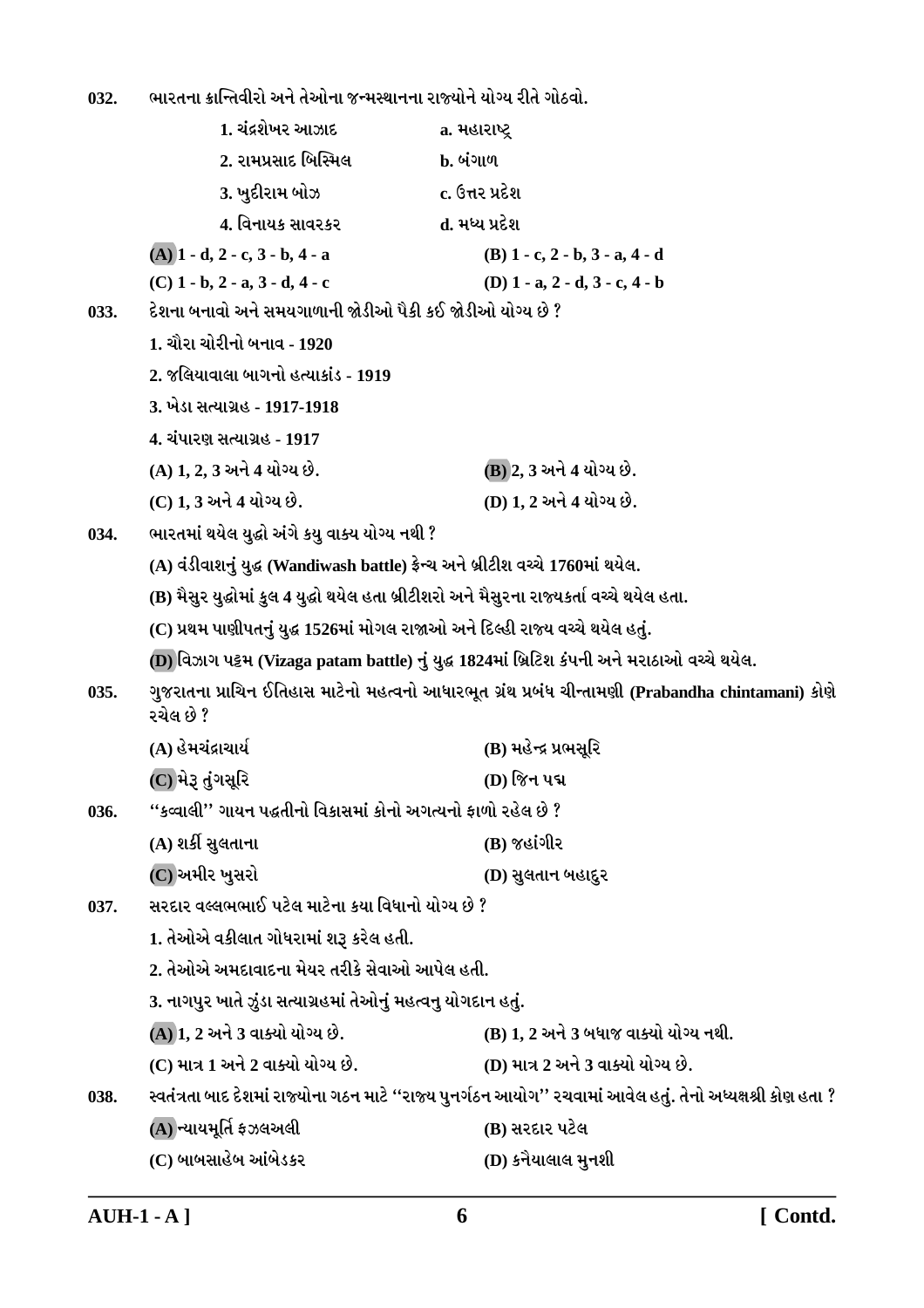| 039. | વાક્યો પૈકી કયું વાક્ય યોગ્ય નથી ?                                                            | નેશનલ ક્રેડીટ ગેરેંટી ટ્રસ્ટી કંપની (National Credit Guarantee Trustee Company - NCGTC) સબંધે નીચેના             |  |  |
|------|-----------------------------------------------------------------------------------------------|------------------------------------------------------------------------------------------------------------------|--|--|
|      | કરેલ છે.                                                                                      | (A) ડીપાર્ટમેન્ટ ઑફ ફાઈનાન્સીયલ સર્વીસીસ (Dept. of Financial Services) નાણા મંત્રાલય દ્વારા આની સ્થાપના          |  |  |
|      | (B) આ કંપનીની સ્થાપના 2014ના વર્ષમાં કરવામાં આવેલી છે.                                        |                                                                                                                  |  |  |
|      | (C) મલ્ટીપલ ક્રેડીટ ગેરેંટી ફંડ (multiple credit guarantee fund) ના ટ્રસ્ટી તરીકે કામ કરે છે. |                                                                                                                  |  |  |
|      | (D) આ કંપની ઈનક્લુઝીવ ગ્રોથ કાર્યક્રમ (Inclusive Growth Programme) માં નાણાકીય મદદ આપે છે.    |                                                                                                                  |  |  |
| 040. | નીચેના પૈકી ક્યા વાક્ય / વાક્યો યોગ્ય છે ?                                                    |                                                                                                                  |  |  |
|      | કરે છે.                                                                                       | 1. ભારત સરકાર સાથે સલાહ મશવરો કરીને રીઝર્વ બેંક ફુગાવાના લક્ષ્ય (inflation target) દર પાંચ વર્ષે 1 વખત નક્કી     |  |  |
|      | બંધાયેલ છે.                                                                                   | 2. રીઝર્વ બેંક, મોનેટરી પોલીસી કમીટી (monetory policy committee-mpc) વર્ષમાં 6 (Six) બેઠકો બોલવવા                |  |  |
|      | (A) માત્ર 1                                                                                   | $(B)$ માત્ર 2                                                                                                    |  |  |
|      | (C) 1 અને 2                                                                                   | (D) 1 અને 2 બંને વાક્યો યોગ્ય નથી.                                                                               |  |  |
| 041. | યોગ્ય નથી ?                                                                                   | સુમેળભર્યુ કોમોડિટી વર્ણન (Hormonised Commodity Description) અંગે નીચેના વાક્યો પૈકી કયું વાક્ય / વાક્યો         |  |  |
|      | 1. આ પધ્ધતી WTO (World Trade Organisation) દ્વારા વીકસાવેલ છે                                 |                                                                                                                  |  |  |
|      | 2. આ પધ્ધતીના કડક અમલીકરણ માટે WTO ખુબજ આગ્રહી છે.                                            |                                                                                                                  |  |  |
|      | 3. સીમાશુલ્ક (custom) નક્કી કરવા આ બાબત ખુબજ ઉપયોગી છે.                                       |                                                                                                                  |  |  |
|      | (A) માત્ર 1 અને 2                                                                             | (B) માત્ર 1 અને 3                                                                                                |  |  |
|      | (C) માત્ર 2 અને 3                                                                             | (D) 1, 2, 3 બધાજ વાક્યો યોગ્ય નથી.                                                                               |  |  |
| 042. | '' ગ્લોબલ જેન્ડર ગેપ રીપોર્ટ'' કઈ સંસ્થા દ્વારા બહાર પાડવામાં આવે છે.                         |                                                                                                                  |  |  |
|      | (A) વર્લ્ડ ઇકોનોમીક ફોરમ (World Economic Forum)                                               |                                                                                                                  |  |  |
|      | (B) યુનો વુમન (U. N. Woman)                                                                   |                                                                                                                  |  |  |
|      | (C) યુનાઇટેડ નેશન ડેવલપમેન્ટ પ્રોગ્રામ (UNDP)                                                 |                                                                                                                  |  |  |
|      | (D) वर्લ्ड બેंन्ક (World bank)                                                                |                                                                                                                  |  |  |
| 043. | છે ?                                                                                          | ''સંકલ્પ થી સિદ્ધ'' યોજના કે જેમા ગામડાને ડિજિટલ કનેક્ટિવિટીથી જોડવાનું છે, તે કઇ સંસ્થા દ્વારા શરૂ કરવામાં આવેલ |  |  |
|      | (A) નાબાર્ડ નેશનલ બેંક ફોર એગ્રીકલચર અને રૂરલ ડેવલપમેન્ટ                                      |                                                                                                                  |  |  |
|      | (B) રીજીયોનલ રૂરલ બેંક (RRB)                                                                  |                                                                                                                  |  |  |
|      | (C) નેશનલ ઇન્સ્ટિટ્યુટ ઓફ રૂરલ ડેવલપમેન્ટ અને પંચાયતી રાજ                                     |                                                                                                                  |  |  |
|      | (D) ટ્રાયબલ કો-ઓપરેટીવ માર્કેટીંગ ફેડરેશન ઓફ ઇન્ડીયા. (TRIFED)                                |                                                                                                                  |  |  |
| 044. | નીચેના પૈકી કયા વાક્યો યોગ્ય છે ?                                                             |                                                                                                                  |  |  |
|      | 1. ભારતીય રીઝર્વ બેન્ક દ્વારા કેન્દ્ર સરકારની સિક્યુરીટીનું ખરીદ વેચાણ, સંચાલન કરે છે         |                                                                                                                  |  |  |
|      | 2. RBI રાજ્ય સરકારની સિક્યુરીટીનું ખરીદ વેચાણ પણ કરે છે.                                      |                                                                                                                  |  |  |
|      | 3. ટ્રેઝરી બીલ્સ (Treasury Bills) માત્ર કેન્દ્ર સરકાર દ્વારા બહાર પાડવામાં આવે છે.            |                                                                                                                  |  |  |
|      | 4. ટ્રેઝરી બીલ્સ વટાવથી વેચવામાં આવે છે. ઉપરોક્ત પૈકી ક્યા વાક્યો યોગ્ય છે.                   |                                                                                                                  |  |  |
|      | $(A) 1, 2 $ અને 3                                                                             | (B) 1, 3 અને 4                                                                                                   |  |  |
|      | (C) 3 અને 4                                                                                   | $(D)$ 1, 2, 3 અને 4                                                                                              |  |  |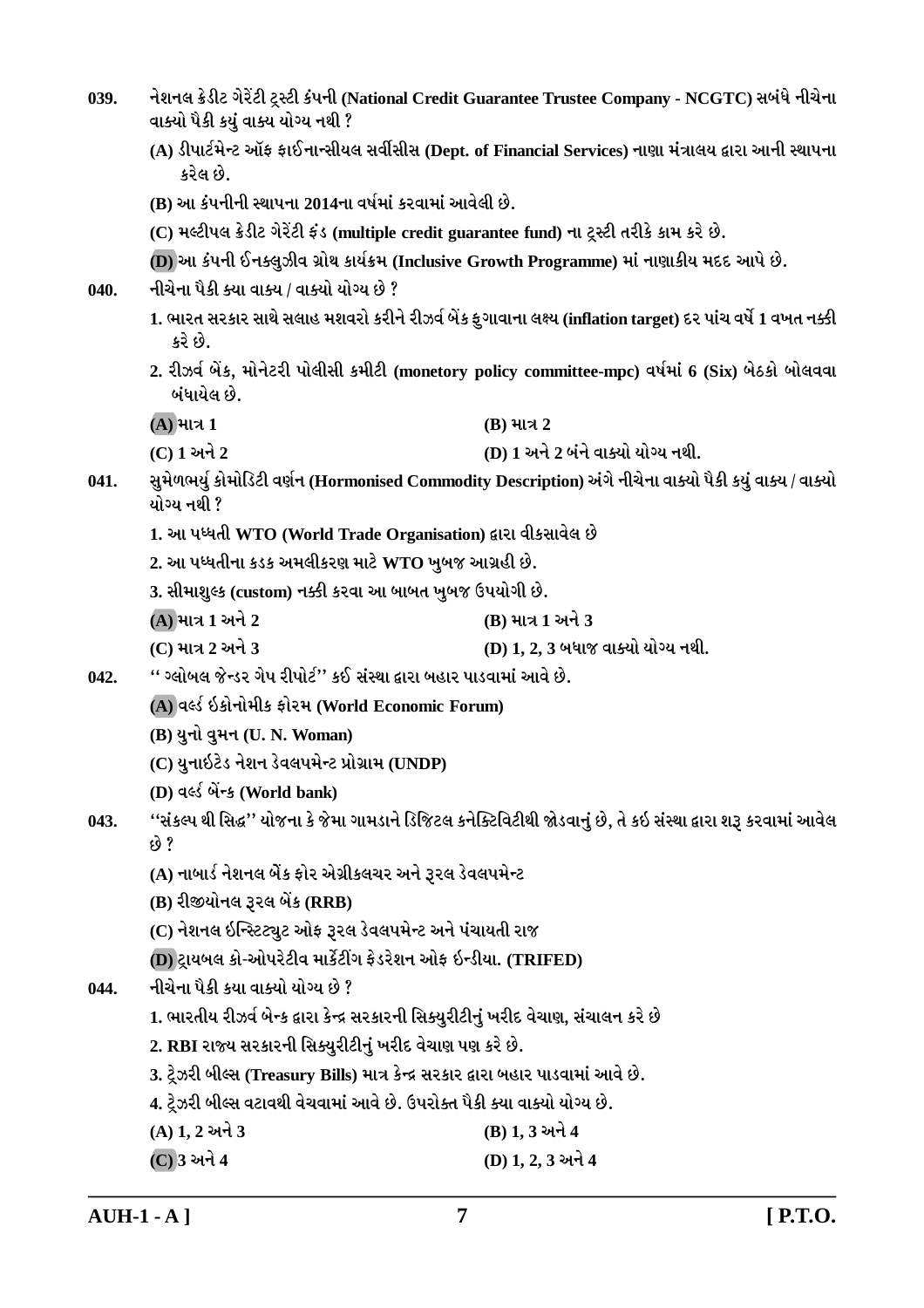| 045. | "બેરોજગારીની જાળ" "Unemployment Trap" એટલે                          |                                                                                                              |  |  |
|------|---------------------------------------------------------------------|--------------------------------------------------------------------------------------------------------------|--|--|
|      | (A) મજબુત આર્થિક વૃદ્ધિ છતા રોજગારીમાં વધારો થતો નથી                |                                                                                                              |  |  |
|      | (B) એવી પરિસ્થિતી જ્યાં બેરોજગાર લોકો શ્રમ કરવા તૈયાર નથી           |                                                                                                              |  |  |
|      | (C) મોટા ભાગના કામદારો ઓછુ વેતન આપતા અસંગઠિત ક્ષેત્રમાં કાર્યવત હોય |                                                                                                              |  |  |
|      | (D) નોકરીની સંખ્યા, નોકરી બજારમાં પ્રવેશતા લોકો કરતા ઓછી હોય.       |                                                                                                              |  |  |
| 046. |                                                                     | નીચેના પૈકી કઇ પંચવર્ષીય યોજનામાં સમવર્તી વૃધ્ધિ ''Inclusive Growth'' ને પ્રાધાન્ય આપવામાં આવેલ હતું ?       |  |  |
|      | (A) 11મી પંચવર્ષીય યોજના                                            | (B) 10મી પંચવર્ષીય યોજના                                                                                     |  |  |
|      | (C) 9મી પંચવર્ષીય યોજના                                             | (D) 8મી પંચવર્ષીય યોજના                                                                                      |  |  |
| 047. |                                                                     | સરકારી અંદાજપત્ર મહેસુલી ખાદ્ય ભરપાઇ કરવા માટે નીચેના પૈકી કોની મદદ લેવાય છે ?                               |  |  |
|      | 1. ઉધાર- ઋણ મેળવવું (Borrowings)                                    |                                                                                                              |  |  |
|      | 2. विनिवेश (Disnvestment)                                           |                                                                                                              |  |  |
|      | 3. પરોક્ષ કરવેરા (Indirect Taxes)                                   |                                                                                                              |  |  |
|      | 4. કર આવક (Tax Revenue)                                             |                                                                                                              |  |  |
|      | $(A)$ ી અને 2                                                       | (B) 2 અને 3                                                                                                  |  |  |
|      | (C) 3 અને 4                                                         | (D) 1, 2, 3 અને 4                                                                                            |  |  |
| 048. | ચલણનું અવમુલ્યન (Currency Devaluation) એટલે                         |                                                                                                              |  |  |
|      | (A) વિદેશી વિનિમય બજારમાં ચલણના મુલ્યમાં ધટાડો                      |                                                                                                              |  |  |
|      | (B) ઊંચો ફૂગાવો                                                     |                                                                                                              |  |  |
|      | (C) નિકાસની સ્પર્ધાત્મકતા વધારો અને આયાતની કિંમતમાં વધારો           |                                                                                                              |  |  |
|      | (D) ઉપરોક્ત 1, 2, 3 બધીજ બાબતો.                                     |                                                                                                              |  |  |
| 049. | બંધારણની કઇ કલમમાં દર્શાવેલ છે.                                     | ''ભારતમાં ગમે તે વ્યવસાય કરવાનો ગમે તે કામકાજ, વેપાર અથવા ધંધો કરવાનો હક્ક રહેશે'' આ જોગવાઇ ભારતના           |  |  |
|      | (A) કલમ-14                                                          | (B) કલમ - 17                                                                                                 |  |  |
|      | (C) કલમ - 19                                                        | (D) કલમ - 21                                                                                                 |  |  |
| 050. |                                                                     | કેન્દ્રીય સતર્કતા આયોગ / કેન્દ્રીય તકેદારી આયોગ (Central Vigilance Commission) બાબતે ક્યા વાક્યો યોગ્ય નથી ? |  |  |
|      | (A) તે એક સલાહકાર સંસ્થા છે.                                        |                                                                                                              |  |  |
|      | (B) તે ફોજદારી ફરીયાદ દાખલ કરી શકે છે.                              |                                                                                                              |  |  |
|      | (C) તે સી.બી.આઈ. ઉપર નિરીક્ષણની સત્તા ધરાવે છે.                     |                                                                                                              |  |  |
|      | (D) સંસ્થામાં અધ્યક્ષ ઉપરાંત બે વિજિલન્સ કમીશ્નર હોય છે.            |                                                                                                              |  |  |
| 051. |                                                                     | નેશનલ માયગ્રંટ લેબર પોલીસી (National Migrant Labour Policy) કોના દ્વારા જાહેર કરવાં આવેલ છે?                 |  |  |
|      | (A) ઇન્ટરનેશનલ ઇન્સ્ટિટ્યુટ ફોર પોપ્યુલેશન સાયન્સ (IIPS)            |                                                                                                              |  |  |
|      | (B) ઇન્ડીયન સેન્ટર ફોર માયગ્રેશન (Indian Centre for Migration)      |                                                                                                              |  |  |
|      | (C) નીતિ આયોગ                                                       |                                                                                                              |  |  |
|      | (D) શ્રમ અને રોજગાર મંત્રાલય                                        |                                                                                                              |  |  |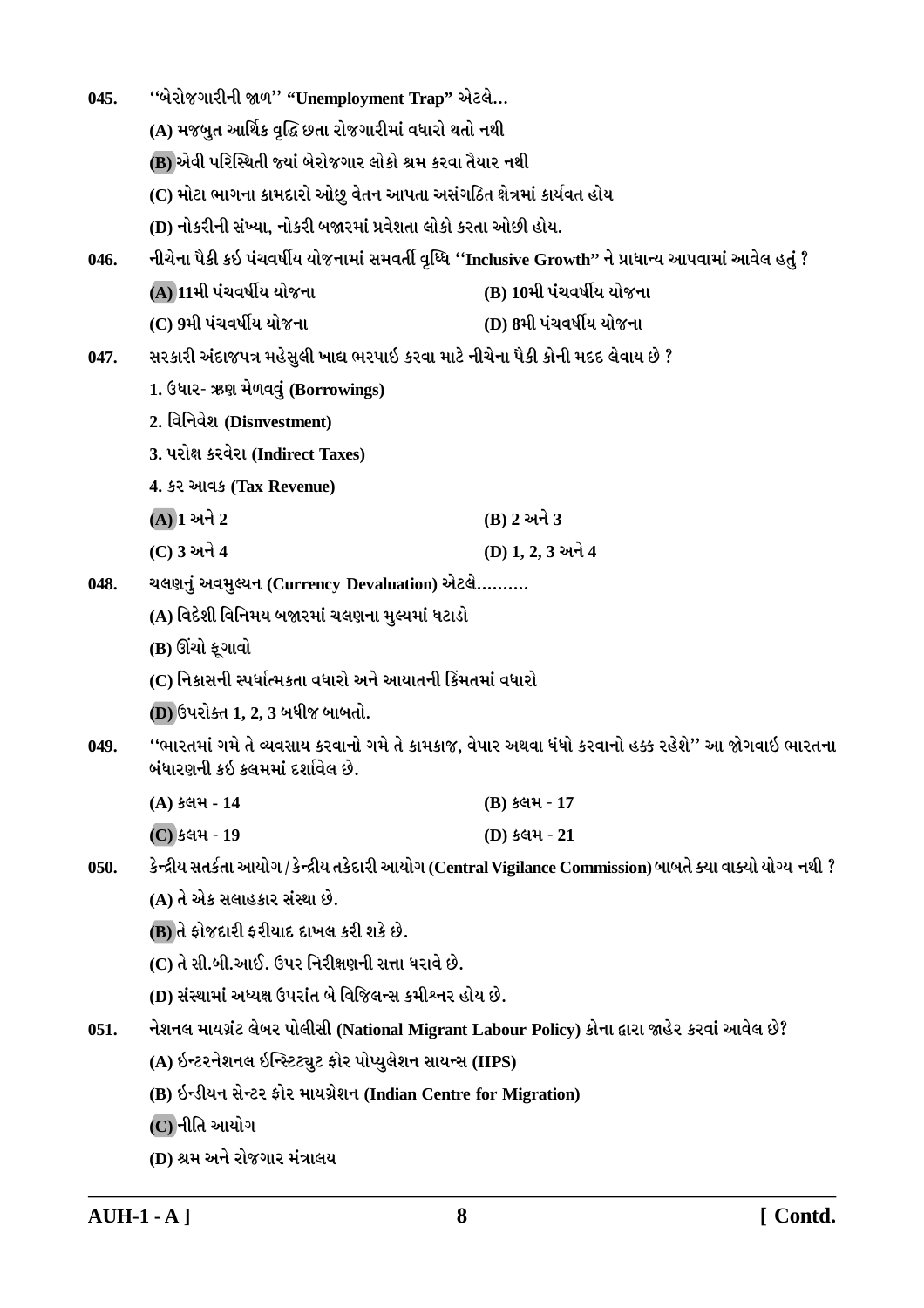- નીચેના પૈકી ક્યું વાક્ય યોગ્ય નથી ?  $052.$ 
	- 1. નામ. સર્વોચ્ચ અદાલતના ન્યાયાધીશની નિમણુંક કોલેજીયમ (Collegium) કરે છે.
	- 2. માન. રાષ્ટ્રપતિની મંજૂરી બાદ કાયદા નિષ્ણાંતની નિમણુંક ન્યાયાધીશ તરીકે કરી શકાય છે.
	- 3. માન. ન્યાયાધીશ થવા માટે મહત્તમ વય મર્યાદા 65 વર્ષની છે.
	- $(A)$  1  $(C)$  3
- $(B)$  2 (D) 1.2 અને 3
- ''પુરૂષ અને સ્ત્રીઓ, બંનેને સરખા કામ માટે સરખો પગાર મળે '' આ બાબતની નીતિ રાજ્ય અખત્યાર કરશે. આ બાબત  $053.$ શામાં દર્શાવેલ છે ?
	- (A) મૂળભૂત હક્કો.
	- (B) રાજનીતિના માર્ગદર્શક સિદ્ધાંતો
	- $(C)$  આમુખ
	- (D) ઉપરોક્ત બધીજ બાબતોમાં
- નીચેના પૈકી કયા વાક્યો યોગ્ય છે? 054.
	- 1. આર્ટીકલ 243 કે (243 K) હેઠળ પંચાયતની તમામ ચૂંટણી કાર્યવાહી કરવાની જવાબદારી રાજ્ય ચૂટણી કમિશનમા નિહિત થાય છે.
	- 2. રાજ્ય ચૂંટણી કમિશનરની નિમણુંક માન. રાજ્યપાલશ્રી કરે છે.
	- 3. રાજ્ય ચૂંટણી કમિશનર ઉપરાંત કમિશનમાં બે સભ્યો હોય છે.
	- (A) 1, 2, 3 બધાજ વાક્યો યોગ્ય છે. (B) 1 અને 3 વાક્યો યોગ્ય છે.
	- (C) 1 અને 2 વાક્યો યોગ્ય છે. (D) 2 અને 3 વાક્યો યોગ્ય છે.
- નીચેના વાક્યો ચકાસો :  $0.55.$ 
	- 1. લોકપાલ એક્ટ 2013 હેઠળ કેન્દ્ર કક્ષાએ લોકપાલ અને રાજ્ય કક્ષાએ લોકાયુક્ત હોય છે.
	- 2. લોકપાલમાં અધ્યક્ષ ઉપરાંત મહત્તમ આઠ સભ્યો હોય છે
	- 3. વડાપ્રધાન સહીત બધાજ જાહેર સેવકોની સામેની કરીયાદની તપાસ. લોકપાલ કરી શકે છે.
	- 4. લોકપાલ માત્ર પોતાની રીતે તપાસ કરી શકે છે અને અન્ય તપાસ એજન્સી પાસેથી અહેવાલ મંગાવી શકતી નથી.
	- (A) 1, 2 અને 4 યોગ્ય છે. (B) 1, 3 અને 4 યોગ્ય છે.
	- (C) 1. 2 અને 3 યોગ્ય છે. (D) 2, 3 અને 4 યોગ્ય છે.
- અમાઈકસ ક્યરીઈ "Amaicus Curiae" 056.
	- 1. એ નામદાર કોર્ટને મદદરૂપ થવા, કોર્ટ મિત્ર તરીકે કામગીરી કરે છે.
	- 2. અનુભવી અને તટસ્થ વકીલને કોર્ટ મિત્ર તરીકે નીમણુંક આપવામાં આવે છે.
	- 3. ખાસ વિષય માટે નિષ્ણાંત સલાહકાર તરીકે અથવા દાવામાં કોઇ પક્ષ, રજુઆત કરી શકે તેમ ન હોય ત્યારે કોર્ટ મિત્રની નીમણુંક કરવામાં આવે છે.
	- (A) 1 અને 2 યોગ્ય છે. (B) 2 અને 3 યોગ્ય છે.  $(C)$  1 અને 3 યોગ્ય છે. **(D) 1, 2 અને 3 બધાજ યોગ્ય છે.**

નીચેના વાક્યો ચકાસો :  $0.57.$ 

- 1. જાહેર હિતની અરજી (Public Interest Litigation PIL) એ ભારતના બંધારણની કલમ 226 હેઠળ નામ. હાઈકોર્ટ અથવા કલમ 32 હેઠળ નામ. સર્વોચ્ચ અદાલતમાં દાખલ કરી શકાય છે.
- 2. આ અરજી માત્ર ''રાજ્ય'' ની સામે દાખલ કરી શકાય છે.
- 3. ખાનગી વ્યક્તિની સામે અરજી દાખલ કરતાં પહેલા તેને નોટીસ આપવી જરૂરી છે અને અદાલતની પુર્વ પરવાનગી કરજીયાત છે.
- (A) 1. 2 અને 3 વાક્યો યોગ્ય છે. (B) 1. અને 3 વાક્યો યોગ્ય છે.
- (D) 2 અને 3 વાક્યો યોગ્ય છે. (C) 1, અને 2 વાક્યો યોગ્ય છે.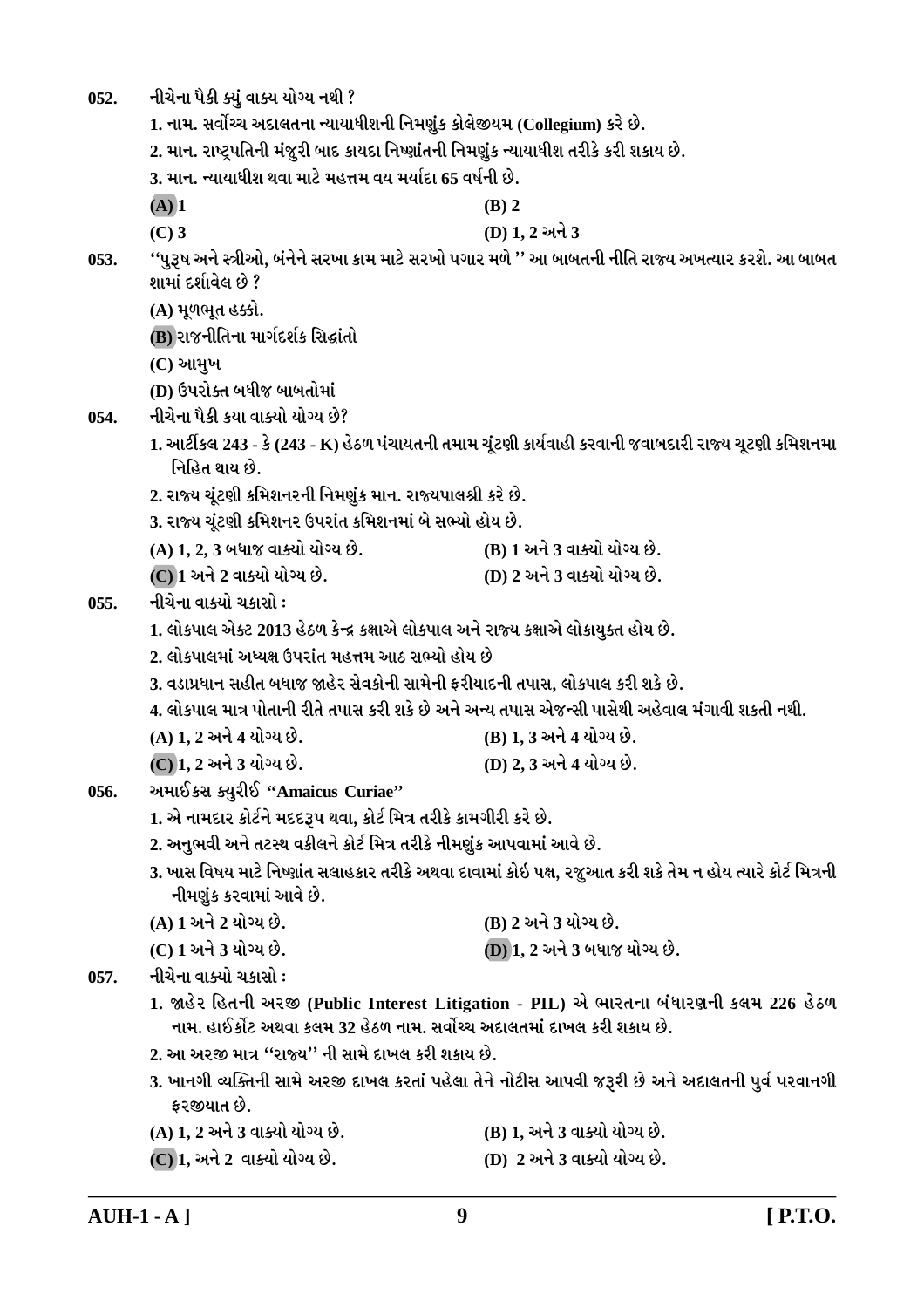058. **નીચેના વાક્યો ચકાસો** :

1. ભારતના બંધારણની કલમ 365, રાજ્યોનું સૌવિધાનિક તંત્ર નિષ્ફળ જાય તો તે સંજોગોમાં રાષ્ટ્રપતિ ઉદધોષણા કરીને રાજ્ય સરકારના તમામ કાર્ય કરવાની સત્તા રાજ્યપાલ અથવા પોતાનામાં નિહિત કરી શકાશે.

2. આ ઉદધોષણા સંસદના બંન્ને ગૃહો સમક્ષ મુકવાની રહે છે, જો ઉદધોષણાની મુદત વધારવામાં ન આવે તો, તેની મુદત <u>12 માસની રહે છે.</u>

**(A) «Úk{ ðkõÞ ÞkuøÞ Au. (B) çkesw ðkõÞ ÞkuøÞ Au.**

**(C) «Úk{ yLku çkesw çktLku ðkõÞku ÞkuøÞ Au. (D) «Úk{ yLku çkesw çktLku ðkõÞku ÞkuøÞ LkÚke.**

- 059. નીચેના પૈકી ક<u>યું</u> વાક્ય યોગ્ય નથી ?
	- **1. {krnríkLkku yrÄfkh yrÄrLkÞ{ 2005 Úke fkÞoðík Au.**
	- <u>2. કાયદાની કલમ '4 ' માં જાહેર સત્તા મંડળોની જવાબદારીઓ દર્શાવેલ છે.</u>
	- 3. કલમ 8 માં માહિતી જાહેર કરવામાંથી મુક્તિ અંગેની જોગવાઇઓ કરેલ છે.

**4. ''fuLÿeÞ {krníke Ãkt[Lke h[Lkk'' ytøkuLke òuøkðkR yu f÷{ - 15 {kt Ëþkoðu÷ Au WÃkhkuõík Ãkife õÞk ðkõÞku ÞkuøÞ LkÚke**

- **(A) 4 (B) 3**
- **(C) 2 (D) 1**
- 060. નીચેના વાક્યો ચકાસો.
	- 1. ભારતના સંવિધાનમાં શિક્ષણના હક્ક અંગેની જોગવાઇ કલમ 21 A અંર્તગત કરવામાં આવેલી છે.
	- <u>2. આ જોગવાઇ હેઠળ 6 થી 14 વર્ષના બાળકોને મકત અને કરજીયાત શિક્ષણ આપવાની જોગવાઇ છે.</u>
	- 3. આ જોગવાઇના અમલ માટે કેન્દ્ર અને રાજ્ય સરકારે ખર્ચ ભોગવવાનું રહે છે.
	- **(A) 1 yLku 2 ðkõÞku ÞkuøÞ Au. (B) 2 yLku 3 ðkõÞku ÞkuøÞ Au.**
	- **(C) 1, 2 yLku 3 ðkõÞku ÞkuøÞ Au. (D) 1 yLku 3 ðkõÞku ÞkuøÞ Au.**

# 061. **નીચેના વાક્યો ચક્રા**સો.

- 1. ભારતના બંધારણની કલમ 280 મુજબ માન. રાષ્ટ્રપતિ નાણા આયોગની રચના કરે છે.
- **2. ykÞkuøk{kt yæÞûk WÃkhktík {n¥k{ [kh (4) MkÇÞku nkuR þfu Au.**
- **3. ©e yuLk. fu Mkª½ 14{kt Lkkýk ykÞkuøkLkk yæÞûk níkkt. yíÞkh MkwÄe 14 ykÞkuøkLke h[Lkk ÚkÞu÷ Au.**
- 4. આયોગની ભલામણોને કારણે કર્ણાટક, કેરળ જેવા રાજ્યોની આવક ઘટશે જ્યારે મહારાષ્ટ, રાજસ્થાન, બિહારની <u>આવક વધશે.</u>
- **(A) 1, 2, 3 yLku 4 ÞkuøÞ Au. (B) 1, 2, yLku 3 ÞkuøÞ Au.**
- **(C) 1, 3 yLku 4 ÞkuøÞ Au. (D) 1, 2 yLku 4 ÞkuøÞ Au.**

062. **નીચેના વાક્યો ચકા**સો.

- 1. ભારતના સંવિધાનમાં ભાગ 9માં પંચાયતો અંગે જોગવાઇ કરેલ છે.
- **2. MktrðÄkLk{kt 73{kt MkwÄkhkLku fkhýu Ãkt[kÞíkLku ¾kMk Mk¥kkyku {¤u÷ Au.**
- **3. Ãkt[kÞíkLke Mk¥kkyku yLku Vhòu çktÄkhýLke f÷{ 243-s (243-G){kt Ëþkoðu÷ Au.**
- **4. Ãkt[kÞíkkuLke Mkth[Lkk, f÷{ 243 øk (243 C) òuøkðkR Lku æÞkLku ÷ELku fhðk{kt ykðu Au.**
- **(A) 1, 2 yLku 3 ÞkuøÞ Au. (B) 1, 2 yLku 4 ÞkuøÞ Au.**
- **(C) 2, 3 yLku 4 ÞkuøÞ Au. (D) 1, 2, 3 yLku 4 ÞkuøÞ Au.**
- **063. 8, 12, 16 yLku 20 ðzu ¼køke þfkÞ yLku Ãkkt[ (5) þu»k (Remainder) hnu íkuðe MkkiÚke LkkLke MktÏÞk fR Au ?**
	- **(A) 240 (B) 245**
	- **(C) 265 (D) 235**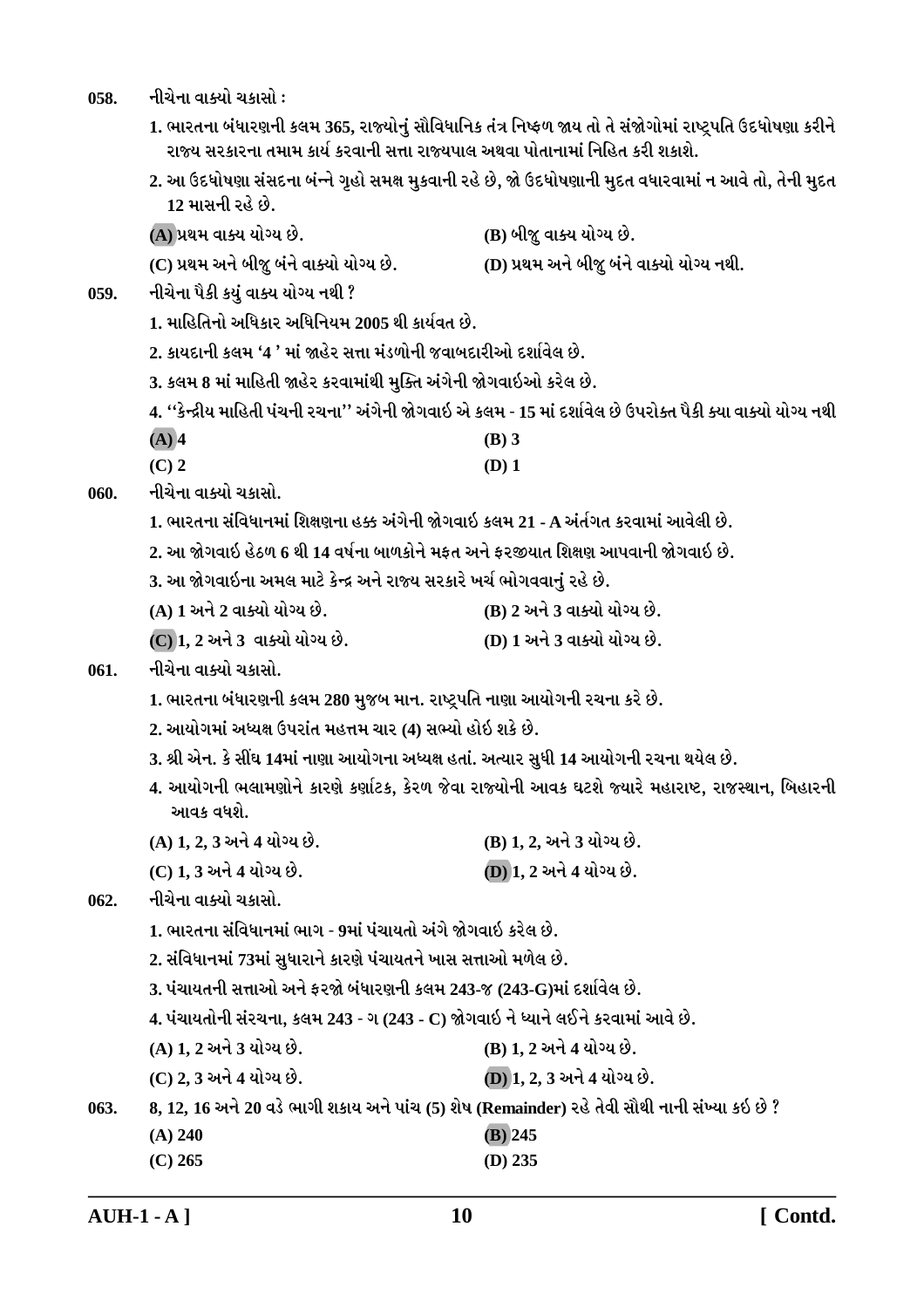| 064. | કેટલી હશે ?                                                                                   | ત્રણ વ્યક્તિઓની સરેરાશ ઉમર 45 વર્ષ છે. જો તેઓની ઉમર 3:5:7 ના પ્રમાણમાં હોય તો સૌથી જુવાન વ્યક્તિની ઉમર                                                                                                                |
|------|-----------------------------------------------------------------------------------------------|-----------------------------------------------------------------------------------------------------------------------------------------------------------------------------------------------------------------------|
|      | $(A)$ 63 વર્ષ                                                                                 | $(B)$ 45 વર્ષ                                                                                                                                                                                                         |
|      | (C) 27 વર્ષ                                                                                   | (D) 15 વર્ષ                                                                                                                                                                                                           |
| 065. | 20, 25, 30  140 સુધીમાં કુલ કેટલી સંખ્યાઓ હશે ?                                               |                                                                                                                                                                                                                       |
|      | $(A)$ 22                                                                                      | $(B)$ 23                                                                                                                                                                                                              |
|      | $(C)$ 24                                                                                      | $(D)$ 25                                                                                                                                                                                                              |
| 066. | વેચી હશે ?                                                                                    | દુકાનદાર રૂા. 2850 માં સાયકલ વેચે છે તો તેને 14% નફો થાય છે. જો તેને 8% નફો મળે તો તેણે સાયકલ કેટલામા                                                                                                                 |
|      | $(A)$ $\xi$ l. 3000                                                                           | $(B)$ $\xi$ l. 2800                                                                                                                                                                                                   |
|      | $(C)$ રૂા. 2700                                                                               | (D) $31.2600$                                                                                                                                                                                                         |
| 067. | આ કામ B એકલો કેટલા દિવસમાં પૂર્ણ કરશે.                                                        | $\bf A$ અને $\bf B$ મળીને એક કામ 18 દિવસમાં, $\bf A$ અને $\bf C$ 12 દિવસમાં અને $\bf B$ અને $\bf C$ મળીને 9 દિવસમાં કામ પૂર્ણ કરે છે.                                                                                 |
|      | (A) 48 દિવસ                                                                                   | (B) 36 દિવસ                                                                                                                                                                                                           |
|      | (C) 24 દિવસ                                                                                   | (D) 18 દિવસ                                                                                                                                                                                                           |
| 068. | ઝુ (ZOO)માં કેટલા હરણ હશે ?                                                                   | એક ઝુ (ZOO)માં હરણ અને બતકો છે કુલ માથાઓની સંખ્યા. 180 અને પગની સંખ્યા 448 થાય છે. આ સંજોગોમાં                                                                                                                        |
|      | $(A)$ 136                                                                                     | $(B)$ 68                                                                                                                                                                                                              |
|      | $(C)$ 44                                                                                      | $(D)$ 32                                                                                                                                                                                                              |
| 069. | રૂા. નફો મળશે ?                                                                               | કમલ રૂા. 90,000 ની મુડી રોકીને ધંધો શરૂ કરે છે, પાંચ માસ બાદ મહેશ રૂા. 80,000 રોકીને ધંધામાં જોડાય છે. વર્ષનાં<br>અંતમાં રૂા. 69700 નફો થાય છે અને નફો મુડીના રોકાણના પ્રમાણમાં વહેચવાનો છે. આ સંજોગોમાં મહેશને કેટલા |
|      | $(A)$ . 23,800                                                                                | $(B)$ $\mathfrak{Z}$ l. 23,000                                                                                                                                                                                        |
|      | $(C)$ 31. 22,800                                                                              | (D) $31.22,600$                                                                                                                                                                                                       |
| 070. | નીચેના પૈકી કઇ સંખ્યા યોગ્ય નથી ?                                                             |                                                                                                                                                                                                                       |
|      | 41, 43, 47, 53, 61, 71, 73, 81                                                                |                                                                                                                                                                                                                       |
|      | (A) 61                                                                                        | (B) 71                                                                                                                                                                                                                |
|      | (C) 73                                                                                        | $(D)$ 81                                                                                                                                                                                                              |
| 071. | થશે ?                                                                                         | એક સંખ્યાના એક ત્રિતીયાંશ (1/3) ના એક ચતુર્થાંશ (1/4) બરાબર 15 થાય છે. આ સંખ્યાના ત્રણ દશાંશ (3/10) કેટલા                                                                                                             |
|      | (A) 36                                                                                        | $(B)$ 54                                                                                                                                                                                                              |
|      | $(C)$ 72                                                                                      | $(D)$ 600                                                                                                                                                                                                             |
| 072. | સીક્કાઓનો મુલ્ય ગુણોત્તર (Respective value) 13:11 છે આ સંજોગોમાં 1 રૂા. ના કેટલા સીક્કા હશે ? | એક ડબ્બામાં 1 રૂા. અને પચાસ પૈસા (50 Paisa) ના સીક્કા છે. કુલ સીક્કા 280 છે અને 1 રૂા. અને પચ્ચાસ પૈસાના                                                                                                              |
|      | $(A)$ 65                                                                                      | $(B)$ 66                                                                                                                                                                                                              |
|      | $(C)$ 78                                                                                      | $(D)$ 91                                                                                                                                                                                                              |
| 073. | નીચેના પૈકી કઇ સંખ્યા યોગ્ય નથી ?                                                             |                                                                                                                                                                                                                       |
|      | $(A)$ 626                                                                                     | (B) 841                                                                                                                                                                                                               |
|      | $(C)$ 962                                                                                     | $(D)$ 1090                                                                                                                                                                                                            |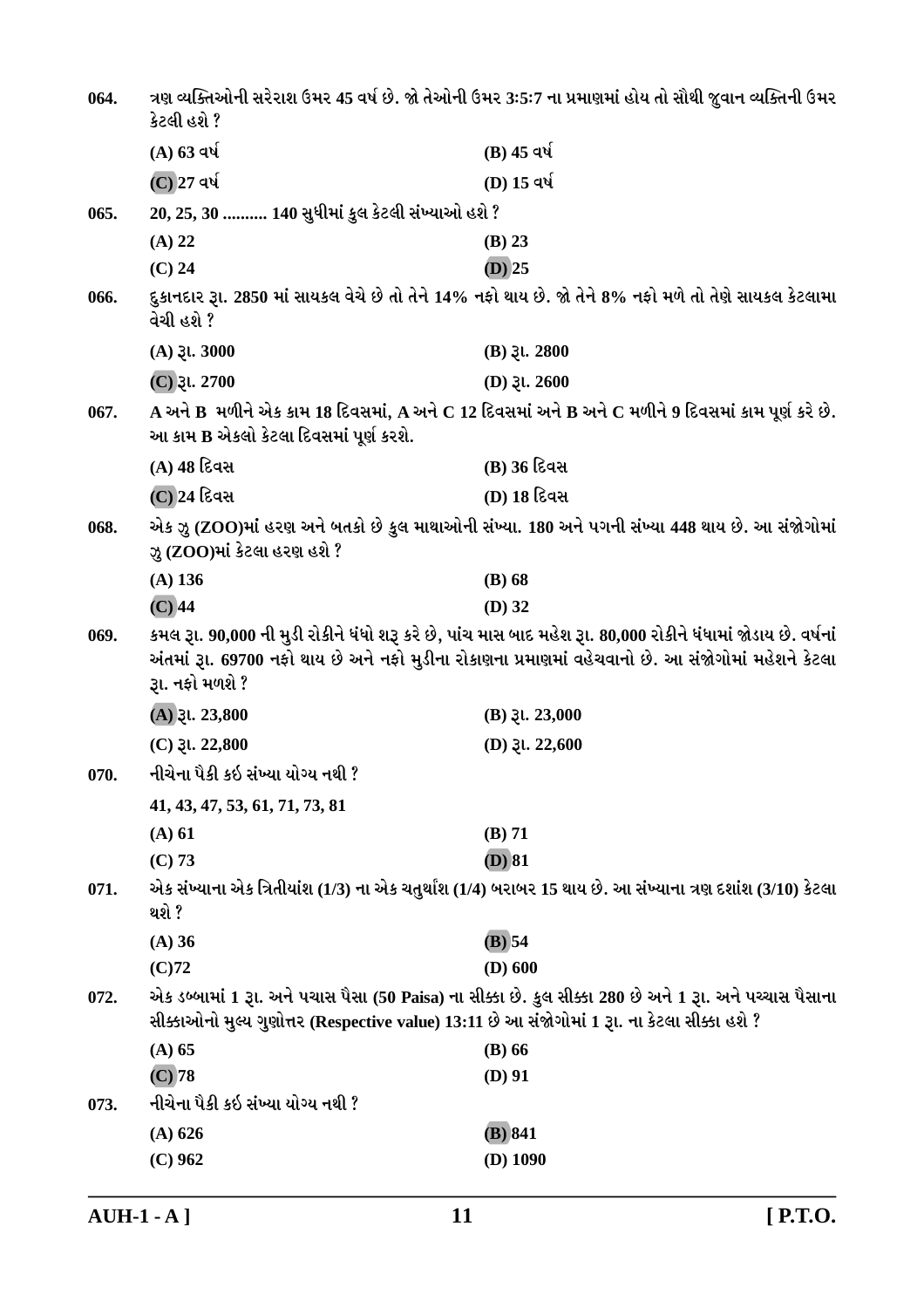|      | $(A)$ 91                |                            |                     |  |                                               |                                                                            | $(B)$ 81                     |                         |                                                                                                       |  |  |
|------|-------------------------|----------------------------|---------------------|--|-----------------------------------------------|----------------------------------------------------------------------------|------------------------------|-------------------------|-------------------------------------------------------------------------------------------------------|--|--|
|      | $(C)$ 42                |                            |                     |  |                                               |                                                                            | $(D)$ 34                     |                         |                                                                                                       |  |  |
| 075. |                         |                            |                     |  |                                               | નીચેના શબ્દોને અર્થપૂર્ણ ક્રમ (Meaningful Sequence) માં ગોઠવો.             |                              |                         |                                                                                                       |  |  |
|      |                         |                            |                     |  | $1.$ ચાવી - Key 2. દરવાજો - Door              |                                                                            | 3. તાળુ - Lock 4. રૂમ - Room |                         |                                                                                                       |  |  |
|      | $(A)$ 3, 2, 4, 1        |                            |                     |  |                                               |                                                                            |                              | $(B)$ 1, 3, 2, 4        |                                                                                                       |  |  |
|      | $(C)$ 4, 3, 2, 1        |                            |                     |  |                                               |                                                                            |                              | $(D)$ 2, 4, 3, 1        |                                                                                                       |  |  |
| 076. | …?…ની જગ્યાએ શું આવશે ? |                            |                     |  |                                               |                                                                            |                              |                         |                                                                                                       |  |  |
|      |                         |                            |                     |  |                                               |                                                                            |                              |                         |                                                                                                       |  |  |
|      | $\mathbf A$             | D                          | G                   |  |                                               |                                                                            |                              |                         |                                                                                                       |  |  |
|      | D                       | I                          | N                   |  |                                               |                                                                            |                              |                         |                                                                                                       |  |  |
|      | $\bf{I}$                | ${\bf P}$                  | $\ddot{\textbf{.}}$ |  |                                               |                                                                            |                              |                         |                                                                                                       |  |  |
|      | $(A)$ V                 |                            |                     |  |                                               |                                                                            | (B) X                        |                         |                                                                                                       |  |  |
|      | $(C)$ W                 |                            |                     |  |                                               |                                                                            | (D) Y                        |                         |                                                                                                       |  |  |
| 077. | …?…ની જગ્યાએ શું આવશે ? |                            |                     |  |                                               |                                                                            |                              |                         |                                                                                                       |  |  |
|      |                         |                            |                     |  |                                               |                                                                            |                              |                         |                                                                                                       |  |  |
|      | 56                      | 65                         | 78                  |  |                                               |                                                                            |                              |                         |                                                                                                       |  |  |
|      | 12                      | $\ddot{\mathbf{c}}$        | 30                  |  |                                               |                                                                            |                              |                         |                                                                                                       |  |  |
|      | 44                      | 14                         | 48                  |  |                                               |                                                                            |                              |                         |                                                                                                       |  |  |
|      | (A) 51                  |                            |                     |  |                                               |                                                                            | $(B)$ 16                     |                         |                                                                                                       |  |  |
|      | $(C)$ 62                |                            |                     |  |                                               |                                                                            | $(D)$ 44                     |                         |                                                                                                       |  |  |
| 078. |                         |                            |                     |  |                                               |                                                                            |                              |                         | એક લાઇનમાં રમણ પહેલેથી ''7 મો'' અને આખરેથી ''14''મો છે. આ સંજોગોમાં લાઇનમાં કેટલા બાળકો હશે ?         |  |  |
|      | (A) 18                  |                            |                     |  |                                               |                                                                            | (B) 19                       |                         |                                                                                                       |  |  |
|      | $(C)$ 20                |                            |                     |  |                                               |                                                                            | $(D)$ 21                     |                         |                                                                                                       |  |  |
| 079. |                         |                            |                     |  |                                               |                                                                            |                              |                         | ''અજાણ્યા ડ્રોનને એરીયલ લેસર વેપનથી તોડી પાડવાની પ્રક્રિયા'' સૌથી પ્રથમ ક્યા દેશ દ્વારા શરૂ કરેલ છે ? |  |  |
|      | (A) ઇઝરાયેલ (Israel)    |                            |                     |  |                                               |                                                                            |                              | $(B)$ ચીન (China)       |                                                                                                       |  |  |
|      | (C) રશીયા (Russia)      |                            |                     |  |                                               |                                                                            |                              | $(D)$ અમેરીકા $(U.S.A)$ |                                                                                                       |  |  |
| 080. |                         |                            |                     |  |                                               | મધુ ક્રાંતી પોર્ટલ (Madhu Kranti Portal) કોના દ્વારા શરૂ કરવામાં આવેલ છે ? |                              |                         |                                                                                                       |  |  |
|      |                         | (A) નીતિ આયોગ (Niti Aayog) |                     |  |                                               |                                                                            |                              |                         |                                                                                                       |  |  |
|      |                         |                            |                     |  | (B) સેન્ટ્રલ સીલ્ક બોર્ડ (Central Silk Board) |                                                                            |                              |                         |                                                                                                       |  |  |
|      |                         |                            |                     |  |                                               |                                                                            |                              |                         | (C) ખાદી અને વીલેજ ઇન્ડસ્ટ્રીઝ કમિશન (Khadi & Vilage Industries Commission)                           |  |  |
|      |                         |                            |                     |  |                                               | (D) નેશનલ મધમાખી બોર્ડ (National Bee Board)                                |                              |                         |                                                                                                       |  |  |
| 081. |                         |                            |                     |  |                                               | પુજા રાની બોહરા (Pooja Rani Bohra) કઇ રમત સાથે સંકળાયેલ છે ?               |                              |                         |                                                                                                       |  |  |
|      | (A) ટેબલ ટેનીસ          |                            |                     |  |                                               |                                                                            |                              | (B) મુષ્ટિયુધ્ધ         |                                                                                                       |  |  |

6, 11, 21, 36, 56, .......... ખાલી જગ્યા પુરો

074.

(C) બેડમીન્ટન (D) હોકી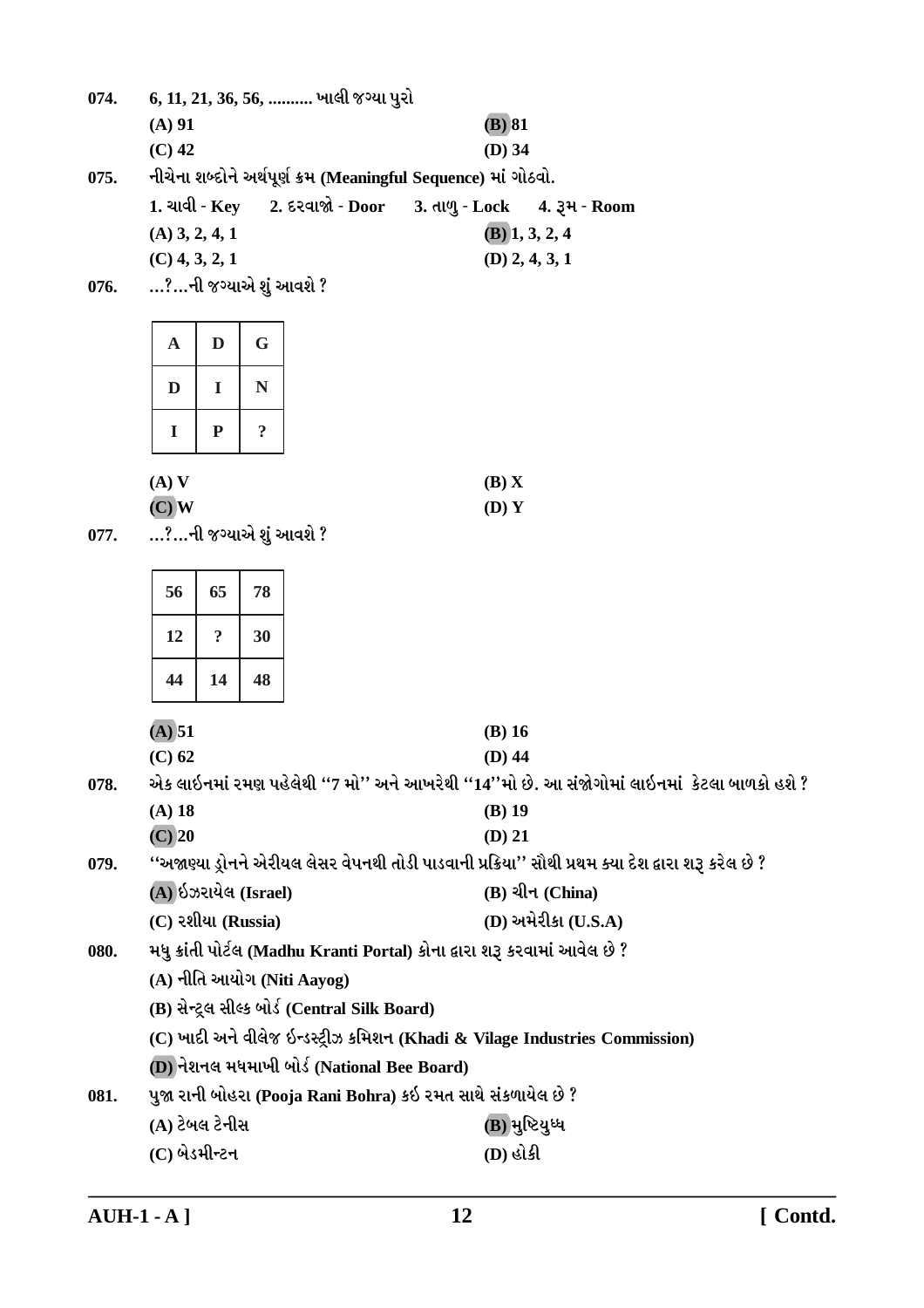| 082. | એશીયામાં સૌથી લાંબા હાઈ સ્પીડ ટ્રેક (high speed track)નું ઉદ્ઘાટન હાલમાં કયા શહેરમાં થયેલ છે ? |                                                                                                            |  |
|------|------------------------------------------------------------------------------------------------|------------------------------------------------------------------------------------------------------------|--|
|      | (A) આગરા                                                                                       | $(B)$ પુણે                                                                                                 |  |
|      | (C) હૈદરાબાદ                                                                                   | (D) ઇન્દોર                                                                                                 |  |
| 083. | સ્થળે છે ?                                                                                     | ગ્લોબલ સાયબર સીક્યોરીટી ઈન્ડેકસ - 2020 (Global Cyber Security Index - 2020)ના અહેવાલમાં ભારત કયા           |  |
|      | $(A)$ 37                                                                                       | $(B)$ 10                                                                                                   |  |
|      | $(C)$ 52                                                                                       | $(D)$ 20                                                                                                   |  |
| 084. |                                                                                                | ડીલીમીટેશન કમિશન (Delimitation Commission) નીચેના પૈકી ક્યા રાજ્ય/કેન્દ્રશાસીત પ્રદેશની મુલાકાત લેનાર છે ? |  |
|      | (A) અરૂણાચલ પ્રદેશ                                                                             | (B) સિક્કિમ                                                                                                |  |
|      | (C) જમ્મુ અને કાશ્મિર                                                                          | (D) કેરલ                                                                                                   |  |
| 085. | મોડેલથી કેટલા રાજ્યોને લાભ થનાર છે ?                                                           | સુધારેલ ભારત નેટ અમલીકરણ સ્ટ્રેટેજી (Revised Implemention Strategy of Bharat Net)ને કારણે PPP              |  |
|      | $(A)$ 15                                                                                       | $(B)$ 16                                                                                                   |  |
|      | $(C)$ 17                                                                                       | $(D)$ 18                                                                                                   |  |
| 086. | hospital model in India) અહેવાલ બહાર પાડેલ છે ?                                                | નીચેના પૈકી કઈ સંસ્થાએ સ્ટડી ઓન નોટ ફોર પ્રોફીટ હોસ્પીટલ મોડલ ઈન ઈન્ડીયા (Study on the not for profit      |  |
|      | (A) નીતિ આયોગ (Niti Aayog)                                                                     | (B) એઈમ્સ (AIIMS)                                                                                          |  |
|      | $(C)$ આઈ.સી.એમ.આર $(ICMR)$                                                                     | (D) આઈ.એમ.એ (IMA)                                                                                          |  |
| 087. |                                                                                                | હાલમાં જેઓને જુલાઈ 2022 સુધી પુનઃનિમણુક આપવામાં આવેલ છે તે એર્ટની જનરલ (Attorney General) કોણ છે ?         |  |
|      | (A) શ્રી પ્રશાંત ભુષણ                                                                          | (B) શ્રી કે. કે. વેણુગોપાલ                                                                                 |  |
|      | (C) શ્રી મુકુલ રોસ્તગી                                                                         | (D) શ્રી શરદ અરવીંદ મહાજન                                                                                  |  |
| 088. | દર વર્ષે ''નેશનલ ડોક્ટર ડે'' ક્યારે ઉજવાય છે ?                                                 |                                                                                                            |  |
|      | (A) 30 % +                                                                                     | (B)] જુલાઇ                                                                                                 |  |
|      | $(C)$ 2 જુલાઈ                                                                                  | (D) 3 જુલાઈ                                                                                                |  |
| 089. | નીચેના પૈકી ક્યો ગેસ ''ગ્રીન હાઉસ ગેસ'' નથી.                                                   |                                                                                                            |  |
|      | (A) મીથેન (Mithane)                                                                            | (B) નાયટ્રસ ઓકસાઈડ (Nirtrous Oxide)                                                                        |  |
|      | (C) કાર્બન ઑક્સાઈડ (Carbon oxide)                                                              | (D) હાઈડ્રોડન અને નાઈટ્રોજન (Hydrogen & Nitrogen)                                                          |  |
| 090. | ન્યુટ્રિનો (Neutrinos) સબંધીત નીચેના પૈકી કયા વાક્યો યોગ્ય છે ?                                |                                                                                                            |  |
|      | 1. ફોટોન (Photons) પછી બીજા ક્રમે તેની ઉપલબ્ધી છે.                                             |                                                                                                            |  |
|      | 2. તેઓ કોઈ ચાર્જ (charge) નુ વહન કરતા નથી.                                                     |                                                                                                            |  |
|      | 3. તે કોઈ બાબત સાથે ક્રિયાપ્રતિક્રિયા (interact) કરતા નથી.                                     |                                                                                                            |  |
|      | (A) 1 અને 2                                                                                    | (B) 2 અને 3                                                                                                |  |
|      | (C) 1 અને 3                                                                                    | (D) 1, 2 અને 3                                                                                             |  |
| 091. | આવે છે ?                                                                                       | ભારત મોસમ વિભાગ (Indian Meteorological Dept. - IMD) દ્વારા હીટ વેવ (Heat wave) ક્યારે માનવામાં             |  |
|      | (A) સપાટ મેદાનમાં ગરમી 40° C અથવા વધારે હોય ત્યારે                                             |                                                                                                            |  |
|      | (B) દરીયા કિનારે ગરમી 37° C અથવા વધારે હોય ત્યારે                                              |                                                                                                            |  |
|      | $\mathbf C$ ) પર્વતીય વિસ્તારોમાં 30° $\mathbf C$ અથવા વધારે હોય ત્યારે                        |                                                                                                            |  |
|      | (D) ઉપરોક્ત બધીજ બાબતો મુજબ ગરમી હોય ત્યારે                                                    |                                                                                                            |  |
|      |                                                                                                |                                                                                                            |  |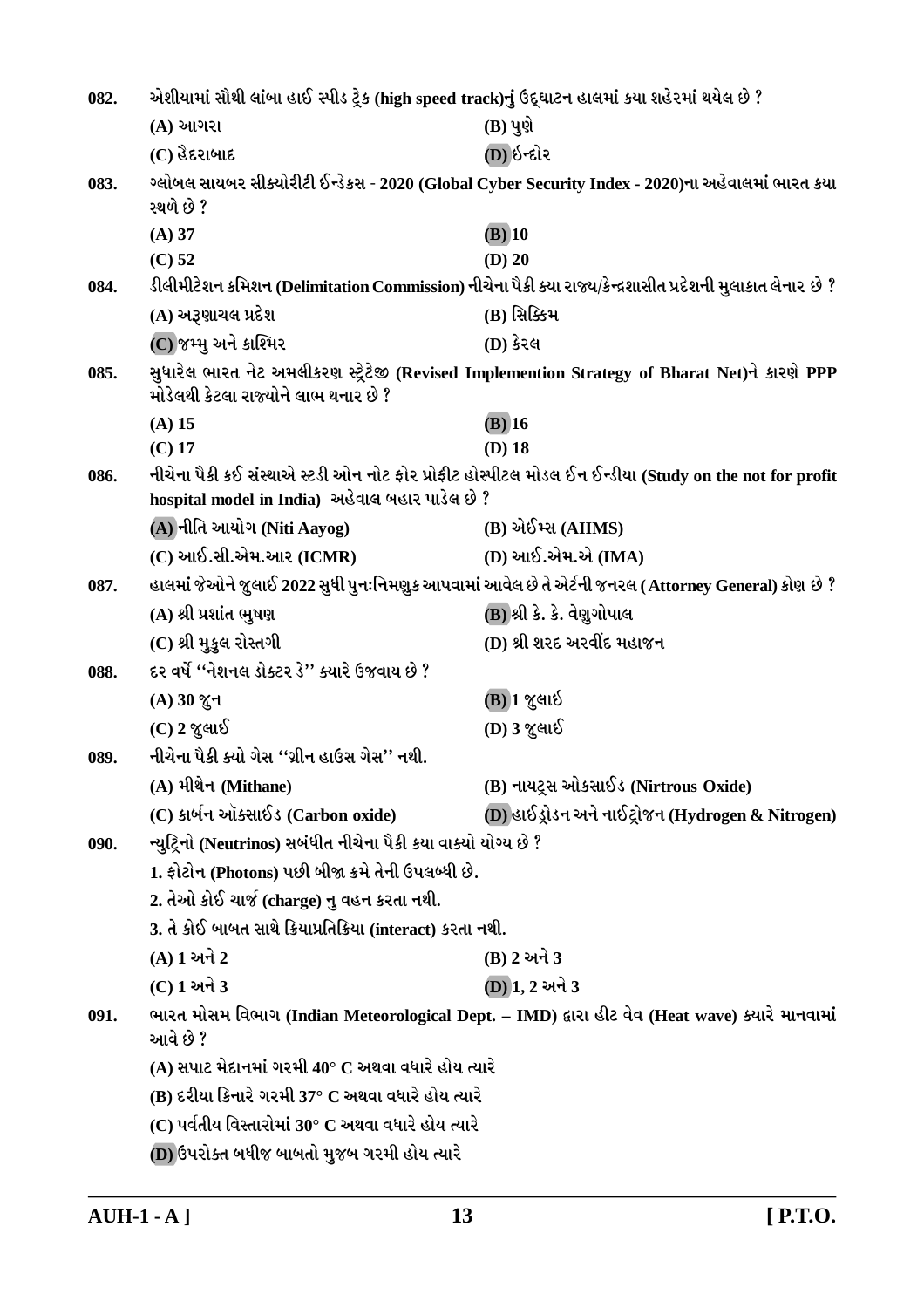| 092. | "ELSA-D" હાલમાં છાપામાં આવેલ છે. તે શું છે ?                                                 |                                                                                                     |
|------|----------------------------------------------------------------------------------------------|-----------------------------------------------------------------------------------------------------|
|      | (A) ભારતનું સેટેલાઈટ નેવીગેશન સીસ્ટમ                                                         |                                                                                                     |
|      | (B) નેશનલ હાઈવેનું સલામતી ચકાસવાનું સાધન                                                     |                                                                                                     |
|      | (C) થર્મોન્યુક્લીયર શસ્ત્ર પદ્ધતી (Thermonuclear weapon system)                              |                                                                                                     |
|      | (D) સ્પેસ ડેબ્રિસ રીમુવલ સીસ્ટમ (Space debris removal system)                                |                                                                                                     |
| 093. | નેનો સ્નીફર (Nano sniffer) બાબતે નીચેના પૈકી કઈ બાબતો યોગ્ય છે ?                             |                                                                                                     |
|      | 1. આ માઈક્રોસેન્સર આધારિત વિસ્ફોટક ટ્રેસ ડિટેક્ટર (Explosive trace detector) છે.             |                                                                                                     |
|      | 2. વિસ્ફોટક સામગ્રી 10 સેકંડ કરતા ઓછા સમયમાં શોધી શકે છે.                                    |                                                                                                     |
|      | 3. ડીફેન્સ રીસર્ચ એન્ડ ડેવપલમેન્ટ ઓર્ગેનાઈઝેશન (DRDO) દ્વારા આને વિકસાવવામાં આવેલ છે.        |                                                                                                     |
|      | $(A)$ $1$ અને $2$                                                                            | (B) 2 અને 3                                                                                         |
|      | (C) 1 અને 3                                                                                  | (D) 1, 2 અને 3                                                                                      |
| 094. | ફટકડા ફોડતી વખતે લીલા રંગની જ્યોત (the green flame) કયા પદાર્થને કારણે થાય છે ?              |                                                                                                     |
|      | (A) સોડીયમ (Sodium)                                                                          | (B) બેરીયમ (Barium)                                                                                 |
|      | (C) મરક્યુરી (Mercury)                                                                       | (D) પોટાશીયમ (Potassium)                                                                            |
| 095. | માર્શ ગૅસ (Marsh Gas) એ                                                                      |                                                                                                     |
|      | (A) નાઈટ્રોજન (Nitrogen)                                                                     | (B) ઈથેન (Ethane)                                                                                   |
|      | (C) મીથેન (Methane)                                                                          | (D) હાઈડ્રોજન (Hydrogen)                                                                            |
| 096. | છે, તે નીચેના પૈકી કઈ વસ્તુમાં વપરાય છે ?                                                    | ક્લોરોફ્લોરોકાર્બન્સ (Chlorofluorocarbon – FC) ના ઉત્પાદન માટે ભારતમાં બંદી (banned) મુકવામાં આવેલી |
|      | (A) ટેલીવીઝન (Television)                                                                    | (B) रेडिश्ररेटर (Refrigerator)                                                                      |
|      | (C) ટ્યુબ લાઈટ (Tube light)                                                                  | (D) રાંધણ ગૅસ (Cooking Gas)                                                                         |
| 097. |                                                                                              | ફેથોમ (Fathom) એ ………. માપવાનું માધ્યમ છે અને એક (1) ફેથોમ (Fathom) એટલે ………. મીટર થાય છે.           |
|      | (A) આવાજ (Sound), 2.83 મીટર                                                                  | <b>(B)</b> ઊંડાઈ (Depth), 1.83 મીટર                                                                 |
|      | (C) આર્વતન (Frequency), 1.30 મીટર                                                            | (D) અંતર (Distance), 2.87 મીટર                                                                      |
| 098. | એક (1) કિલોમીટર બરાબર કેટલા માઈલ (Mile) થાય ?                                                |                                                                                                     |
|      | $(A)$ 0.84                                                                                   | $(B)$ 0.53                                                                                          |
|      | $(C)$ 1.60                                                                                   | $(D)$ 0.62                                                                                          |
| 099. | ઈન્ટરનેટ (Internet) અને ઈન્ટ્રાનેટ (Intranet) વચ્ચે શું ફેર છે ?                             |                                                                                                     |
|      | (A) ઈન્ટરનેટ જાહેર લોકો માટે છે, ઈન્ટ્રાનેટ ચોક્કસ વિસ્તારના ચોક્કસ લોકો માટે છે.            |                                                                                                     |
|      | (B) ઈન્ટરનેટ, ઈન્ટ્રાનેટ કરતા વધારે સલામત છે.                                                |                                                                                                     |
|      | (C) માત્ર ઈન્ટરનેટ ઉપર અંકુશ શક્ય છે.                                                        |                                                                                                     |
|      | (D) ઉપરોક્ત પૈકી એક પણ લાગું પડતું નથી.                                                      |                                                                                                     |
| 100. | રેઝિસ્ટર રંગ કોડ (resistor color code) પ્રમાણે ભુરા રંગ (Blue)ને કેટલા અંક (Number) આપે છે ? |                                                                                                     |
|      | $(A)$ 1                                                                                      | $(B)$ 2                                                                                             |
|      | $(C)$ 4                                                                                      | $(D)$ 6                                                                                             |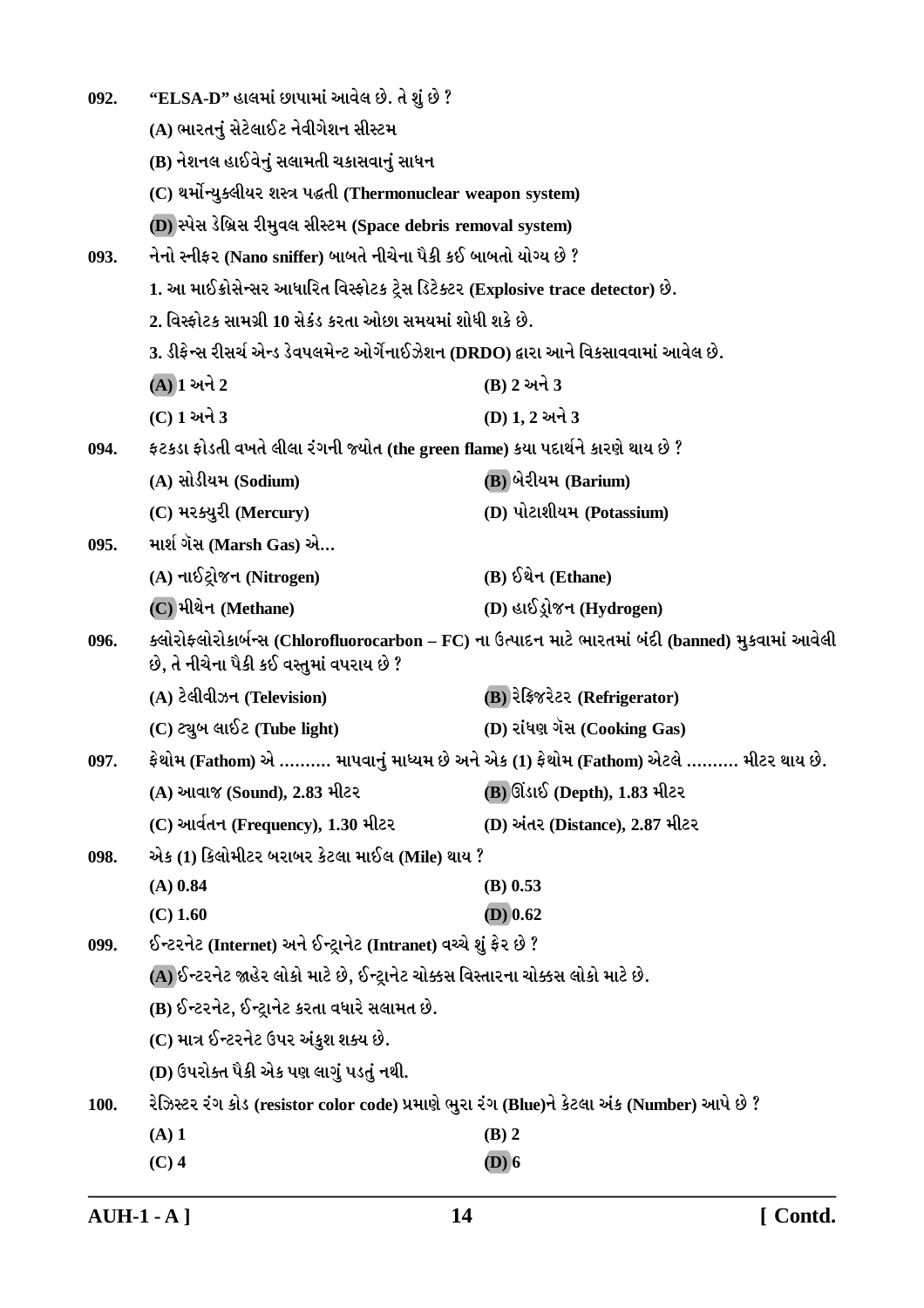'સમી સાંજનો ઢોલ ઢબુકતો જાન ઊઘલતી મ્હાલે  $101.$ કેસરિયો સાફો ઘરનું ફળિયું લઇ ચાલે.... અહીં 'કેસરિયાળો સાફો' શબ્દનો અર્થ થાય …. (A) કેસરી રંગની પાઘડી (B) વરરાજા (D) કેસરી રંગનો સાકો (C) કેસરી રંગની ખેસ

આપેલા ગદ્યખંડને આધારે પ્રશ્નક્રમાંક 102 થી 105 ના સાચા ઉત્તર આપો.  $\bigstar$ 

> 'વ્યાયામને બદલે ફરવાનું રાખ્યું તેથી શરીરને વ્યાયામ ન કરાવ્યાની ભૂલને સારૂ કદાચ મારે સજા નથી ભોગવવી પડી, પણ બીજી એક ભૂલની સજા હું આજ લગી ભોગવી રહ્યો છું. ભણતરમાં અક્ષર સારા લખવાની જરૂર નથી એવો ખોટો ખ્યાલ મારામાં ક્યાંથી આવ્યો એ હું જાણતો નથી. પણ છેક વિલાયત જતાં લગી એ રહ્યો. પછી અને મુખ્યત્વે કરીને દક્ષિણ આફ્રિકા, જ્યાં વકીલોના અને દક્ષિણ આફ્રિકામાં જન્મેલા ને ભણેલા નવયુવકોના મોતીના દાણા જેવા અક્ષરો જોયા ત્યારે, હુ લજવાયો ને પસ્તાયો. મે જોયું કે નઠારા અક્ષર એ અધુરી કેળવણીની નિશાની ગણાવી જોઇએ. મેં મારા અક્ષર પાછળથી સુધારવા પ્રયત્ન કર્યો, પણ પાકે ઘડે કંઇ કાંઠા ચડે? જુવાનીમાં જેની મેં અવગણના કરી તે હું આજ લગી નથી જ કરી શક્યો. દરેક નવયુવક અને યુવતી મારા દાખલાથી ચેતે ને સમજે કે સારા અક્ષર એ વિદ્યાનું આવશ્યક અંગ છે. સારા અક્ષર શીખવાને સારૂ ચિત્રકળા આવશ્યક છે. હું તો એવા અભિપ્રાય ઉપર પહોંચ્યો છું કે બાળકોને ચિત્રકળા પ્રથમ શીખવવી જોઇએ. જેમ પક્ષીઓ, વસ્તુઓ વગેરેને જોઇ બાળક તેને યાદ રાખી સહેજ ઓળખે છે તેમ જ અક્ષર ઓળખતાં શીખે, ને જ્યારે ચિત્રકળા શીખી ચિત્રો વગેરે કાઢતાં શીખે ત્યારે અક્ષર કાઢતાં શીખે તો તેના અક્ષર છાપેલ જેવા થાય

> > -'સત્યના પ્રયોગો અથવા આત્મકથા' માંથી

'નઠારા અક્ષર એ અધૂરી કેળવણીની નિશાની ગણાવી જોઇએ' — વિધાનનું વિરોધી અર્થવાળું કયું વિધાન ગદ્યખંડમાં પ્રયોજાયું 102.  $69.8$ 

(A) સારા અક્ષર શીખવાને સારૂ ચિત્રકળા આવશ્યક છે.

(B) ભણતરમાં અક્ષર સારા રાખવાની જરૂર નથી

(C) સારા અક્ષર એ વિદ્યાનું આવશ્યક અંગ છે.

(D) જ્યારે ચિત્રકળા શીખી ચિત્રો વગેરે કાઢતાં શીખે ત્યારે અક્ષર કાઢતાં શીખે.

'પાકે ઘડે કંઇ કાંઠા ચડે ?' - આ કહેવતોનો સાચો અર્થ થાય…..  $103.$ 

(A) ઘડો પાકી જાય પછી એની ઉપર કાંઠો ન ચડે.

(B) ઘડો તૈયાર થાય કે તરત તેની ઉપર કાંઠો ચડાવવામાં આવે તો જ ચડે.

(C) કાચો ઘડો પાકે નહીં ત્યાં સુધી પાકો કાંઠો ન ચડે.

(D) યોગ્ય સમયે જે કરવાનું હોય તે ન કરતાં પછીના સમયે કરવામાં પ્રયત્ન વ્યર્થ નીવડે.

'ભણતરમાં અક્ષર સારા લખવાની જરૂર નથી'- એવો ખોટો ખ્યાલ કેવી રીતે દૂર થયો ? 104.

(A) વારંવાર લેખન કર્યા કરવાથી.

(B) શિક્ષકો દ્વારા વારવાંર ટપારવાથી.

<u>(C) ચિત્રકળા શીખી ચિત્રો વગેરે કાઢતાં શીખી અક્ષર કાઢતાં શીખવાથી.</u>

(D) વકીલો અને ભણેલા નવવયુવકોના મોતીના દાણા જેવા અક્ષરો જોવાથી.

ગાંધીજી સારા અક્ષર કાઢવાનું શીખવા માટે ક્યો રસ્તો સૂચવે છે ? 105.

(A) કક્કી અને બારાખડીનો વારંવાર મહાવરો કરવામાં આવે.

(B) નાનપણથી જ સારા અક્ષર કાઢતાં શીખવવામાં આવે.

(C) ચિત્રકળા શીખી ચિત્રો વગેરે કાઢતાં શીખવાથી

(D) ભણેલા નવયુવકોના મોતીના દાણા જેવા અક્ષરો જોઇ એનું અનુકરણ કરવાથી સારા અક્ષર થાય.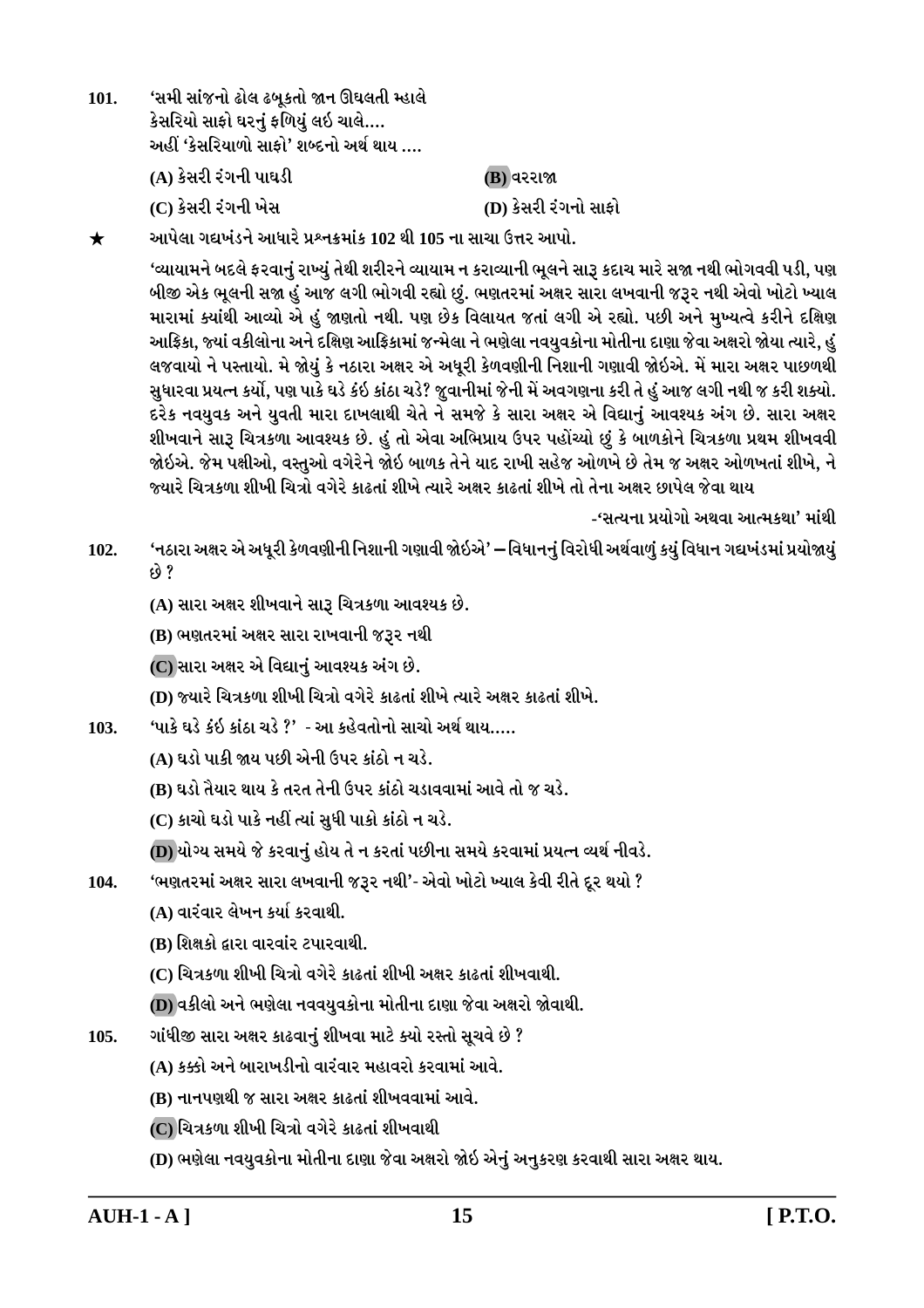નીચે આપેલી કહેવતનો સાચો ઉત્તર શોધો. 106. 1. તેલ જૂઓ તેલની ધાર જૂઓ - કહેવતનો અર્થ થાય - તેલ ખરીદતાં પહેલાં બરાબર ખાત્રી કરો. 2. કાગડો દહીંથરૂં લઇ ગયો - કહેવતનો અર્થ થાય - કાગડાને મનગમતી યોગ્ય વસ્તુ મળી ગઇ. (A) 1 સાચું છે, 2 ખોટું છે. (B) 1 ખોટું છે, 2 સાચું છે. (C) 1 અને 2 બંને સાચાં છે. **(D) 1 અને 2 બંને ખોટાં છે.** એક આપત્તિની સાથે બીજી અનેક આપત્તિઓ આવી પડતી હોય છે' એવા અર્થવાળી કહેવત કઇ ? 107. (A) પથ્થર ઉપર પાણી (B) પડે છે ત્યારે સઘળું પડે છે. (D) ઝાઝાં લાકડે ઝાઝી આળ.  $(C)$  ઝાઝે ગુમડે ઝાઝી પીડા એક સરખા અર્થવાળી કહેવતોમાંથી કઇ કહેવત જોડી અસંગત છે ? 108. (A) હવાડામાંથી નીકળી કુવામાં પડયા - ઘરનાં દાઝયાં વનમાં ગયાં વનમાં લાગી લાય. (B) દૂબળા ઢોરને બગાઈઓ ઘણી - દાનત એવી બરકત. (C) ભાવતું હતું ને વૈદે કીધું - દોડવું હતું ને ઢાળ મળ્યો. (D) જેવી કરણી તેવી પાર ઊતરણી - અન્ન તેવો ઓડકાર ' ક ' વિભાગમાં રૂઢિપ્રયોગ આપેલો છે અને ' ખ ' વિભાગમાં તેનો અર્થ છે બંનેને જોડતો સાચી જોડનો ક્રમ શોધો. 109.  $\mathbf{r}$ ખ  $1.$  and  $6s$ isa $0.$ (a) મુળવાત રહી જવી 2. વાત ઊડી જવી (b) અફવા ફેલાવવી 3. વાત કાઢવી (c) ગપ્પાં મારવાં 4. વાતોના તડાકા મારવા (d) કહેવાનો મુદ્દો ઉપાડવો.  $(A)$  1 - b, 2 - a, 3 - d, 4 - c (B)  $1 - a$ ,  $2 - b$ ,  $3 - c$ ,  $4 - d$  $(C)$  1 - c, 2 - d, 3 - a, 4 - b (D)  $1 - d$ ,  $2 - c$ ,  $3 - b$ ,  $4 - a$ નીચેના આપેલા રૂઢિપ્રયોગમાંથી ક્યા રૂઢિપ્રયોગનો અર્થ ખોટો આપ્યો છે ? 110. (A) કપાળે ડામ દેવો - કશું જ ન આપવું (B) કપાળ ધોઇ આવવું - લાયક થવું  $\overline {\rm (C)}$ કપાળે કાળી ટીલી લગાવી - સદ્ભાગ્ય હોવું (D) કપાળે લખાવું - નસીબમાં હોવું નીચે આપેલા રૂઢિપ્રયોગમાંથી ક્યા રૂઢિપ્રયોગનો અર્થ સાચો છે ? 111. (A) આડું વેતરવું - ઝગડો કરવો (B) આડું થવું - વિરૂધ્ધ કે હઠીલું થવું (D) આડો આંક વાળવો - ખરૂં ખોટું કશું ના જોવું. (C) આડો હાથ મારવો - બગાડી નાખવું નીચેના આપેલા રૂઢિપ્રયોગ અને તેના અર્થ માંથી સાચો ઉત્તર શોધો.  $112.$ 1. ઘોળીને પી જવું - ગણકારવું નહીં 2. દાણો ચાંપી જોવો - પ્રયત્ન કરી જોવો. 3. ઊગતા સૂર્યને પૂજવો - ચડતી વાળા પક્ષની ખુશામત કરવી 4. લાકડે માંકડું વળગાડવું - વિરુધ્ધ સ્વભાવના બે જણને જોડી દેવા. (A) 1 સાચું છે, 2 ખોટું છે. (B) 3 ખોટું છે, 4 સાચું છે. (C) 1, 2, 3, 4 ચારેય ખોટા છે. (D) 1, 2, 3, 4 ચારેય સાચાં છે. 'એક નાની વાતને મોટું સ્વરૂપ મળવું.' એવા એક સમાન અર્થ સંદર્ભમાં ક્યો રૂઢિપ્રયોગ અસંગત છે ? 113. (A) વાતનું વતેસર થવું (B) રજનું ગજ થવું  $(C)$  કાકા મટીને ભત્રીજા થવું (D) કાગનો વાઘ થવો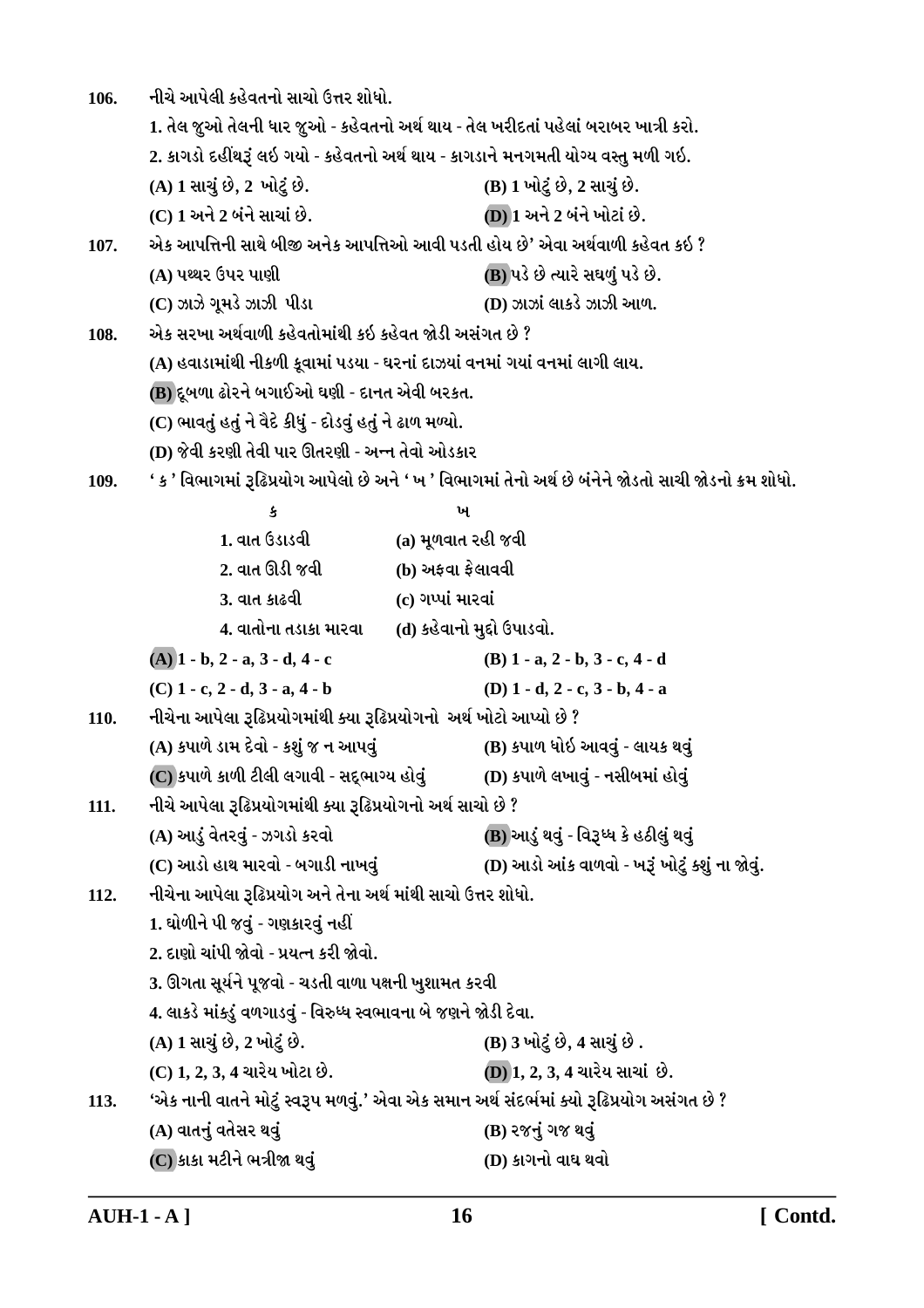| 114. | નીચે આપેલા રૂઢિપ્રયોગમાંથી કયા રૂઢિપ્રયોગનો અર્થ 'સંતોષ થવો' એવો થાય છે ?                                                                        |          |                                           |
|------|--------------------------------------------------------------------------------------------------------------------------------------------------|----------|-------------------------------------------|
|      | (A) આંખ મળી જવી                                                                                                                                  |          | (B) આંખ ઠરવી                              |
|      | (C) આંખ ઠેરવવી                                                                                                                                   |          | (D) આંખ મીંચાઈ જવી.                       |
| 115. | નીચે આપેલા શબ્દજૂથોની સાર્થકતા તપાસો.                                                                                                            |          |                                           |
|      | 1. ચક્ષુ : દેગ , શોણિત - રૂધિર - બંને સમાનાર્થી શબ્દજૂથ છે.                                                                                      |          |                                           |
|      | 2. મૂખરિત : અવાજ કરતું , મુક - મૂંગું - બંને વિરૂધ્ધાર્થી શબ્દજૂથ                                                                                |          |                                           |
|      | (A) 1 અને 2 બંને સાચાં છે.                                                                                                                       |          | (B) 1 અને 2 બંને ખોટાં છે.                |
|      | (C) 1 સાચું છે, 2 ખોટું છે.                                                                                                                      |          | (D) 1 ખોટું છે 2 સાચું છે.                |
| 116. | નીચેનામાંથી ક્યો શબ્દ સમાનઅર્થમાં અન્ય કરતા જુદો છે ?                                                                                            |          |                                           |
|      | $(A)$ દિનકર                                                                                                                                      |          | (B) શશાંક                                 |
|      | (C) ભાસ્કર                                                                                                                                       |          | (D) સવિતા                                 |
| 117. | નાસી જાતાં હસે શત્રુઓ, સાથી ફિટ કહી કાઢે<br>બીકણ બાયલા નામર્દો એ નામ મળે ઉપાડે - (નર્મદ)<br>- આ પંક્તિઓમાં નીચેનામાંથી ક્યો શબ્દ સમાનાર્થી નથી ? |          |                                           |
|      | $(A)$ બીકણ                                                                                                                                       |          | (B) શત્રુ                                 |
|      | (C) બાયલો                                                                                                                                        |          | (D) નામર્દ                                |
| 118. | નીચે આપેલા સમાનાર્થી શબ્દોની સાચી જોડનો યોગ્ય ક્રમ ક્યો થશે ?                                                                                    |          |                                           |
|      | <b>1.</b> ગગન                                                                                                                                    | a. શિલા  |                                           |
|      | 2. પથ્થર                                                                                                                                         | b. વ્યોમ |                                           |
|      | <u>3. ધ્વનિ</u>                                                                                                                                  | c. ફોરમ  |                                           |
|      | 4. સૌરભ                                                                                                                                          | d. સાદ   |                                           |
|      | $(A)$ 1 - a, 2 - b, 3 - c, 4 - d                                                                                                                 |          | $(B)$ 1 - b, 2 - a, 3 - d, 4 - c          |
|      | $(C)$ 1 - c, 2 - d, 3 - a, 4 - b                                                                                                                 |          | (D) $1 - d$ , $2 - c$ , $3 - b$ , $4 - a$ |
| 119. | નીચેનામાંથી 'સબરસ' ક્યા શબ્દનો પર્યાવવાચી છે ?                                                                                                   |          |                                           |
|      | (A) મધુરસ                                                                                                                                        |          | (B) ખારો                                  |
|      | (C) સંચળ                                                                                                                                         |          | (D) મીઠું                                 |
| 120. | નીચેનામાંથી ક્યો શબ્દ વિરૂધ્ધાર્થી નથી ?                                                                                                         |          |                                           |
|      | (A) ઈન્દુ - ચન્દ્ર                                                                                                                               |          | (B) પુરોગામી - અનુગામી                    |
|      | (C) આધાત - પ્રત્યાઘાત                                                                                                                            |          | (D) આદાન - પ્રદાન                         |
| 121. | નીચેનામાંથી વિરૂધ્ધાર્થી શબ્દ દર્શાવો.                                                                                                           |          |                                           |
|      | (A) અચંબો - અચરજ                                                                                                                                 |          | (B) તરૂ - દ્રમ                            |
|      | (C) આશિષ - શાપ                                                                                                                                   |          | (D) વારી - જલ                             |
| 122. | સાચો ઉત્તર શોધો.                                                                                                                                 |          |                                           |
|      | 1. પ્રજ્ઞા - મેધા, અક્કલ સમાનાર્થી છે તો અગ્રજ - અનુજ વિરૂધ્ધાર્થી છે.                                                                           |          |                                           |
|      | 2. અનલ - પાવક વિરૂધ્ધાર્થી છે તો ન્યૂન - અધિક સમાનાર્થી છે.                                                                                      |          |                                           |
|      | (A) 1 સાચું છે 2 ખોટું છે.                                                                                                                       |          | (B) 1 ખોટું છે 2 સાચું છે.                |
|      | (C) 1 અને 2 બંને સાચાં છે.                                                                                                                       |          | (D) 1 અને 2 બંને ખોટા છે.                 |

 $\overline{\text{AUH-1-A}}$ ]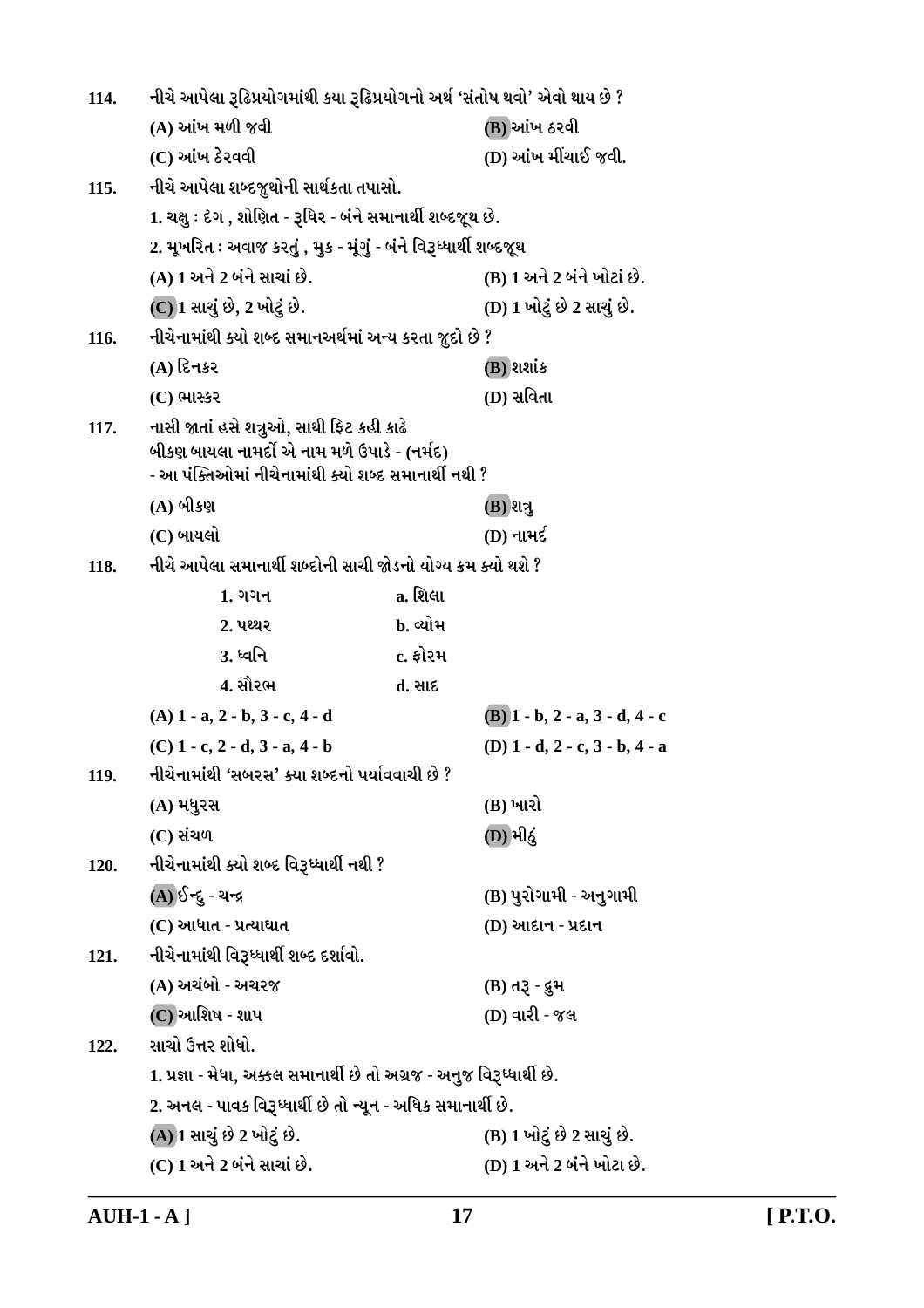| 123. | નીચેના શબ્દજુથમાં વિરૂધ્ધાર્થી શબ્દ દર્શાવો.                                           |                                                      |  |  |
|------|----------------------------------------------------------------------------------------|------------------------------------------------------|--|--|
|      | (A) સંધિ - વિગ્રહ                                                                      | (B) તલવાર - સમશેર                                    |  |  |
|      | (C) આયખું- આવળદા                                                                       | (D) મૂદુ - મુલાયમ                                    |  |  |
| 124. | નીચેનામાંથી ક્યું શબ્દ જુથ વિરૂધ્ધાર્થી નથી ?                                          |                                                      |  |  |
|      | (A) ઉત્તરાયણ - દક્ષિણાયન                                                               | (B) ચતુર - ચાલાક                                     |  |  |
|      | (C) ક્ષય - વૃધ્ધિ                                                                      | (D) કૃતજ્ઞ - કૃતઘ્ન                                  |  |  |
| 125. | કયા શબ્દજુથની જોડણી ખોટી છે ?                                                          |                                                      |  |  |
|      | (A) શ્રધ્ધાંજલિ - દાઢીમૂછ                                                              | (B) આદિવાસી - વિચરતી                                 |  |  |
|      | (C) રૂપનિર્મિતી - વેશભૂશા                                                              | (D) સહાનુભૂતિ - સુખશાંતિ                             |  |  |
| 126. | નીચેનામાંથી ખોટી જોડણીવાળો શબ્દ શોધો.                                                  |                                                      |  |  |
|      | (A) सुनुंसुनुं                                                                         | (B) પ્રતિષ્ઠિત                                       |  |  |
|      | (C) નિસરણી                                                                             | (D) તળાંસવું                                         |  |  |
| 127. | આપેલા શબ્દોમાં કયા શબ્દની જોડણી સાચી છે ?                                              |                                                      |  |  |
|      | (A) સુર્યમુખી                                                                          | (B))સૂર્યમુખી                                        |  |  |
|      | (C) સુર્યમુખિ                                                                          | (D) સુર્યમૂખિ                                        |  |  |
| 128. | સાચો ઉત્તર શોધો.                                                                       |                                                      |  |  |
|      | 1. પિસ્તાલીસ, ખિસકોલી - બંને શબ્દોની જોડણી સાચી છે .                                   |                                                      |  |  |
|      | 2. સર્ટિફીકેટ, શીશીર - બંને શબ્દોની જોડણી ખોટી છે.                                     |                                                      |  |  |
|      | (A) વિધાન 1 સાચું છે 2 ખોટું છે.                                                       | (B) વિધાન 1 ખોટું છે 2 સાચું છે.                     |  |  |
|      | (C) 1 અને 2 બંને સાચાં છે.                                                             | (D) 1 અને 2 બંને ખોટા છે.                            |  |  |
| 129. | નીચેનામાંથી કયા શબ્દની જોડણી બરાબર છે ?                                                |                                                      |  |  |
|      | (A) દિવેલિયું                                                                          | (B) દીવેલિયું                                        |  |  |
|      | (C) દીવેલીયું                                                                          | (D) દિવેલીયું                                        |  |  |
| 130. | 'વરસે ઘડીક વ્યોમ વાદળી રે લોલ, માડીનો મેઘ બારે માસ રે…' માં ક્યો અલંકાર પ્રયોજાયો છે ? |                                                      |  |  |
|      | (A) ઉત્પ્રેક્ષા                                                                        | (B) અતિશયોક્તિ                                       |  |  |
|      | (C) વ્યાજસ્તુતિ                                                                        | (D) વ્યતિરેક                                         |  |  |
| 131. | 'વ્યોમ તો વ્યોમના જેવું, સિંધુયે સિંધુના સમો.' - પંક્તિમાં ક્યો અલંકાર છે ?            |                                                      |  |  |
|      | $(A)$ ઉત્પ્રેક્ષા                                                                      | (B) અતિશયોક્તિ                                       |  |  |
|      | $(C)$ અનન્વય                                                                           | (D) યમક                                              |  |  |
| 132. | 'સદ્વિદ્યા રત્ન વિશાળ છે, વિદ્યાથી વડું નહિ કશું.' - પંક્તિનો અલંકાર જણાવો.            |                                                      |  |  |
|      | (A) રૂપક                                                                               | (B) વ્યતિરેક                                         |  |  |
|      | $(C)$ શ્લેષ                                                                            | (D) વ્યાજસ્તુતિ                                      |  |  |
| 133. | 'વન વન વીઝતા વાયરા રે' - પંક્તિમાં ક્યો અંલકાર છે ?                                    |                                                      |  |  |
|      | (A) વર્ણાનુપ્રાસ                                                                       | $(B)$ રૂપક                                           |  |  |
|      | (C) સજીવારોપણ                                                                          | (D) ઉત્પ્રેક્ષા                                      |  |  |
| 134. | નીચે ઓળખ સાથે આપેલા સામાસિક પદોમાં કયું પદ ખોટું છે ?                                  |                                                      |  |  |
|      | (A) કાવ્યામૃત - કાવ્યરૂપી અમૃત - કર્મધારય                                              | (B) ઊઠબેસ - ઊઠ અને બેસ - દ્વન્દ્વ સમાસ               |  |  |
|      | (C) હાથરૂમાલ - હાથનો રૂમાલ - તત્પુરૂષ સમાસ                                             | (D) ગર્ભશ્રીમંત - ગર્ભ માંથી શ્રીમંત - તત્પુરૂષ સમાસ |  |  |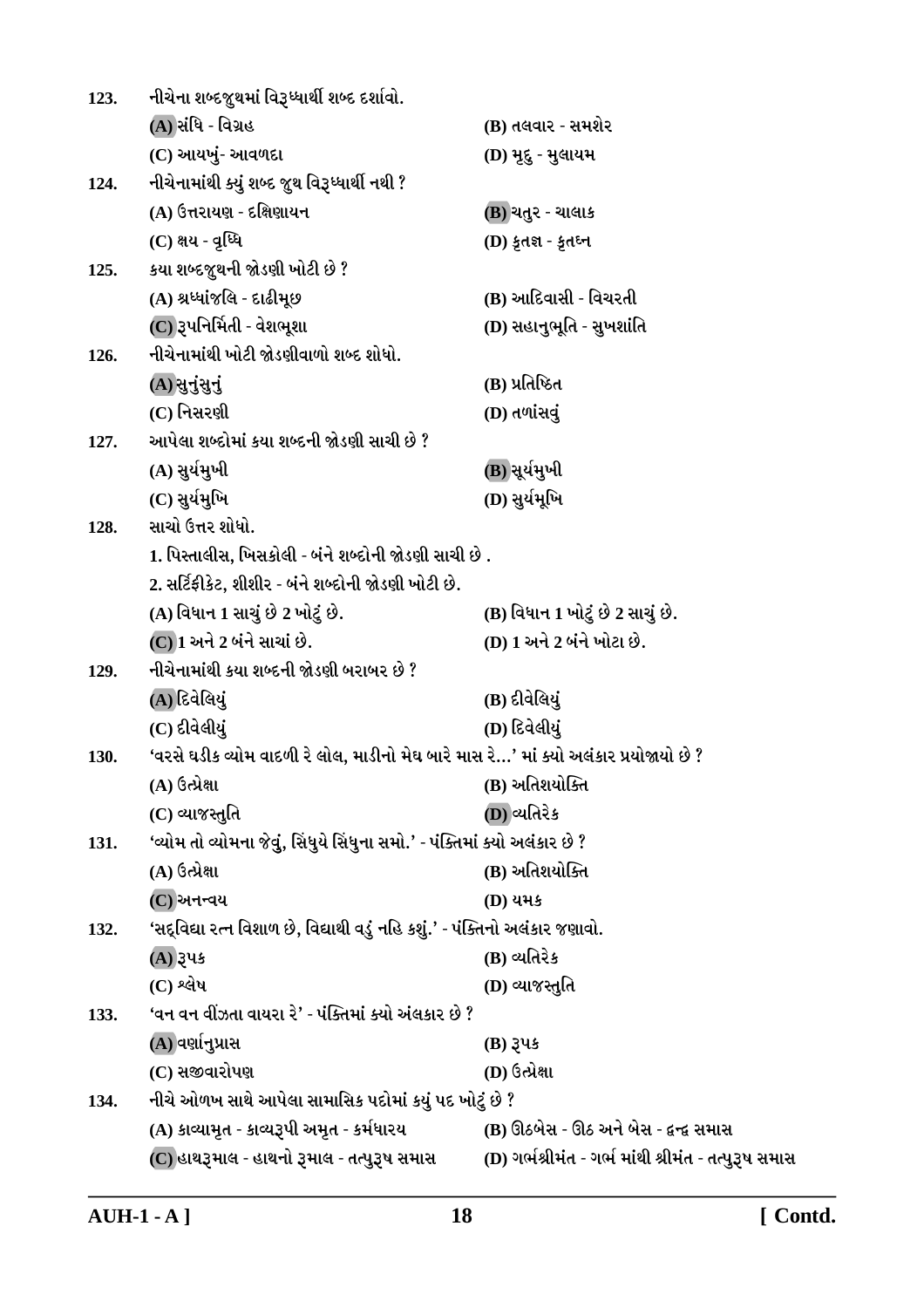નીચેનામાંથી ક્યું પદ કર્મધારય સમાસનું છે ?  $135.$ (A) દેશવિદેશ (B) પ્રભુભક્તિ  $(C)$  રણવીર (D) સંસારસાગર નીચે 'ક' વિભાગમાં સમાસ આપ્યા છે ને 'ખ' વિભાગમાં સમાસનાં નામ આપ્યા છે ? જોડકાનો સાચો ક્રમ દર્શાવો.  $136.$  $\mathbf{\hat{s}}$ ъ 1. હસવું - રમવું a. તત્પપુરૂષ સમાસ  $2.5$  and  $2.5$ **b.** મધ્યમપદલોપી સમાસ 3. દહીંવડાં c. કર્મધારય સમાસ 4. વાયુવેગે d. *દુ*ન્દ્ર સમાસ  $(A)$  1 - a, 2 - b, 3 - c, 4 - d  $(B)$  1 - b, 2 - c, 3 - d, 4 - a  $(C)$  1 - d, 2 - a, 3 - b, 4 - c (D)  $1 - c$ ,  $2 - d$ ,  $3 - a$ ,  $4 - b$ નીચેનામાંથી ઉપપદ સમાસનું દેષ્ટાન્ત ઓળખાવો. 137.  $(A)$  જીવરખું (B) ખુશમિજાજ  $(C)$  બેચાર  $(D)$  કાચઘર નીચે આપેલા પદસમુહ માટે આપેલા સામાસિક કે પારિભાષિક શબ્દમાં ક્યો ખોટો છે ? 138. (A) ઊંચે જવાની ક્રિયા - ઊર્ધ્વગમન (B) આંખનો પલકારો માર્યા વગર - અનિમેષ (C) ચુસ્તપણે શિસ્તનું પાલન કરનાર - શિષ્ટાચારી (D) સાચવી રાખવા સોંપેલી વસ્તુ - સંપેતરું શબ્દસમુહ માટે એક શબ્દ દર્શાવનારી કઇ જોડી ખોટી છે ? 139. (A) શરીરને ત્રણ સ્થળે વળાંક આપીને ઊભા રહેવાની રીત - ટટ્ટાર (B) પોતે જ પોતાના વખાણ કરવાં તે - આત્મશ્લાઘા (C) દહીં વલોવવાની ક્રિયા - દધિમંથન (D) અસ્ખલિત વહેતી વાણી - વાગ્ધારા 'લેખકે પોતે લખેલું પોતાના જ જીવનનું વૃતાંત' માટે નીચેનામાંથી ક્યો એક શબ્દ પ્રયોજાય છે ?  $140.$ (A) જીવનવૃતાંત (B) આત્મકથા (D) ડાયરી  $(C)$  જીવનકથા 'ક' વિભાગમાં શબ્દસમુહ છે અને ખ વિભાગમાં તેના માટે પ્રયોજાતો એક શબ્દ છે. યોગ્ય ક્રમનો સાચો વિકલ્પ જણાવો. 141.  $\mathbf{u}$ 卖 1. ત્રણ મહિને એક વાર પ્રગટ કરવામાં આવતું સામાયિક  $a.$  al $\widetilde{a}$   $\ast$ 2. બે મહિને એક વાર પ્રગટ કરવામાં આવતું સામાયિક b. ત્રૈમાસિક c. દ્વેમાસિક 3. વર્ષમાં એક વાર પ્રગટ કરવામાં આવતું સામાયિક 4. મહિનામાં એક વાર પ્રગટ કરવામાં આવતું સામાયિક **d.** માસિક  $(A)$  1 - a, 2 - b, 3 - c, 4 - d  $(B)$  1 - d, 2 - c, 3 - b, 4 - a  $(C)$  1 - b, 2 - c, 3 - a, 4 - d (D)  $1 - c$ ,  $2 - a$ ,  $3 - d$ ,  $4 - b$ નીચે આપેલી સન્ધિમાં કઇ સન્ધિ ખોટી છે ?  $142.$  $(A)$  સચ્ચરિત્ર - સત + ચરિત્ર  $(B)$  ઉજ્જવલ - ઉદ્ + જવલ  $(C)$  પરિણતિ - પરિ + નતિ  $(D)$  ઉચ્ચાલન - ઉત્ + ચાલન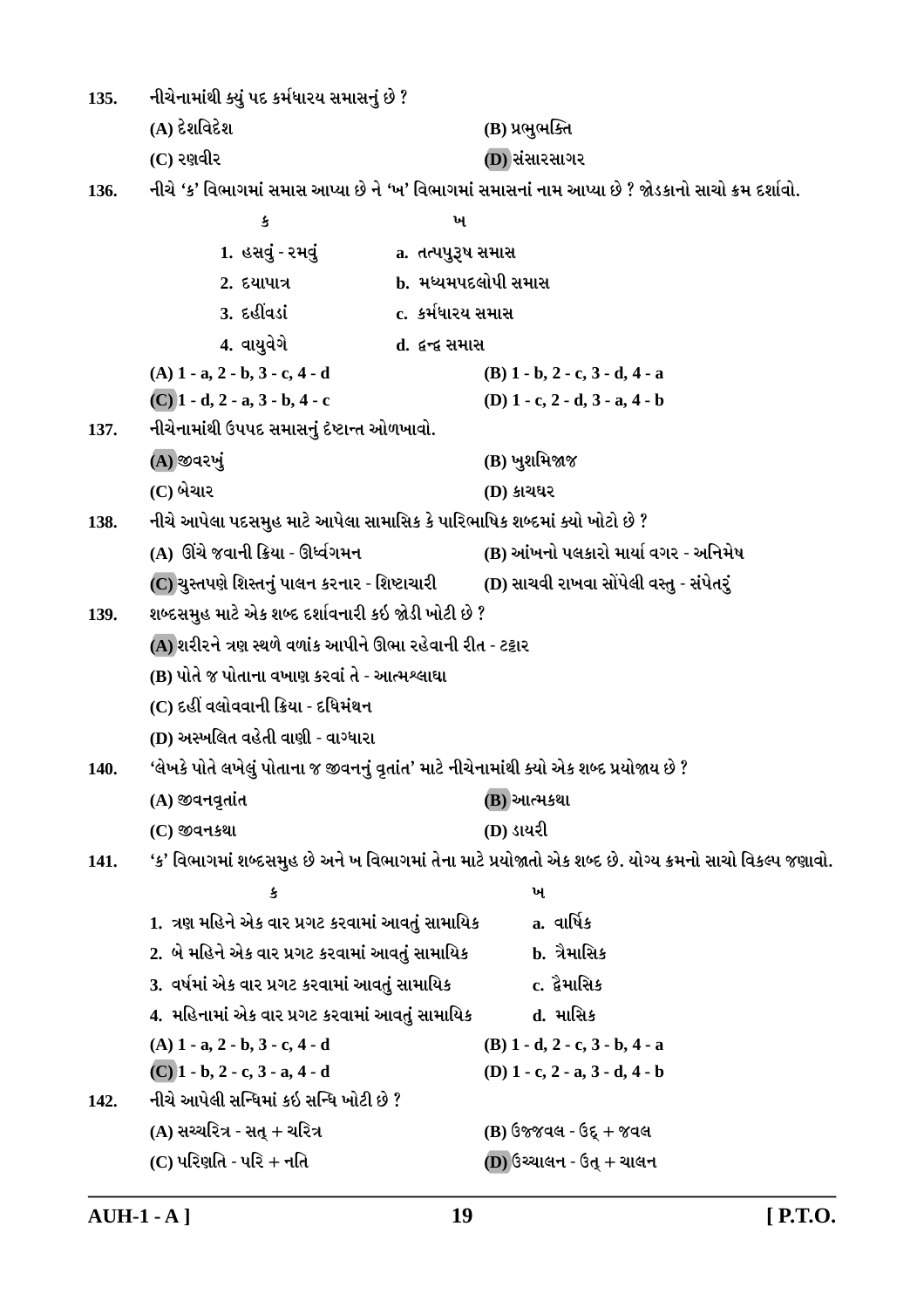| 143. | સાચો ઉત્તર જણાવો.                                                                                                                                |                                      |  |
|------|--------------------------------------------------------------------------------------------------------------------------------------------------|--------------------------------------|--|
|      | 1. સમ + અન્તર = સમાન્તર એ વ્યંજન સન્ધિનું ર્દષ્ટાંત છે .                                                                                         |                                      |  |
|      | 2. નિસ્ + આધાર = નિરાધાર એ સ્વરસન્ધિનું ર્દષ્ટાત છે .                                                                                            |                                      |  |
|      | (A) વિધાન 1 સાચું છે 2 ખોટું છે.                                                                                                                 | (B) વિધાન 1 ખોટું છે 2 સાચું છે.     |  |
|      | (C) વિધાન 1 અને 2 બંને સાચાં છે.                                                                                                                 | (D) વિધાન 1 અને 2 બંને ખોટાં છે.     |  |
| 144. | નીચેનામાંથી સ્વરસન્ધિનું ઉદાહરણ દર્શાવો.                                                                                                         |                                      |  |
|      | $(A)$ તત્ + લીન = તલ્લીન                                                                                                                         | (B) ચિન્તા + આતુર = ચિન્તાતુર        |  |
|      | $(C)$ અન્તર્ + યાપી = અન્તર્યામી                                                                                                                 | (D) નિસ્ $+ \gamma$ ન = નિર્જન       |  |
| 145. | નીચેનામાંથી વ્યંજનસન્ધિનું ઉદાહરણ દર્શાવો.                                                                                                       |                                      |  |
|      | $(A)$ ધનુસ્ $+$ કોટિ = ધનુષ્કોટિ                                                                                                                 | $(B)$ કર્મ + ઇન્દ્રિય = કર્મેન્દ્રિય |  |
|      | $(C)$ ભાષા + અન્તર = ભાષાન્તર                                                                                                                    | $(D)$ હૃદય + એક્ય = હૃદયૈક્ય         |  |
| 146. | નીચે છંદ અને તેનું બંધારણ આપ્યું છે - તેમાં ક્યું ખોટું છે તે દર્શાવો .                                                                          |                                      |  |
|      | $(A)$ વસંતતિલકા - અક્ષર - 14, ગણબંધારણ - ત, ભ, જ, જ + ગા ગા                                                                                      |                                      |  |
|      | (B) સ્રગ્ધરા - અક્ષર - 21, ગણબંધારણ - મ, ર, ભ, ન, ય, ય, ય                                                                                        |                                      |  |
|      | (C) માલિની - અક્ષર 15, ગણબંધારણ - ન, ન, મ, ય, ય                                                                                                  |                                      |  |
|      | (D) શાલિની - અક્ષર 11, ગણબંધારણ - જ, ત, જ + ગા ગા                                                                                                |                                      |  |
| 147. | નીચેનામાં છંદ અને તેના બંધારણ સન્દર્ભે સાચો વિકલ્પ શોધો.                                                                                         |                                      |  |
|      | 1. વસંતતિલકા છંદનું બંધારણ - ત, ભ, જ, જ + ગા ગા છે તો માલિની છંદનું બંધારણ - ન, ન, મ, ય, ય છે.                                                   |                                      |  |
|      | 2. પૃથ્વી છંદનું બંધારણ - ય, મ, ન, સ, ભ + લ ગા છે તો શિખરિણી છંદનું બંધારણ - જ, સ, જ, સ, ય + લ ગા છે                                             |                                      |  |
|      | (A) 1 સાચું છે 2 ખોટું છે.                                                                                                                       | (B) 1 ખોટું છે 2 સાચું છે.           |  |
|      | (C) 1 એ 2 બંને સાચાં છે.                                                                                                                         | (D) 1 અને 2 બંને ખોટાં છે.           |  |
| 148. | નીચે આપેલી પંક્તિમાં ક્યો છંદ પ્રયોજાયો છે ?<br>ઝાઝા નબળા લોકથી, કદી ન કરિયે વેર<br>કીડી કાળા નાગનો, પ્રાણ જ લે આ પેર                            |                                      |  |
|      | (A) ચોપાઇ                                                                                                                                        | (B) દોહરો                            |  |
|      | $(C)$ સ્રગ્ધરા                                                                                                                                   | $(D)$ છપ્પા                          |  |
| 149. | 'શિયાળે શીતળ વા વાય, પાન ખરે ઘઉં પેદા થાય,<br>પાકે ગોળ, કપાસ, કઠોળ, તેલ ધરે ચાવે તંબોળ.                                                          |                                      |  |
|      | (A) ચોપાઇ                                                                                                                                        | (B) શાર્દુલવિક્રીડિત                 |  |
|      | $(C)$ ઝૂલણા                                                                                                                                      | (D) વસંતતિલકા                        |  |
| 150. | નીચેની પંક્તિઓનો છંદ ઓળખાવો.<br>ત્રિકાલનું જ્ઞાન હતું કુમારને, નજીક આંખે નિરખે થનારને,<br>સ્વપક્ષનો ઘૂત વિષે પરાજ્ય, વળી દિસે દ્રૌપદીમાનનો ક્ષય. |                                      |  |
|      | (A) રથોદ્ધતા                                                                                                                                     | (B) વંશસ્થ                           |  |
|      | $(C)$ શાલિની                                                                                                                                     | (D) દ્રુતવિલંબિત                     |  |
|      |                                                                                                                                                  |                                      |  |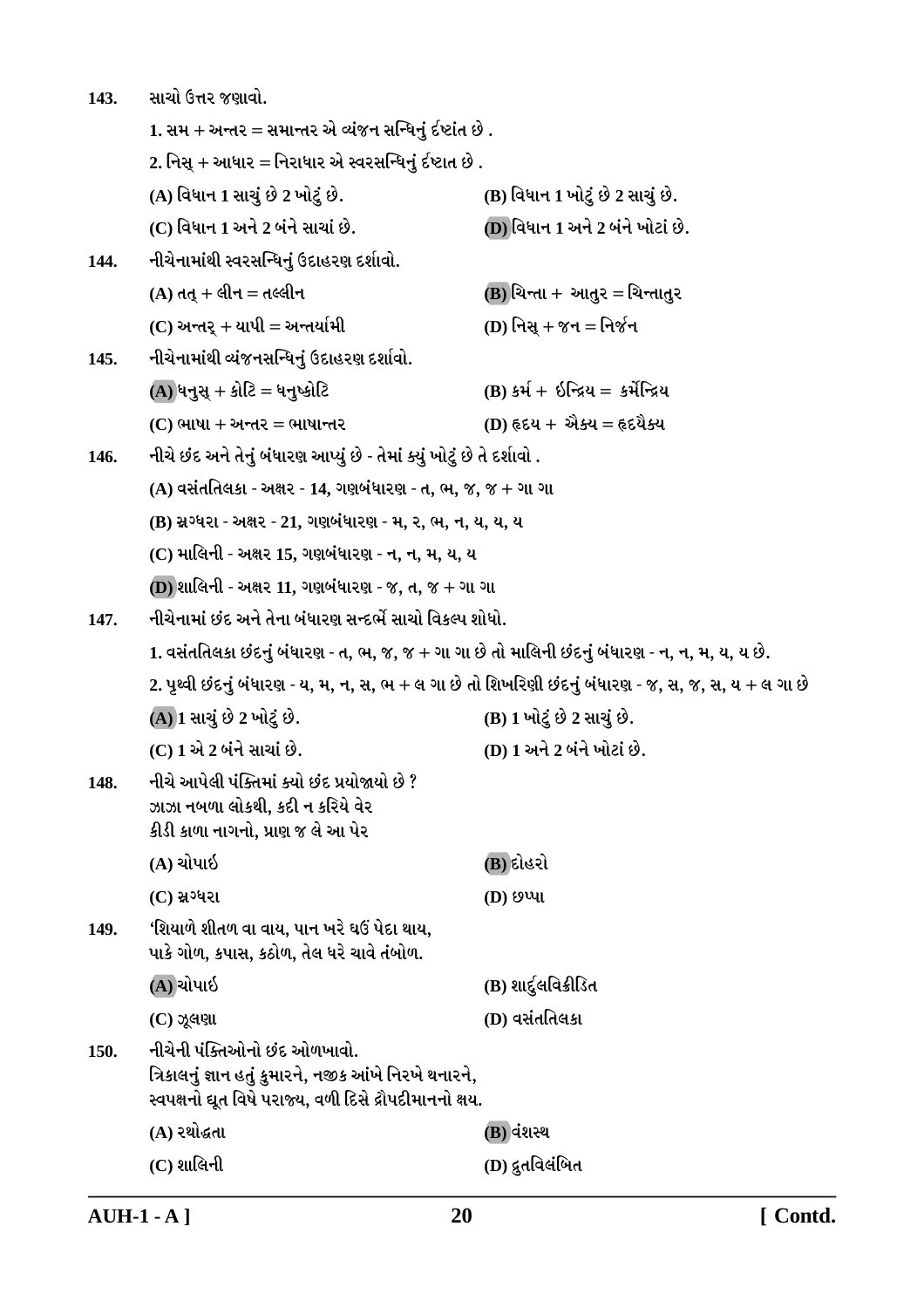| 151.        | It is possible that I (be) mistaken. (Put the verb in brackets in auxiliary $+$ perfect infinitive<br>form.) |                                                                                                     |
|-------------|--------------------------------------------------------------------------------------------------------------|-----------------------------------------------------------------------------------------------------|
|             | (A) might have been                                                                                          | (B) have been                                                                                       |
|             | $(C)$ am been                                                                                                | (D) would have been                                                                                 |
| 152.        | What (happen) if I press this button? (Put the verb in brackets in correct form)                             |                                                                                                     |
|             | $(A)$ may happen                                                                                             | (B) will happen                                                                                     |
|             | (C) would happen                                                                                             | (D) would have happened                                                                             |
| 153.        | correct forms)                                                                                               | I meant (buy) an evening paper but I didn't see anyone (sell) them. (Put the verbs in brackets in   |
|             | (A) buying; selling                                                                                          | (B) to buy; to sell                                                                                 |
|             | $(C)$ buying; to sell                                                                                        | (D) to buy; selling                                                                                 |
| 154.        | in correct forms)                                                                                            | We suggested (sleep) in hotels but the children were anxious (camp) out. (Put the verbs in brackets |
|             | $(A)$ sleeping; to camp                                                                                      | (B) to sleep; camping                                                                               |
|             | $(C)$ to sleep; to camp                                                                                      | (D) sleeping; camping                                                                               |
| 155.        | conditional sentence)                                                                                        | If you (wear) a false beard nobody would have recognized you. (correct the verb form of the         |
|             | $(A)$ were wearing                                                                                           | (B) wore                                                                                            |
|             | $(C)$ had worn                                                                                               | (D) would have been wearing                                                                         |
| 156.        | word)                                                                                                        | Students coming from _________ schools can join The Academy of Fine Arts. (choose the correct       |
|             | $(A)$ artistic                                                                                               | (B) artisan                                                                                         |
|             | $(C)$ art                                                                                                    | (D) artful                                                                                          |
| 157.        | The country shares _______ with Ruanda and Burandi. (choose the correct word)                                |                                                                                                     |
|             | (A) borders                                                                                                  | (B) border                                                                                          |
|             | (C) boundaries                                                                                               | (D) boundary                                                                                        |
| 158.        | Once inside the airport, I made my way to the ________. (choose the correct word)                            |                                                                                                     |
|             | $(A)$ checking                                                                                               | (B) checking-in                                                                                     |
|             | $(C)$ check-up                                                                                               | (D) check-in                                                                                        |
| 159.        | There are over forty courses to choose _______. (choose the correct word)                                    |                                                                                                     |
|             | $(A)$ among                                                                                                  | $(B)$ of                                                                                            |
|             | $(C)$ from                                                                                                   | $(D)$ in                                                                                            |
| <b>160.</b> | Gas central heating provides a ________ supply of hot water. (choose the correct word)                       |                                                                                                     |
|             | (A) continual                                                                                                | (B) continually                                                                                     |
|             | (C) continuous                                                                                               | (D) continuously                                                                                    |
| 161.        | if necessary)                                                                                                | darkness doesn't worry cats; cats can see in ______ dark. (supply appropriate articles,             |
|             | $(A)$ a; the                                                                                                 | $(B)$ ---; a                                                                                        |
|             | $(C)$ a; ---                                                                                                 | $(D)$ ---; the                                                                                      |
| 162.        | necessary)                                                                                                   | I went to ________ school to talk to ________ headmistress. (supply appropriate articles, if        |
|             | $(A)$ ---; the                                                                                               | (B) the; the                                                                                        |
|             | $(C)$ a; the                                                                                                 | $(D)$ the; a                                                                                        |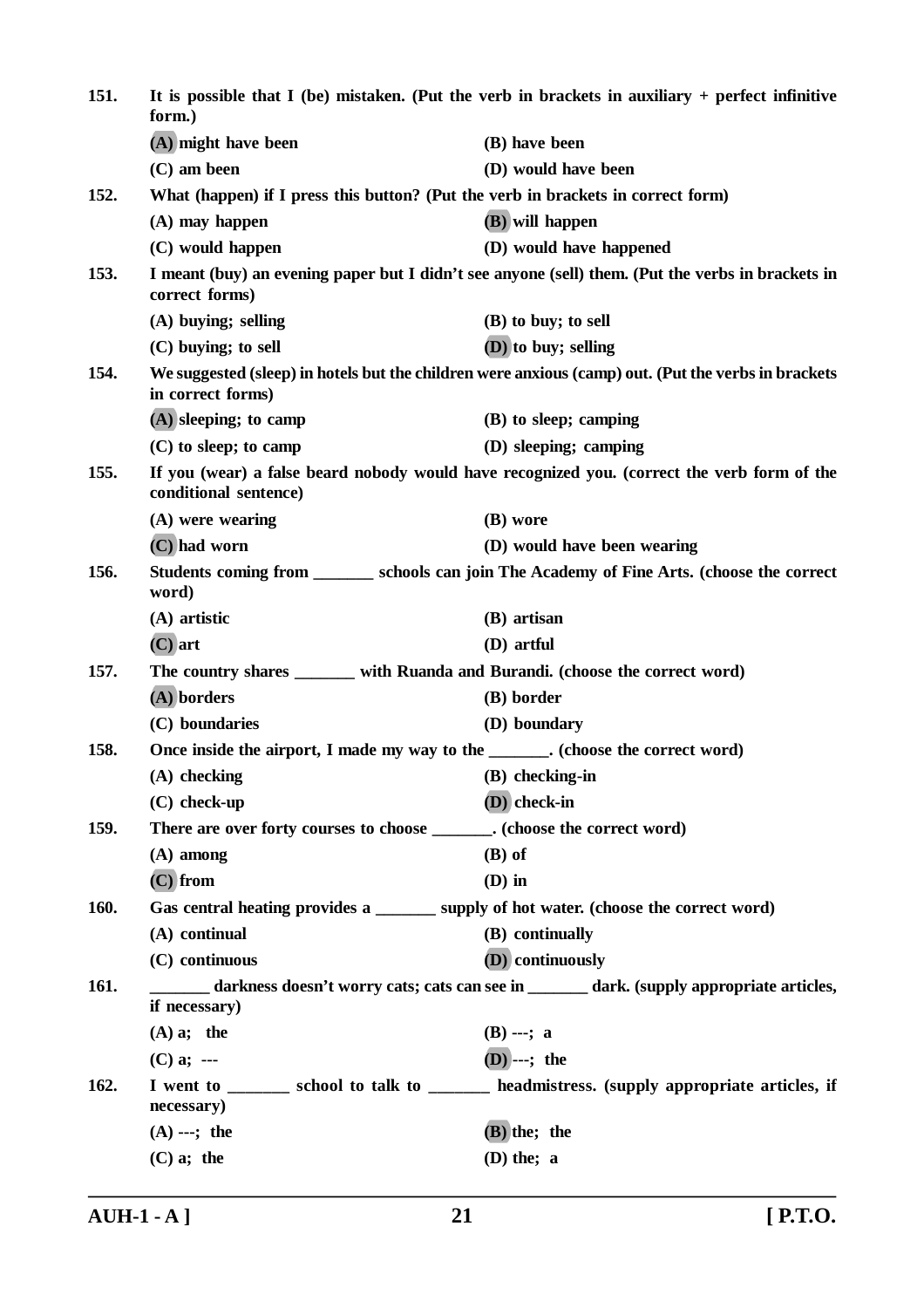| 163. | if necessary)                                                         | He got ________ bronchitis and was taken to ________ hospital. (supply appropriate prepositions,   |
|------|-----------------------------------------------------------------------|----------------------------------------------------------------------------------------------------|
|      | $(A)$ ---; ---                                                        | $(B)$ ---; the                                                                                     |
|      | $(C)$ the; ---                                                        | $(D)$ a; the                                                                                       |
| 164. | prepositions, if necessary)                                           | If you write ______ me a song I'll sing it ______ school concert. (supply appropriate              |
|      | $(A)$ to; at                                                          | $(B)$ ---; in                                                                                      |
|      | $(C)$ for; at                                                         | $(D)$ for; in                                                                                      |
| 165. | appropriate prepositions, if necessary)                               | We've lent our lawnmower _______ Mr. Jones and he always keeps it _______ ages. (supply            |
|      | $(A)$ on; for                                                         | $(B)$ to; with                                                                                     |
|      | $(C)$ with; for                                                       | $(D)$ to; for                                                                                      |
| 166. | (supply appropriate prepositions)                                     | I explained ________ him that it was the custom ________ England to wash one's car at the weekend. |
|      | $(A)$ to; of                                                          | $(B)$ ---; in                                                                                      |
|      | $(C)$ to; in                                                          | $(D)$ for; of                                                                                      |
| 167. | The weather is getting colder and _______ (use appropriate adjective) |                                                                                                    |
|      | (A) Much cold                                                         | (B) coldest                                                                                        |
|      | $(C)$ cold                                                            | (D) colder                                                                                         |
| 168. | meaning "probably less than")                                         | There were <u>equal</u> a hundred people there. (Supply the most suitable adjective to convey the  |
|      | (A) barely                                                            | (B) scarcely                                                                                       |
|      | $(C)$ only                                                            | (D) merely                                                                                         |
| 169. | sense "for fear that")                                                | I was alarmed ______ we should be wrecked. (use a subordinating conjunction expressing the         |
|      | $(A)$ dare                                                            | (B) since                                                                                          |
|      | $(C)$ lest                                                            | (D) worrying                                                                                       |
| 170. | You found your passport, _______ (use the correct question tag)       |                                                                                                    |
|      | $(A)$ did you?                                                        | $(B)$ didn't you?                                                                                  |
|      | (C) have you?                                                         | (D) haven't you?                                                                                   |
| 171. |                                                                       | Your parents would rather go by air, ______ (use the correct question tag)                         |
|      | (A) should they?                                                      | (B) shouldn't they?                                                                                |
|      | (C) would they?                                                       | (D) wouldn't they?                                                                                 |
| 172. |                                                                       | The paper should be _________ thicker than this. (use appropriate adjective)                       |
|      | (A) little                                                            | (B) a little                                                                                       |
|      | $(C)$ few                                                             | (D) a few                                                                                          |
| 173. |                                                                       | Ever ________ his accident he's been afraid of flying. (use the correct preposition)               |
|      | $(A)$ after                                                           | $(B)$ for                                                                                          |
|      | $(C)$ since                                                           | (D) until                                                                                          |
| 174. |                                                                       | You ________ to smoke so much; you are wasting your money. (use the correct auxiliary)             |
|      | $(A)$ dare                                                            | (B) Shouldn't                                                                                      |
|      | $(C)$ ought                                                           | (D) oughtn't                                                                                       |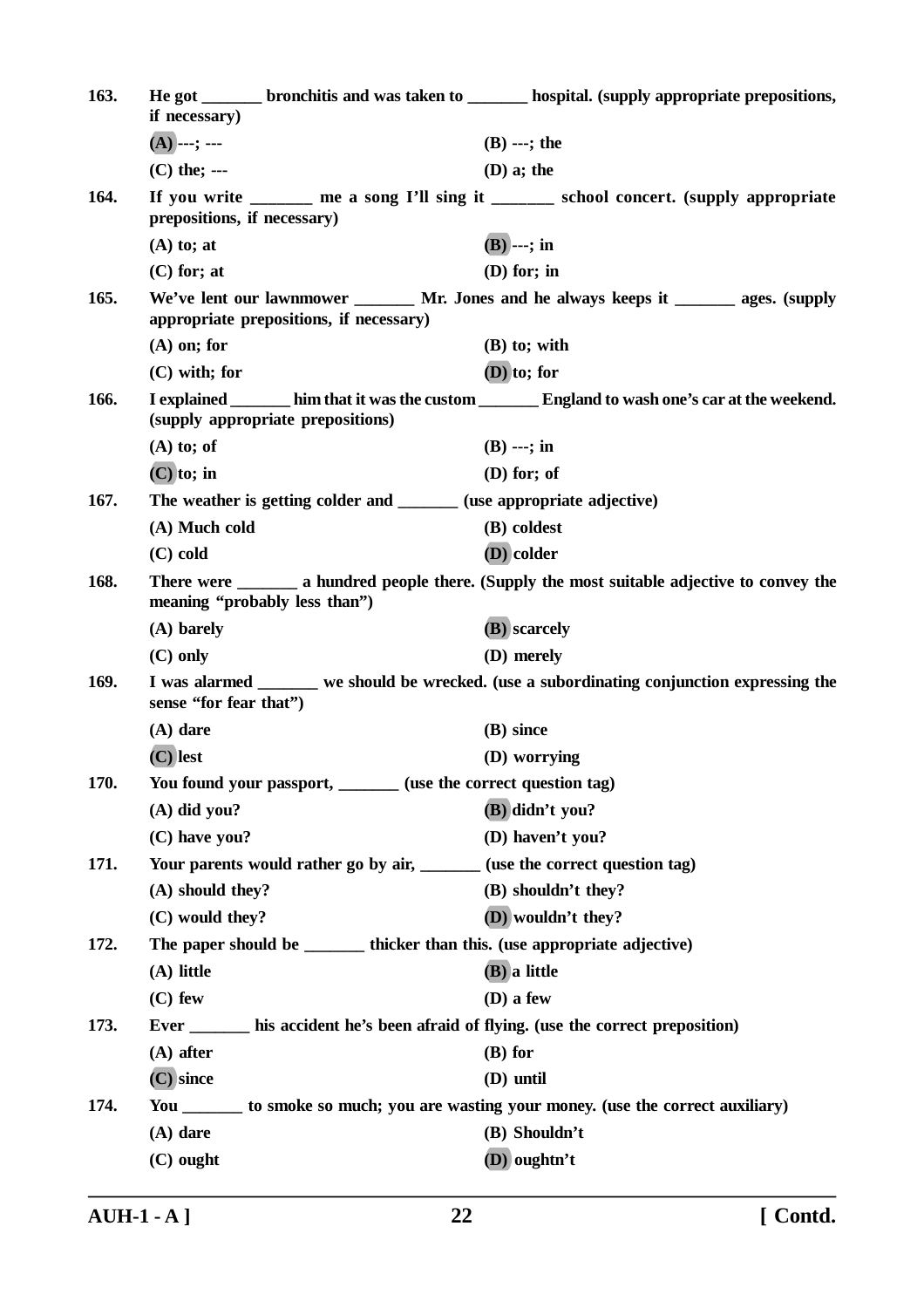| 175. | You ________ tell lies. (use appropriate model to express duty)      |                                                                                                     |
|------|----------------------------------------------------------------------|-----------------------------------------------------------------------------------------------------|
|      | $(A)$ shouldn't                                                      | $(B)$ can't                                                                                         |
|      | $(C)$ haven't                                                        | (D) daren't                                                                                         |
| 176. | This speed limit is to be introduced gradually. (change the voice)   |                                                                                                     |
|      | (A) The authorities are to be introduce this speed limit gradually.  |                                                                                                     |
|      | (B) The authorities are to be introduced this speed limit gradually. |                                                                                                     |
|      | (C) The authorities are to introduce this speed limit gradually.     |                                                                                                     |
|      | (D) The authorities are introducing this speed limit gradually.      |                                                                                                     |
| 177. | He expected us to offer him the job. (change the voice)              |                                                                                                     |
|      | (A) He expected us to be offered the job.                            |                                                                                                     |
|      | (B) He expected to be offered the job.                               |                                                                                                     |
|      | (C) He expected us offering the job.                                 |                                                                                                     |
|      | (D) He expected to be offering the job.                              |                                                                                                     |
| 178. | Lightning struck the old oak. (change the voice)                     |                                                                                                     |
|      | (A) The old oak was struck by lightning.                             |                                                                                                     |
|      | (B) The old oak struck with lightning.                               |                                                                                                     |
|      | (C) The old oak struck by lightning.                                 |                                                                                                     |
|      | (D) The old oak was stricked by lightning.                           |                                                                                                     |
| 179. | "Most" is the superlative degree of:                                 |                                                                                                     |
|      | $(A)$ Much                                                           | (B) Many                                                                                            |
|      | $(C)$ Both $(A)$ and $(B)$                                           | (D) None of the above                                                                               |
| 180. | Superlative degree of "out" is:                                      |                                                                                                     |
|      | $(A)$ utmost                                                         | (B) outmost                                                                                         |
|      | (C) upmost                                                           | (D) uppermost                                                                                       |
| 181. | The infinitive form of the verb "shorn" is:                          |                                                                                                     |
|      | (A) Shearing                                                         | (B) Shear                                                                                           |
|      | (C) Sheared                                                          | (D) Share                                                                                           |
| 182. | The present participle form of the verb "sow" is:                    |                                                                                                     |
|      | (A) Sown                                                             | (B) Sowed                                                                                           |
|      | (C) Sowing                                                           | (D) Sawing                                                                                          |
| 183. | Identify the correctly spelled word:                                 |                                                                                                     |
|      | (A) Incurible                                                        | (B) Uncurible                                                                                       |
|      | (C) Uncurable                                                        | (D) Incurable                                                                                       |
| 184. | Identify the correctly spelled word:                                 |                                                                                                     |
|      | (A) Wonderfull                                                       | (B) Wanderful                                                                                       |
|      | (C) Wonderful                                                        | (D) Wanderfull                                                                                      |
| 185. | same way for a long time:                                            | Identify the idiom to define the state of doing something differently after it has been done in the |
|      | (A) Break the ice                                                    | (B) Break the mould                                                                                 |
|      | (C) Break the bank                                                   | (D) Break ranks                                                                                     |
| 186. | Identify the idiom to define the state of being very happy:          |                                                                                                     |
|      | (A) Be like a dog with two tales                                     | (B) Be a dog in the manger                                                                          |
|      | (C) Be like a dog with a bone                                        | (D) Have a dog's breakfast                                                                          |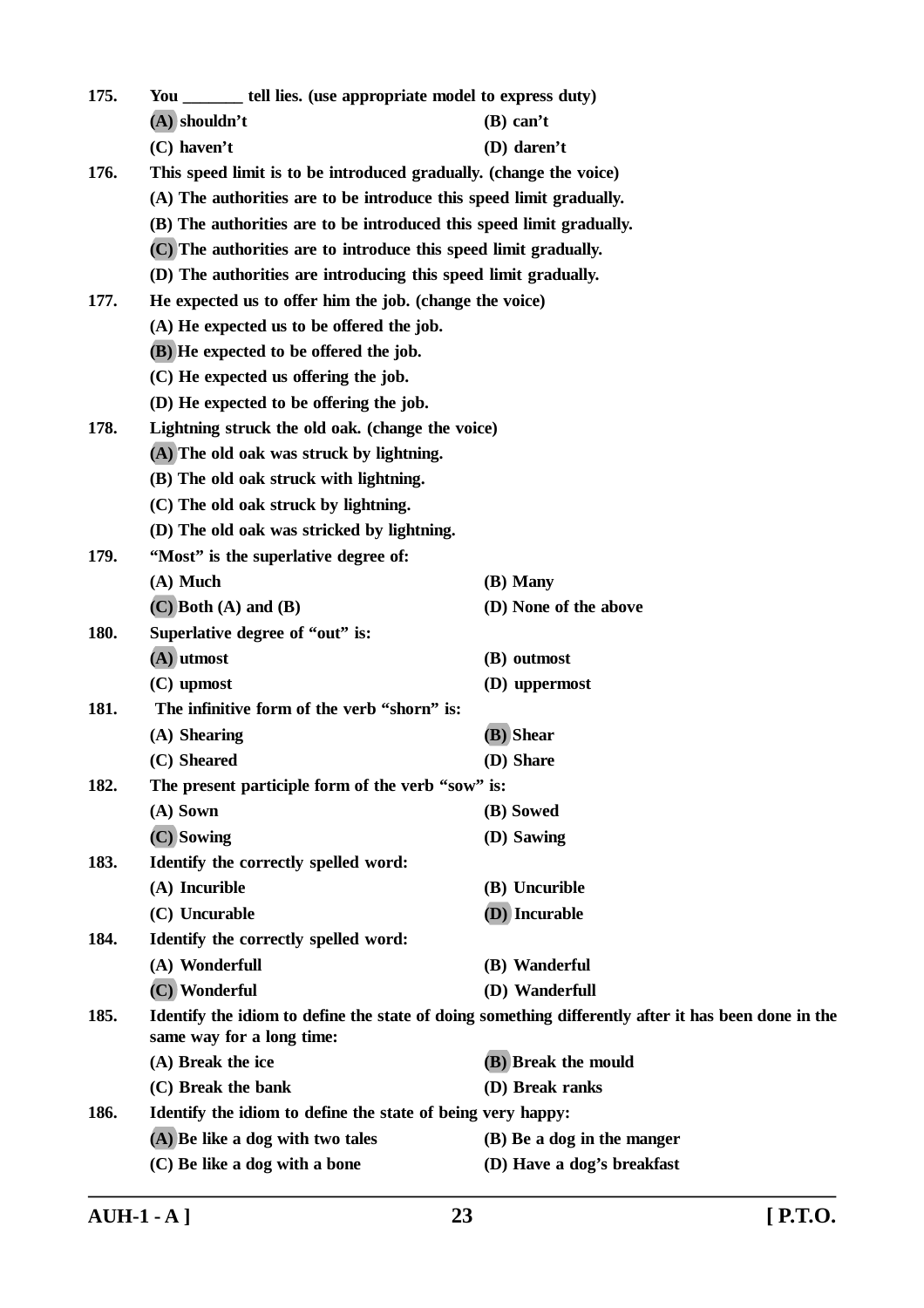| 187.        | Identify the phrase to define the state of avoiding something that other people are expecting you<br>to do:                                                                                                                                                                                                                                                                                                                                                                                                                 |                                                                                                 |
|-------------|-----------------------------------------------------------------------------------------------------------------------------------------------------------------------------------------------------------------------------------------------------------------------------------------------------------------------------------------------------------------------------------------------------------------------------------------------------------------------------------------------------------------------------|-------------------------------------------------------------------------------------------------|
|             | (A) Duck out                                                                                                                                                                                                                                                                                                                                                                                                                                                                                                                | (B) Duck off                                                                                    |
|             | $(C)$ Duck in                                                                                                                                                                                                                                                                                                                                                                                                                                                                                                               | (D) Duck out of                                                                                 |
| 188.        | Choose the phrasal verb to define the state of forcing a person or animal to come out of the place<br>they are hiding in:                                                                                                                                                                                                                                                                                                                                                                                                   |                                                                                                 |
|             | $(A)$ Fob off                                                                                                                                                                                                                                                                                                                                                                                                                                                                                                               | (B) Fluff out                                                                                   |
|             | (C) Flunk out                                                                                                                                                                                                                                                                                                                                                                                                                                                                                                               | (D) Flush out                                                                                   |
| 189.        | phrasal verb:                                                                                                                                                                                                                                                                                                                                                                                                                                                                                                               | To stop employing people because there is no work for them to do can be defined through the     |
|             | $(A)$ Lay off                                                                                                                                                                                                                                                                                                                                                                                                                                                                                                               | (B) Lay down                                                                                    |
|             | $(C)$ Lay over                                                                                                                                                                                                                                                                                                                                                                                                                                                                                                              | $(D)$ Lay up                                                                                    |
| <b>190.</b> | Which of the following is an antonym of "laudable"?                                                                                                                                                                                                                                                                                                                                                                                                                                                                         |                                                                                                 |
|             | $(A)$ Ignoble                                                                                                                                                                                                                                                                                                                                                                                                                                                                                                               | (B) Learned                                                                                     |
|             | (C) Lawless                                                                                                                                                                                                                                                                                                                                                                                                                                                                                                                 | (D) Praiseworthy                                                                                |
| 191.        | Which of the following is not an antonym of "detach"?                                                                                                                                                                                                                                                                                                                                                                                                                                                                       |                                                                                                 |
|             | $(A)$ Bind                                                                                                                                                                                                                                                                                                                                                                                                                                                                                                                  | (B) Connect                                                                                     |
|             | (C) Fasten                                                                                                                                                                                                                                                                                                                                                                                                                                                                                                                  | (D) Demure                                                                                      |
| 192.        | Which of the following is not a synonym of "righteous"?                                                                                                                                                                                                                                                                                                                                                                                                                                                                     |                                                                                                 |
|             | (A) Ethical                                                                                                                                                                                                                                                                                                                                                                                                                                                                                                                 | (B) Upright                                                                                     |
|             | (C) Stringent                                                                                                                                                                                                                                                                                                                                                                                                                                                                                                               | (D) Pure                                                                                        |
| 193.        | Which of the following is a synonym of "pursuit"?                                                                                                                                                                                                                                                                                                                                                                                                                                                                           |                                                                                                 |
|             | (A) Chase                                                                                                                                                                                                                                                                                                                                                                                                                                                                                                                   | (B) Urge                                                                                        |
|             | $(C)$ Faith                                                                                                                                                                                                                                                                                                                                                                                                                                                                                                                 | (D) Trust                                                                                       |
| 194.        |                                                                                                                                                                                                                                                                                                                                                                                                                                                                                                                             | Find one word substitute for "One who does a thing for pleasure and not as a profession"        |
|             | (A) Apostate                                                                                                                                                                                                                                                                                                                                                                                                                                                                                                                | (B) Atheist                                                                                     |
|             | (C) Amateur                                                                                                                                                                                                                                                                                                                                                                                                                                                                                                                 | (D) Ascetic                                                                                     |
| 195.        |                                                                                                                                                                                                                                                                                                                                                                                                                                                                                                                             | Find one word substitute for "A person having a sophisticated charm"                            |
|             | (A) Iconoclast                                                                                                                                                                                                                                                                                                                                                                                                                                                                                                              | (B) Impregnable                                                                                 |
|             | (C) Dilettante                                                                                                                                                                                                                                                                                                                                                                                                                                                                                                              | (D) Debonair                                                                                    |
| ★           | 196 to 200)                                                                                                                                                                                                                                                                                                                                                                                                                                                                                                                 | Note: Read the following passage carefully and answer the questions that follow (Question no.   |
|             | Today when the doctor advises an operation the patient does not feel exactly pleased about it. He<br>feels uneasy, worried perhaps; but the doctor's words do not fill him with extreme fears as they<br>did a hundred and twenty years ago. The patient lay on the table, his hands and feet tied down<br>with strong ropes. He saw and heard, and above all, felt everything while the surgeon cut and<br>stitched. The very thought of such an operation makes us sick today; but such operations were<br>the rule then. |                                                                                                 |
|             |                                                                                                                                                                                                                                                                                                                                                                                                                                                                                                                             | Even today man has not conquered pain completely, nor will he ever. A certain amount of pain is |

**Even today man has not conquered pain completely, nor will he ever. A certain amount of pain is in fact, necessary. It tells when we are sick or hurt and it forces us to take rest or go to a doctor. Indeed, without any pain at all life would be dangerous. But it is not necessary or desirable to feel pain when a bad tooth is being pulled out or a useless leg is being cut off. No wonder, then, the discovery of anaesthesia has been described as the greatest blessing of science.**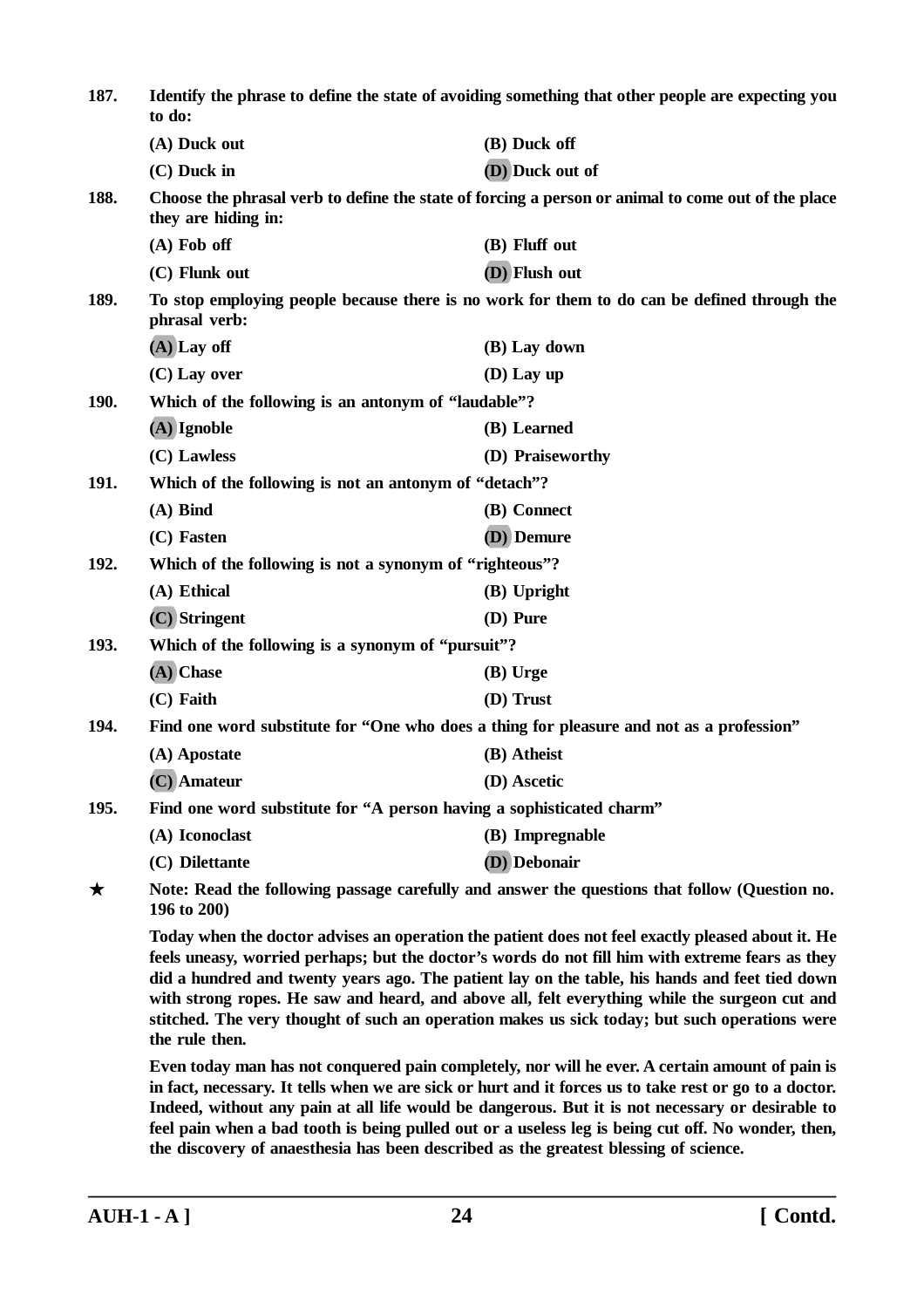**In fact, man has been busy, through the ages, trying to conquer pain. His first attempt was by using charms. Then he thought of a more practical way—taking drugs like opium, hashish etc. The Chinese were probably the first people to use drugs in operations. Much later, the Romans too used them. The surgeons of the Middle Ages had no faith in drugs. They used alcohol instead. The patient was given plenty of alcohol till he was dead drunk. However, neither drugs nor alcohol offered a complete answer to the surgeon's problem. The best surgeons, therefore had to ask their patients to bear the pain as well as they could.**

- **196. The hands and feet of patients were tied with strong ropes in the past because:**
	- **(A) The doctors were very cruel**
	- **(B) Nobody wanted to get operated**
	- **(C) People believed that it relieved the patients of the pain during operation**
	- **(D) Anaesthesia was not discovered**
- **197. The author opines that:**
	- **(A) We'll conquer pain one day**
	- **(B) The doctors could easily have made operations painless in the past**
	- **(C) Some amount of pain is essential in life for positive reasons**
	- **(D) Chinese were the first to first to operate patients without drugs**
- **198. The doctors used alcohol for conquering pain in:**
	- **(A) 120 years ago (B) The Middle Ages (C) China (D) Rome**
- **199. Which of the following was not used in the past to conquer pain?**
	- **(A) Anaesthesia (B) Hashish**
		- **(C) Alcohol (D) Opium**

**200. Find the expression used for the state of being "completely intoxicated" in the passage:**

- **(A) pulled out (B) anaesthesia**
- **(C) dead drunk (D) taking drugs**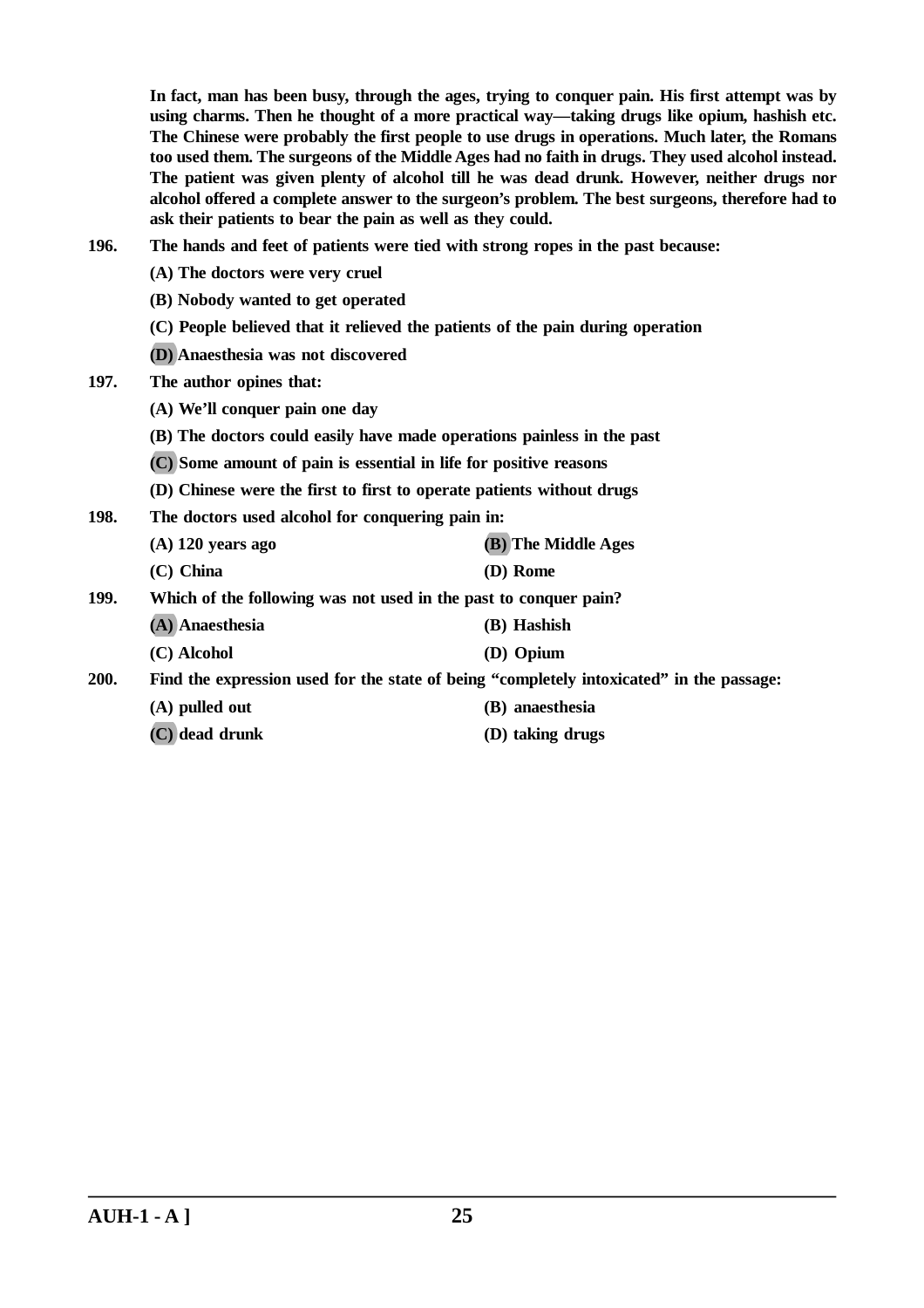#### **AUH-2**

#### **PROVISIONAL ANSWER KEY**

**Name of The Post** 

# **Deputy Auditor/Deputy Accountant(GMC), Class-3**

| Advertisement No                 | 106/2020-21               |
|----------------------------------|---------------------------|
| <b>Preliminary Test Held On</b>  | 18-07-2021                |
| Oue. No.                         | 001-200 (Concern Subject) |
| <b>Publish Date</b>              | 19-07-2021                |
| Last Date to Send Suggestion (S) | 28-07 - 2021              |

# **Instructions / સૂચના (Physical Submission)**

#### **shall not be considered: - Candidate must ensure compliance to the instructions mentioned below, else objections**

- (1) All the suggestion should be submitted in prescribed format of suggestion sheet PHYSICALLY.
- (2) Question wise suggestion to be submitted in the prescribed format (Suggestion Sheet) published on the website.
- (3) All suggestions are to be submitted with reference to the Master Question Paper with provisional answer key (Master Question Paper), published herewith on the website. Objections should be sent referring to the Question, Question No. & options of the Master Question Paper.
- (4) Suggestions regarding question nos. and options other than provisional answer key (Master Question Paper) shall not be considered.
- (5) Objections and answers suggested by the candidate should be in compliance with the responses given by him in his answer sheet. Objections shall not be considered, in case, if responses given in the answer sheet /response sheet and submitted suggestions are differed.
- (6) Objection for each question shall be made on separate sheet. Objection for more than one question in single sheet shall not be considered & treated as Cancelled.
- (7) Candidate who is present in the exam entitled to submit the objection/ $(s)$ .
- (8) Candidate should attach copy of his/her OMR (Answer sheet) with objection/(s).

# **ઉમેદવાર ેનીચેની સૂચનાઓનું પાલન કરવાની તકેદારી રાખવી, અլયથા વાંધા-સૂચન અંગેકરલે રજૂઆતો իયાને લેવાશેનહીં**

- **(1)** ઉમેદવારેવાંધા**-**સૂચનો િનયત કરવામાં આવેલ વાંધા-સૂચન પԋકથી રજૂ કરવાના રહેશે**.**
- **(2)** ઉમેદવારેԐՇԐમાણે વાંધા**-**સૂચનો રજૂકરવા વેબસાઈટ પર Ԑિસիધ થયેલ િનયત વાંધા-સૂચન પԋકના નમૂનાનો જ ઉપયોગ કરવો**.**
- **(3)** ઉમેદવારેપોતાનેપરીԟામાંમળેલ ԐՇપુિչતકામાંછપાયેલ ԐՇԃમાંક મુજબ વાંધા**-**સૂચનો રજૂન કરતા તમામ વાંધા**-**સૂચનો વેબસાઈટ પર Ԑિસիધ થયેલ Ԑોિવઝનલ આլસર કી **(**માչટર ԐՇપԋ**)**ના ԐՇ ԃમાંક મુજબ અનેતે સંદભӪમાં રજૂકરવા**.**
- **(4)** માչટર ԐՇપԋ માં િન�દ�ષ્ટ ԐՇ અનેિવકճપ િસવાયના વાંધા**-**સૂચન իયાનેલેવામાંઆવશેનહીં**.**
- **(5)** ઉમેદવારેજેԐՇના િવકճપ પર વાંધો રજૂકરેલ છેઅનેિવકճપ ԁપેજેજવાબ સૂચવેલ છેએ જવાબ ઉમેદવારે પોતાની ઉԱરવહીમાંઆપેલ હોવો જોઈએ**.** ઉમેદવારેસૂચવેલ જવાબ અનેઉԱરવહીનો જવાબ િભՂ હશેતો ઉમેદવારેરજૂ કરેલ વાંધા**-**સૂચન իયાનમાંલેવાશેનહીં**.**
- **(6)** એક ԐՇ માટેએક જ વાંધા**-**સૂચન પԋક વાપરવું**.** એક જ વાંધા**-**સૂચન પԋકમાંએકથી વધારેԐՇોની રજૂઆત કરેલ હશેતો તેઅંગેના વાંધા**-**સૂચનો իયાનેલેવાશેનહીં**.**
- (7) પરીક્ષામાં હાજર રહેલ ઉમેદવાર જ વાંધા સુચન રજુ કરી શકશે .
- **(8)** ઉમેદવાર**�** વાંધા-**�**ુચન સાથે પોતાની જવાબવહ**�**ની નકલ **�**બડાણ કરવાની રહ**�**શે.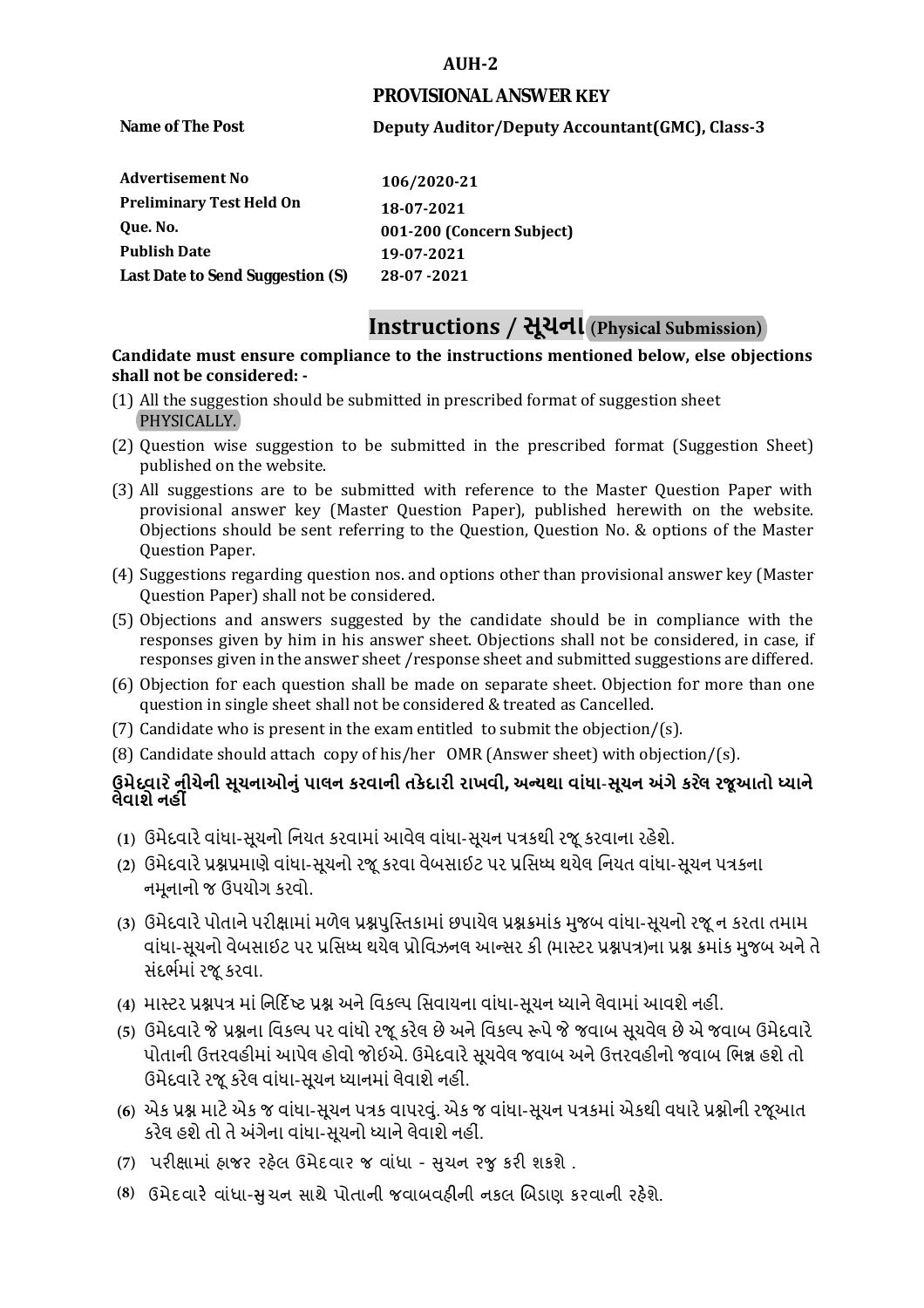| 001. | નીચેના પૈકી કયો હિસાબી સિધ્ધાંત નથી?                                                             |                                                                                                         |
|------|--------------------------------------------------------------------------------------------------|---------------------------------------------------------------------------------------------------------|
|      | (A) સાતત્યનો સિદ્ધાંત                                                                            | (B) ગર્વનો સિદ્ધાંત                                                                                     |
|      | (C) આવક અને ખર્ચની મેળવણી નો સિદ્ધાંત                                                            | (D) સંપાદનનો સિદ્ધાંત                                                                                   |
| 002. | નફા કે નુકસાન પર અને મિલકતની કિંમત પર થતી અસર દર્શાવીને તેનો નાણાંકીય પત્રકોમાં ઉલ્લેખ થવો જોઈએ. | ના ખ્યાલ અનુસાર જ્યારે પણ ઘસારાની જોગવાઈ કરવાની પદ્ધતિમાં ફેરફાર થયો હોય ત્યારે આવા ફેરફારની            |
|      | (A) પૂર્ણ રજૂઆત                                                                                  | (B) પડેતર                                                                                               |
|      | (C) ચાલુ પેઢી                                                                                    | (D) દ્વિઅસર                                                                                             |
| 003. | પગાર ખાતું એ ………. ખાતું છે.                                                                      |                                                                                                         |
|      | $(A)$ વ્યક્તિનું                                                                                 | (B) માલ-મિલકત                                                                                           |
|      | (C) ઉપજ-ખર્ચ                                                                                     | (D) મિલકત                                                                                               |
| 004. | ''લાભ લેનાર ખાતે ઉધાર અને લાભ આપનાર ખાતે જમા'' એ ………. ખાતાં માટેનો નિયમ છે.                      |                                                                                                         |
|      | (A)વ્યક્તિના                                                                                     | (B) માલ-મિલકતના                                                                                         |
|      | (C) ઉપજ-ખર્ચના                                                                                   | (D) ખર્ચના                                                                                              |
| 005. | બેંક પાસેથી લીધેલી લોનના નાણા મળે તે ………. કહેવાય.                                                |                                                                                                         |
|      | (A) મહેસુલી આવક                                                                                  | (B) મહેસુલી ખર્ચ                                                                                        |
|      | (C) મૂડી ખર્ચ                                                                                    | (D) મૂડી આવક                                                                                            |
| 006. | પાઘડી એ કેવી મિલકત છે અને તેની બાકી કેવી હોય છે?                                                 |                                                                                                         |
|      | (A) અવાસ્તવિક મિલકત, જમા બાકી                                                                    | (B) દેશ્ય મિલકત, ઉધાર બાકી                                                                              |
|      | (C) દેશ્ય મિલકત, જમા બાકી                                                                        | (D) અદેશ્ય મિલકત, ઉધાર બાકી                                                                             |
| 007. | કાચા સરવૈયાના આધારે નીચેના પૈકી કઈ બાબત તૈયાર કરવામાં આવે છે?                                    |                                                                                                         |
|      | (A) હવાલાઓ                                                                                       | (B) વાર્ષિક હિસાબો                                                                                      |
|      | $(C)$ ખાતાવહી                                                                                    | (D) ખરીદ નોંધ                                                                                           |
| 008. | બેંક સિલક મેળ તૈયાર કરવાથી ………. જાણી શકાય છે.                                                    |                                                                                                         |
|      | (A) પાસબુકમાં થયેલ ભૂલો                                                                          |                                                                                                         |
|      | (B) રોકડમેળમાં થયેલ ભૂલો                                                                         |                                                                                                         |
|      | (C) પાસબુક અને રોકડમેળમાં નહિ નોંધાયેલ વ્યવહારો                                                  |                                                                                                         |
|      | (D) ઉપરની બધી જ બાબતો                                                                            |                                                                                                         |
| 009. | દર 10% હોય અને પાઘડી અધિક નફાથી ત્રણ ગણી હોય તો પાઘડી રૂ. ………. ગણાશે.                            | એક ધંધામાં બધા હવાલા નાખ્યા પછીનો નફો રૂ. 120000 છે અને રોકાયેલી મૂડી રૂ. 800000 છે. જો અપેક્ષિત વળતરનો |
|      | $(A)$ 80000                                                                                      | $(B)$ 360000                                                                                            |
|      | $(C)$ 120000                                                                                     | $(D)$ 240000                                                                                            |
| 010. | ………. થશે.                                                                                        | એક કંપનીના ઈક્વીટી શેરની વાજબી કિંમત રૂ. 300 હોય અને બજાર કિંમત રૂ. 280 હોય તો તેની આંતરિક કિંમત રૂ.    |
|      | $(A)$ 290                                                                                        | $(B)$ 320                                                                                               |
|      | $(C)$ 300                                                                                        | $(D)$ 280                                                                                               |
| 011. | બેંકના ચોપડે બેંક દ્વારા વટાવેલી હુંડીઓના વળતરના ખાતાની શરૂઆતની બાકી ………. .                      |                                                                                                         |
|      | (A) ઉધાર બાકી હોય છે                                                                             | (B) જમા બાકી હોય છે                                                                                     |
|      | (C) જમા કે ઉધાર કોઈપણ હોઈ શકે                                                                    | (D) હોઈ શકે જ નહિ                                                                                       |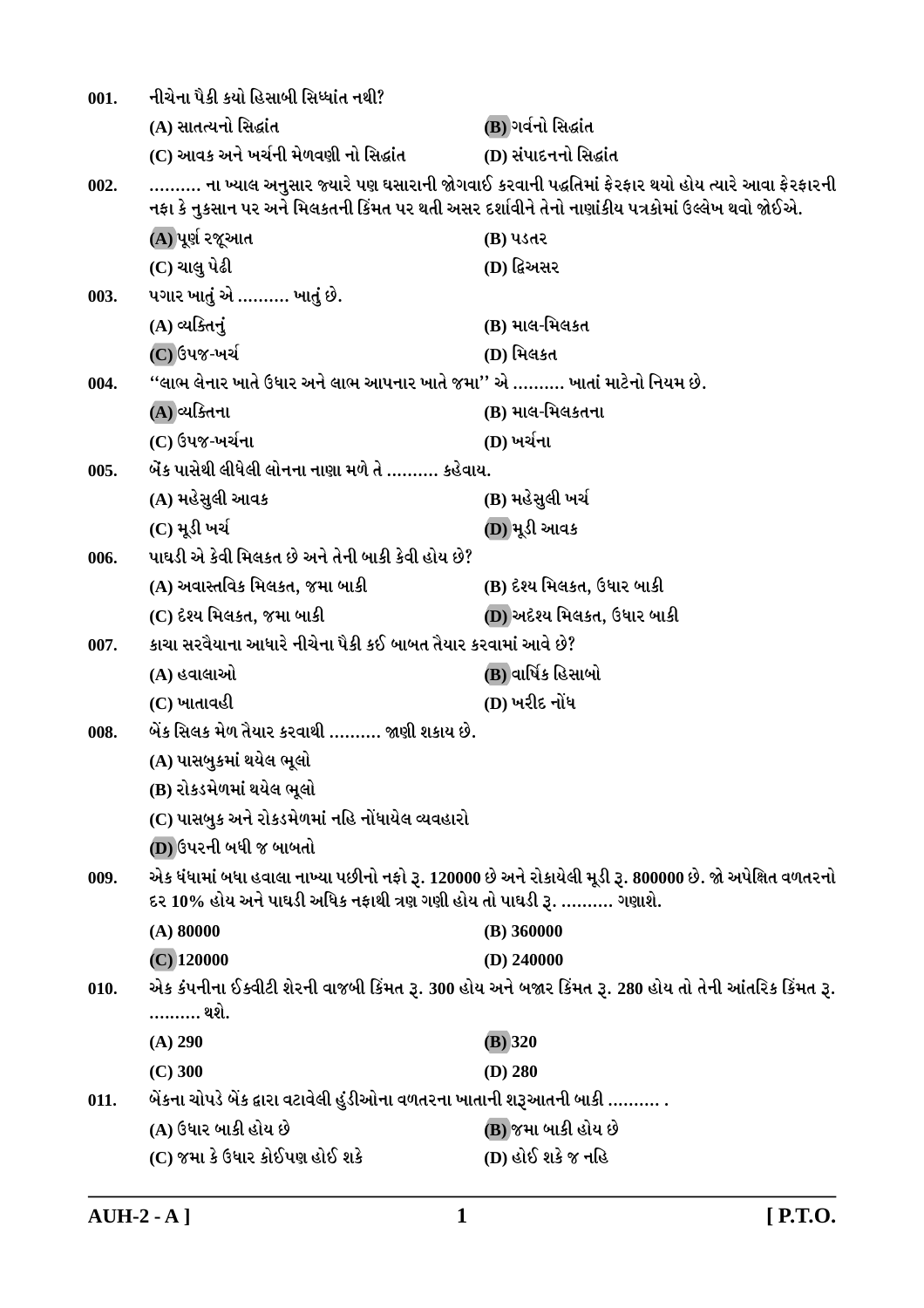| 012. | કંપનીના વિસર્જન વખતે બિનસલામત લેણદારોને ચુકવણી કરતા પહેલાં વધેલી રોકડ રૂ. 61200 હતી. બિનસલામત<br>લેણદારોને ચુકવવાની રકમ ઉપર લિક્વિડેટરને 2% મહેનતાણું આપવાનું હોય તો લિક્વિડેટરને રૂ.  મહેનતાણું<br>મળશે. |                                                                                                          |
|------|-----------------------------------------------------------------------------------------------------------------------------------------------------------------------------------------------------------|----------------------------------------------------------------------------------------------------------|
|      | $(A)$ 1224                                                                                                                                                                                                | (B) 612                                                                                                  |
|      | $(C)$ 1200                                                                                                                                                                                                | $(D)$ 6120                                                                                               |
| 013. | ભાગીદારોની મૂડી પરનું વ્યાજ એ ભાગીદાર માટે શું છે?                                                                                                                                                        |                                                                                                          |
|      | (A) ખર્ચ                                                                                                                                                                                                  | $(B) \, \hat{\epsilon} \, \hat{d}$                                                                       |
|      | (C) આવક                                                                                                                                                                                                   | $(D)$ નુકશાન                                                                                             |
| 014. | છે.                                                                                                                                                                                                       | ભાગીદારી પેઢીના પુનર્ગઠન વખતે પુનઃમુલ્યાંકન બાદના પાકા સરવૈયામાં રોકાણો તેની ………. કિંમતે દર્શાવવામાં આવે |
|      | (A) પડતર + $10\%$                                                                                                                                                                                         | $(B)$ દાર્શનિક                                                                                           |
|      | (C) બજાર                                                                                                                                                                                                  | (D) પડતર                                                                                                 |
| 015. |                                                                                                                                                                                                           | ભાગીદારના પ્રવેશ વખતે સામાન્ય અનામત અને નફા-નુકશાન ખાતાની બાકી ………. ખાતે લઇ જવામાં આવે છે.               |
|      | (A) પ્રવેશ પામનાર ભાગીદારના મૂડી ખાતે                                                                                                                                                                     | (B) નવા ભાગીદાર સહીત બધા જ ભાગીદારોના મૂડી ખાતે                                                          |
|      | (C) જુના ભાગીદારોના મૂડી ખાતે                                                                                                                                                                             | (D) પુનઃમુલ્યાંકન ખાતે                                                                                   |
| 016. | કંપની તેના શેર, શેરની મૂળકિંમતના વધુમાં વધુ કેટલા ટકા લેખે પ્રીમિયમથી બહાર પડી શકે છે?                                                                                                                    |                                                                                                          |
|      | $(A)$ 10%                                                                                                                                                                                                 | $(B)$ 100%                                                                                               |
|      | $(C)$ 25%                                                                                                                                                                                                 | (D) કોઈ મર્યાદા નથી                                                                                      |
| 017. | કલમ 133 મુજબ જાહેર કરેલ ………. ની જોગવાઈઓ અનુસાર હોવા જોઈએ.                                                                                                                                                 | કંપનીધારા, 2013 ની કલમ 129(1) મુજબ કંપનીના નાણાકીય પત્રકો સાચી અને વાજબી પરિસ્થિતિ દર્શાવવા ઉપરાંત       |
|      | (A) હિસાબી ધોરણો                                                                                                                                                                                          | (B) હિસાબી સિદ્ધાંતો                                                                                     |
|      | (C) પ્રેસ નોંધ                                                                                                                                                                                            | (D) સંચાલક મંડળના અહેવાલ                                                                                 |
| 018. | કંપનીના કિસ્સામાં નીચેના પૈકી કઈ બાબત અનામત અને વધારામાં દર્શાવી શકાય નહિ?                                                                                                                                |                                                                                                          |
|      | (A) મૂડી અનામત                                                                                                                                                                                            | (B) જામીનગીરી પ્રીમિયમ                                                                                   |
|      | (C) પુનઃમુલ્યાંકન અનામત                                                                                                                                                                                   | (D) કારીગર નફા ભાગ ભંડોળ                                                                                 |
| 019. | નીચેના પૈકી કયું વિધાન સાચું છે?                                                                                                                                                                          |                                                                                                          |
|      | ભારતમાં કંપની ધારા, 2013ની કલમ 141(1) મુજબ ફક્ત ………. ની ઓડિટર તરીકે નિમણુક થઇ શકે છે.                                                                                                                     |                                                                                                          |
|      | (A) Chartered Accountant                                                                                                                                                                                  |                                                                                                          |
|      | (B) Cost Accountant                                                                                                                                                                                       |                                                                                                          |
|      | (C) Chartered Accountant અથવા Cost Accountant                                                                                                                                                             |                                                                                                          |
|      |                                                                                                                                                                                                           | (D) Chartered Accountant અથવા Cost Accountan અથવા અન્ય વ્યવસાયી જેની સંચાલક મંડળ નિમણુંક કરે તે          |
| 020. | નીચેના પૈકી કયું વિધાન સાચું નથી?                                                                                                                                                                         |                                                                                                          |
|      |                                                                                                                                                                                                           | (A) ઓડિટર નાણાકીય વ્યવહારો ચોપડે લખે છે અને તેને આધારે નફા-નુકશાન ખાતું અને પાકું સરવૈયું બનાવે છે.      |
|      | (B) જે વ્યક્તિને હિસાબોની ચકાસણી કરવાનું કામ સોંપવામાં આવે છે તેને "ઓડિટર" કહે છે.                                                                                                                        |                                                                                                          |
|      | (C) હિસાબોની ચકાસણી માટે ઓડિટર દ્વારા જે કાર્ય કરવામાં આવે છે તેને ''ઓડિટ'' કહે છે.                                                                                                                       |                                                                                                          |
|      | (D) "ઓડિટ" એ નાણાકીય અંકુશનું ઓજાર છે.                                                                                                                                                                    |                                                                                                          |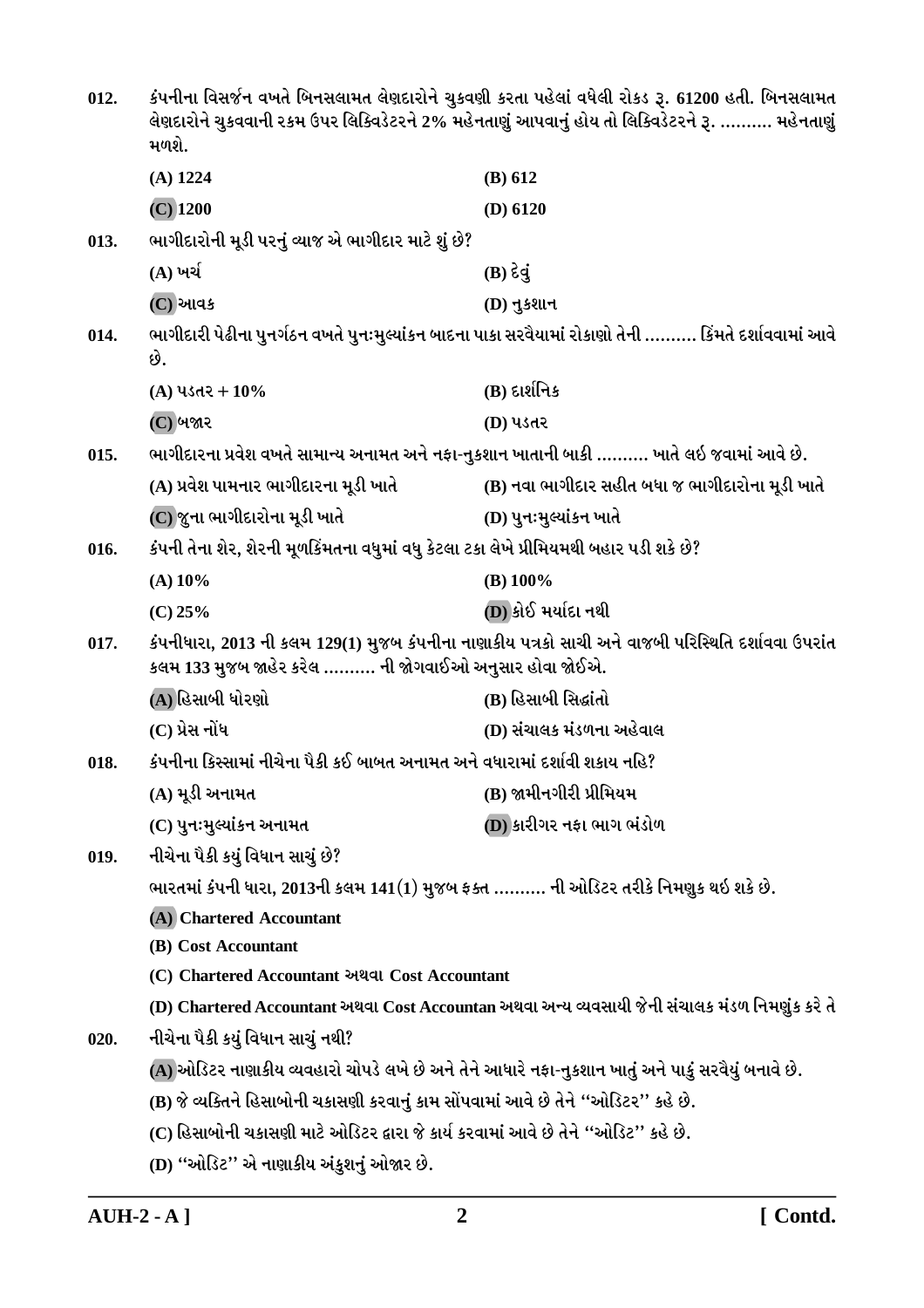| 021. | નીચેના પૈકી કઈ બાબત ઓડિટરના કાર્યક્ષેત્રમાં સમાવવી ના જોઈએ?                                                                                |                                                                                                              |  |  |
|------|--------------------------------------------------------------------------------------------------------------------------------------------|--------------------------------------------------------------------------------------------------------------|--|--|
|      | (A) આમનોંધ અને પેટાનોંધોનું વાઉચિંગ                                                                                                        |                                                                                                              |  |  |
|      | (B) મિલકતો અને દેવાના મૂલ્યની સાચાપણાની ચકાસણી                                                                                             |                                                                                                              |  |  |
|      | (C) મૂડી અને મહેસુલી વચ્ચે વહેંચણીના સાચાપણાની ચકાસણી                                                                                      |                                                                                                              |  |  |
|      | (D) જરૂરી હવાલા નોંધ કરી સાચી આમનોંધ સંપૂર્ણ કરવી                                                                                          |                                                                                                              |  |  |
| 022. | કંપનીના ઓડિટ વખતે નીચેના પૈકી કયો હેતુ ઓડીટીંગનો મુખ્ય ઉદ્દેશ ગણાતો નથી?                                                                   |                                                                                                              |  |  |
|      | (A) ધંધાના હિસાબો અને નાણાકીય પત્રકોની ચકાસણી કરવી                                                                                         |                                                                                                              |  |  |
|      | (B) કંપની ધારાની બધી જ જોગવાઈઓનું પાલન થયું છે તે જોવું                                                                                    |                                                                                                              |  |  |
|      | (C) તે બાબતની ચકાસણી કરવી કે પાકું સરવૈયું વર્ષના અંતે ધંધાની પરિસ્થિતિનું સાચું અને વાજબી ચિત્ર રજુ કરે છે.                               |                                                                                                              |  |  |
|      |                                                                                                                                            | (D) તે બાબતની ચકાસણી કરવી કે નફા-નુકસાન ખાતું વર્ષ દરમિયાનનો સાચો અને વાજબી નફો કે ખોટ દર્શાવે છે            |  |  |
| 023. | હિસાબોમાં ઘાલમેલ કરવાની નીચેના પૈકી કઈ રીત દ્વારા નફો વધુ બતાવાય છે?                                                                       |                                                                                                              |  |  |
|      | (A) વેચાણના ભારતીયા દબાવી રાખીને                                                                                                           |                                                                                                              |  |  |
|      | (B) દેવાદારો પર વધુ ઘાલખાધ અનામતની જોગવાઈ કરીને                                                                                            |                                                                                                              |  |  |
|      | (C) લેણદારો પર વધુ વટાવ અનામતની જોગવાઈ કરીને                                                                                               |                                                                                                              |  |  |
|      | (D) ખોટી ખરીદી બતાવીને                                                                                                                     |                                                                                                              |  |  |
| 024. | નીચેના પૈકી કયું વિધાન ખોટું છે?                                                                                                           |                                                                                                              |  |  |
|      | (A) આંતરિક ઓડિટ બધી જ કંપનીઓ માટે ફરજીયાત હોય છે પરંતુ કાયદા મુજબના ઓડિટ કે કાનૂની ઓડિટ (statutory<br>audit) બધી જ કંપનીઓ માટે ફરજીયાતનથી. |                                                                                                              |  |  |
|      | (B) સંચાલકીય ઓડિટ (કાર્યક્ષમતા ઓડિટ) શેરહોલ્ડરોને તેમના નાણાના યોગ્ય ઉપયોગની ખાતરી આપે છે                                                  |                                                                                                              |  |  |
|      | (C) સામાજિક ઓડિટ સર્વે હિતધારકોને રક્ષણ આપે છે.                                                                                            |                                                                                                              |  |  |
|      |                                                                                                                                            | (D) "Comptroller and Auditor General of India" સરકારી ઓડિટ સંભાળે છે.                                        |  |  |
| 025. |                                                                                                                                            | જ્યારે ધંધાના હિસાબોનું ઓડિટ ધંધામાં નીમાયેલા પગારદાર કર્મચારીઓ દ્વારા કરવામાં આવે છે તેને  કહેવાય.          |  |  |
|      | (A) કાયદેસરનું ઓડિટ                                                                                                                        | (B) આંતરિક ઓડિટ                                                                                              |  |  |
|      | (C) બાહ્ય ઓડિટ                                                                                                                             | (D) સહકારી મંડળીનું ઓડિટ                                                                                     |  |  |
| 026. | ઓડિટરે ઓડિટ કાર્ય કરવાની ઘડેલી યોજના એટલે ………. .                                                                                           |                                                                                                              |  |  |
|      | (A) ઓડિટ અહેવાલ                                                                                                                            | (B) ઓડિટ નોંધપોથી                                                                                            |  |  |
|      | (C)ઓડિટ કાર્યક્રમ                                                                                                                          | (D) ઓડિટ પ્રમાણપત્ર                                                                                          |  |  |
| 027. | કહેવામાં આવે છે.                                                                                                                           | સ્ટાફની એક વ્યક્તિ દ્વારા થયેલું કાર્ય સ્ટાફની બીજી વ્યક્તિ દ્વારા આપોઆપ તપાસાય તે પહ્રતીને ………. ની પહ્રતીને |  |  |
|      | (A) આંતરીક ઓડિટ                                                                                                                            | (B) બાહ્ય અંકુશ                                                                                              |  |  |
|      | (C) બાહ્ય ઓડિટ                                                                                                                             | (D) આંતરીક અંકુશ                                                                                             |  |  |
| 028. | ઓડિટીંગના સંદર્ભમાં વાઉચિંગ અંગે નીચેના પૈકી કયું વિધાન ખોટું છે?                                                                          |                                                                                                              |  |  |
|      | (A) વાઉચિંગ એટલે હિસાબી નોંધના સમર્થનમાં રજુ થતા મૂળ દસ્તાવેજોની ચકાસણી                                                                    |                                                                                                              |  |  |
|      | (B) વાઉચરો એટલે હિસાબોના ચોપડામાં નોંધેલ વ્યવહારના સમર્થનમાં રજૂ થતા દસ્તાવેજી કે અન્ય પુરાવા                                              |                                                                                                              |  |  |
|      | (C) પ્રાથમીક વાઉચરો એટલે વ્યવહારોના મૂળ પુરાવાઓ                                                                                            |                                                                                                              |  |  |
|      | (D) આમનોંધ અને ખાતાવહીને વાઉચરો કહેવાય                                                                                                     |                                                                                                              |  |  |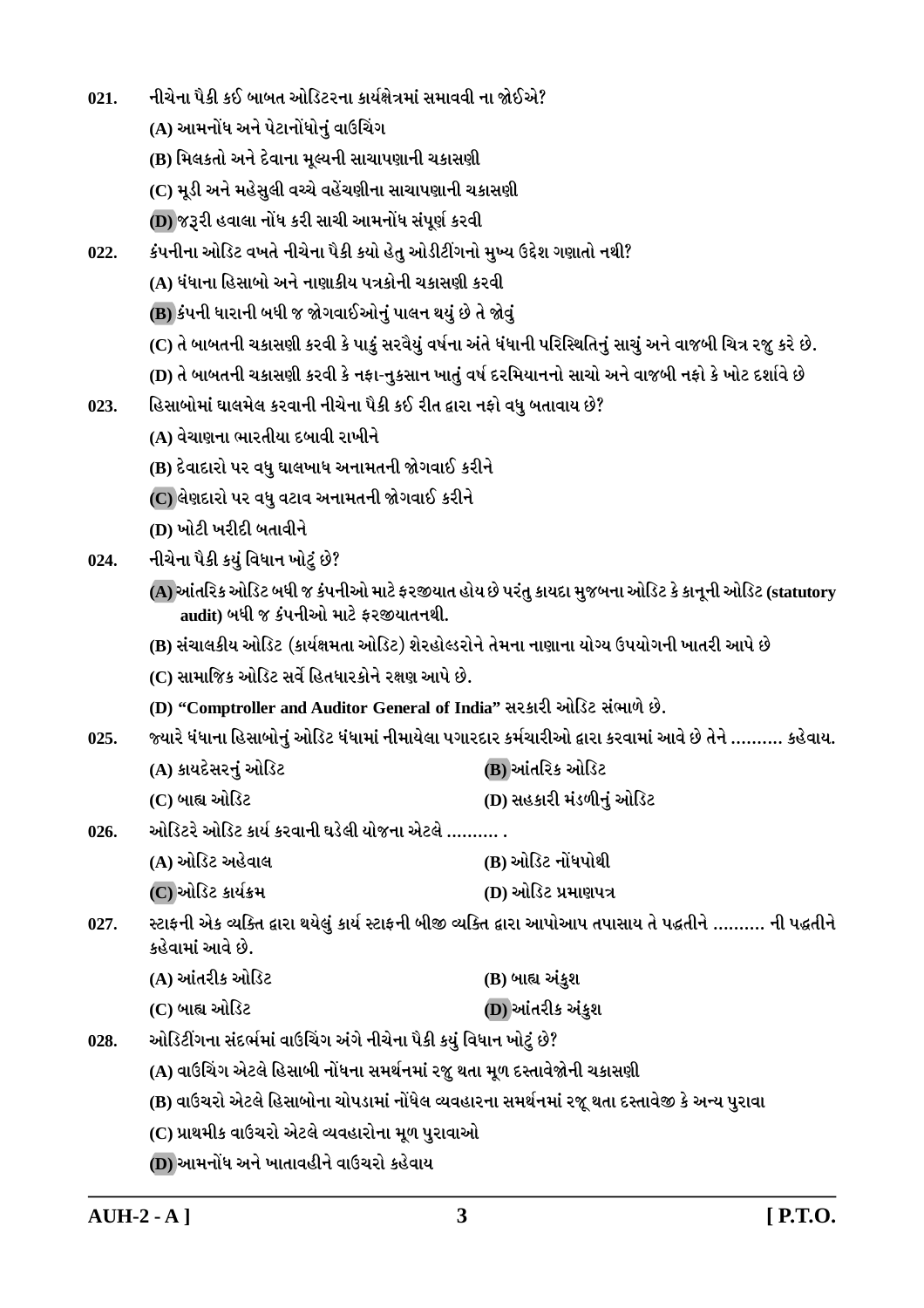| 029. | નીચેના પૈકી કયું વિધાન વાઉચિંગ નો હેતુ દર્શાવતું નથી?                                            |                                                                                                                 |
|------|--------------------------------------------------------------------------------------------------|-----------------------------------------------------------------------------------------------------------------|
|      | (A) હિસાબી ચોપડામાં બધા વાઉચરો સાચી રીતે નોંધાયેલા છે તે જોવું                                   |                                                                                                                 |
|      | (B) પેઢી ભવિષ્યમાં ખોટ કરે નહિ તે જોવું                                                          |                                                                                                                 |
|      | (C) કોઈ પણ હિસાબી વ્યવહાર નોંધવાનો રહી ગયેલ નથી તેની ખાતરી કરવી                                  |                                                                                                                 |
|      | (D) ચોપડે નોંધાયેલા બધા વ્યવહોરો અંગેના દસ્તાવેજી પુરાવાઓ કે વાઉચરો અસીલ પાસે છે તેની ખાતરી કરવી |                                                                                                                 |
| 030. | ઓડિટર દ્વારા મિલકતોની ચકાસણી અને મૂલ્યાંકનની બાબતમાં નીચેના પૈકી કયું વિધાન ખોટુ છે?             |                                                                                                                 |
|      | (A) ધંધા માટે જ મિલકત પ્રાપ્ત કરવામાં આવી છે તે ચકાસવું                                          |                                                                                                                 |
|      | (B) મિલકતો ખરેખર અસ્તિત્વમાં છે કે નહિ તે ચકાસવું                                                |                                                                                                                 |
|      | (C) ધંધાની મિલકતો પર કોઈ બોજ છે કે નહિ તે જોવાની જરૂર નથી                                        |                                                                                                                 |
|      | (D) મિલકતોનું યોગ્ય રીતે મૂલ્યાંકન થયું છે કે નહિ તે જોવું                                       |                                                                                                                 |
| 031. | નીચેના પૈકી કયાને શંશયિત દેવું કહેવાય નહિ?                                                       |                                                                                                                 |
|      | (A) ચૂકવવાનું બાકી ક્યુમિલીટીવ પ્રેફ૨ન્સ ડીવીડંડ                                                 |                                                                                                                 |
|      |                                                                                                  | (B) વળતર માટે માંડેલ દાવો જે હજુ સ્વીકારાયેલ નથી અને જો ચુકાદો તરફેણમાં આવે તો રૂ. 100000 મળે તેમ છે            |
|      | (C) વટાવેલી પરંતુ નહિ પાકેલી લેણી હુંડી અંગેની જવાબદારી                                          |                                                                                                                 |
|      | (D) રોકાણો તરીકે ધારણ કરેલ અંશતઃ ભરપાઈ થયેલા શેર પર નહિ મંગાવેલ બાકી હપ્તાની જવાબદારી            |                                                                                                                 |
| 032. | છે કે નહી અને તેના પર બોજ છે કે નહિ તેની તપાસ કરવી એટલે ………. .                                   | ઓડીટર દ્વારા પાકા સરવૈયામાં દર્શાવેલી ધંધાની મિલકતો ધંધાના નામે જ છે, અસ્તિત્વમાં છે, મૂલ્યાંકન યોગ્ય રીતે થયેલ |
|      | (A) ચકાસણી                                                                                       | $(B)$ વાઉચિંગ                                                                                                   |
|      | (C) અણધારી તપાસ                                                                                  | (D) અન્વેષણ                                                                                                     |
| 033. | નીચેના પૈકી કોની કંપનીના ઓડિટર તરીકે નિમણુક થઇ શકે નહિ?                                          |                                                                                                                 |
|      | (A) ચાર્ટડ એકાઉન્ટન્ટ જે કંપનીનો અધિકારી કે કર્મચારી ના હોય                                      |                                                                                                                 |
|      | (B) જે પેઢીના બધા જ ભાગીદારો ઓડિટર તરીકે નિમણુક માટે લાયકાત ધરાવતા હોય તેવી ભાગીદારી પેઢી        |                                                                                                                 |
|      | (C) ચાર્ટડ એકાઉન્ટન્ટ જે કંપનીનો અધિકારી કે કર્મચારી હોય                                         |                                                                                                                 |
|      | ભાગીદારી પેઢી (Limited Liability Partnership)                                                    | (D) જે પેઢીના બધા જ ભાગીદારો ઓડિટર તરીકે નિમણુક માટે લાયકાત ધરાવતા હોય તેવી મર્યાદીત જવાબદારીવાળી               |
| 034. | કઈ બાબત કંપની ધારામાં જણાવી નથી?                                                                 | કંપની ધારા, 2013ની કલમ 143(3) મુજબ કંપનીના ઓડિટરે જે બાબતો અંગે અહેવાલ આપવાનો છે તે અંગે નીચેના પૈકી            |
|      | (A) કાયદા મુજબ રાખવાના યોગ્ય હિસાબી ચોપડા કંપની દ્વારા રાખવામાં આવેલ છે કે નહિ                   |                                                                                                                 |
|      | (B) કંપનીના હિસાબો કંપનીની સધ્ધર નાણાકીય સ્થિતિ દર્શાવે છે કે નહિ                                |                                                                                                                 |
|      | (C) ઓડિટ માટે જરૂરી માહિતી અને સમજૂતી માંગી અને મેળવી છે કે નહિ                                  |                                                                                                                 |
|      | કે નહિ                                                                                           | (D) જેના અંગે અહેવાલ આપ્યો છે તે પાકા સરવૈયા અને નફા-નુકશાન ખાતું કંપનીએ રાખેલ હિસાબી ચોપડા મુજબ જ છે           |
| 035. | અન્વેષણ અંગેના નીચેના પૈકી કયું વિધાન સાચું છે?                                                  |                                                                                                                 |
|      | (A) કંપની ધારા, 2013 હેઠળ બધી કંપનીઓનું અન્વેષણ ફરજીયાત છે                                       |                                                                                                                 |
|      | (B) અન્વેષણ હંમેશા SEBIએ બહાર પડેલ સુચના મુજબ જ કરવાનું હોય છે                                   |                                                                                                                 |
|      | (C) અન્વેષણ એ કોઈ વિશિષ્ટ હેતુ માટે હિસાબની તપાસ છે                                              |                                                                                                                 |
|      | (D) ઓડિટ અહેવાલ અને અન્વેષણ અંગેનો અહેવાલ એ બંને વચ્ચે કોઈ તફાવત નથી                             |                                                                                                                 |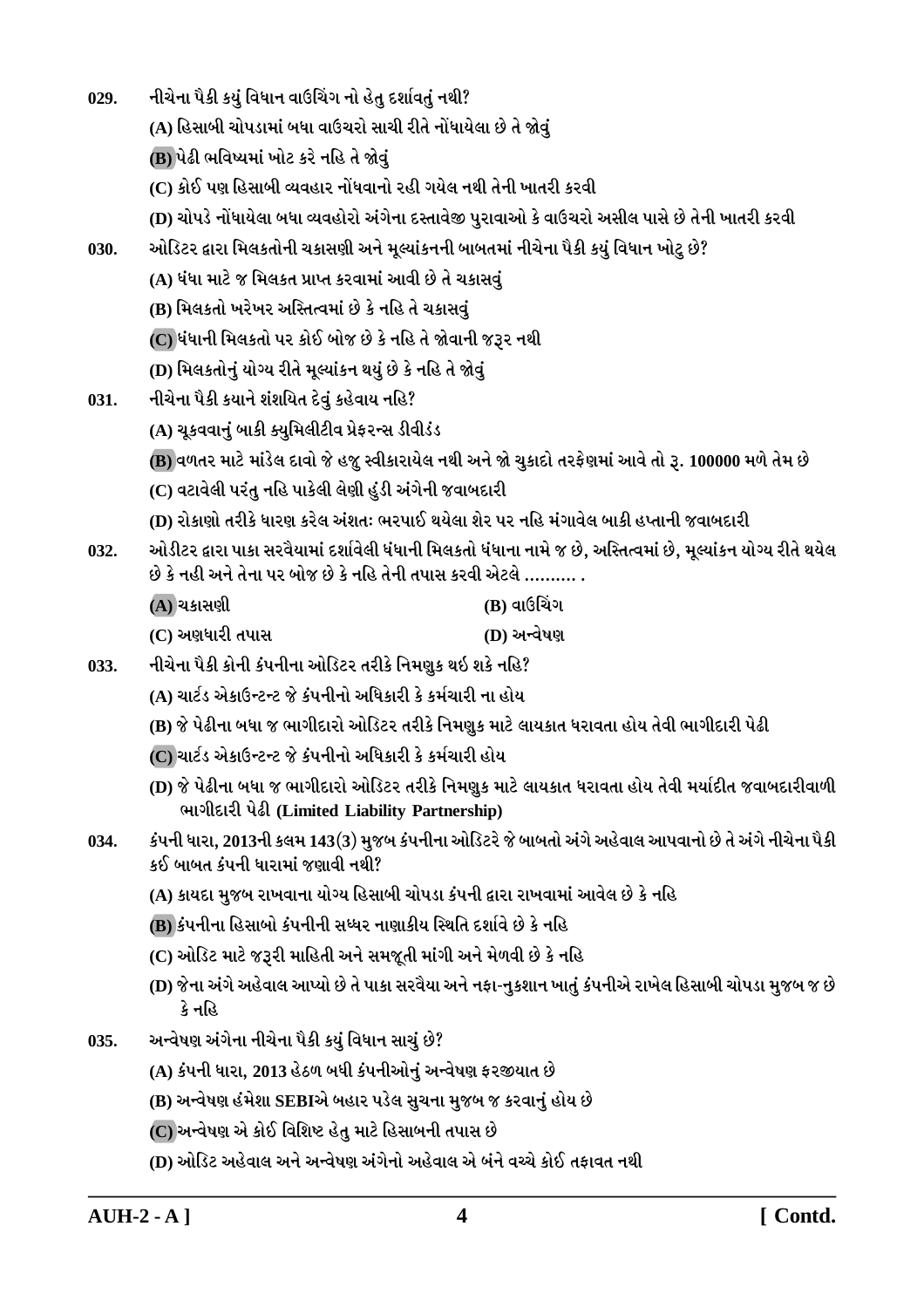| 036.                                                                                                                                                                                   | ઓડિટ કાર્યક્રમ તૈયાર કરતા પહેલા નીચેના પૈકી કઈ બાબતની માહિતી મેળવવી જરૂરી નથી?                  |                                                                                                            |
|----------------------------------------------------------------------------------------------------------------------------------------------------------------------------------------|-------------------------------------------------------------------------------------------------|------------------------------------------------------------------------------------------------------------|
|                                                                                                                                                                                        | (A) આંતરીક અંકુશની પહતિ                                                                         | (B) ધંધાની કે સંસ્થાની ટેકનીકલ વિગતો                                                                       |
|                                                                                                                                                                                        | (C) અગાઉના ઓડીટરનો અહેવાલ                                                                       | (D) હરીફો દ્વારા અપનાવાયેલ હિસાબી પદ્ધતિ                                                                   |
| 037.                                                                                                                                                                                   | ૫ડતર હિસાબી પદ્ધતિ એટલે                                                                         |                                                                                                            |
|                                                                                                                                                                                        | (A)જે તે વસ્તુ કે સેવાની પડતર નક્કી કરવાની પદ્ધતિ                                               |                                                                                                            |
|                                                                                                                                                                                        | (B) ફક્ત વસ્તુની પડતર નક્કી કરવાની પદ્ધતિ                                                       |                                                                                                            |
|                                                                                                                                                                                        | (C) ફક્ત સેવાની પડતર નક્કી કરવાની પદ્ધતિ                                                        |                                                                                                            |
|                                                                                                                                                                                        | (D) કંપની ધારા, 2013ની કલમ 129 મુજબના નાણાકીય પત્રકો તૈયાર કરવાની પદ્ધતિ                        |                                                                                                            |
| 038.                                                                                                                                                                                   | નીચેના પૈકી કયો માલસામાન પરોક્ષ માલસામાન છે?                                                    |                                                                                                            |
|                                                                                                                                                                                        | (A) કાપડ બનાવવામાં વપરાતું સૂતર                                                                 | (B) ફર્નીચર બનાવવામાં વપરાતું લાકડું                                                                       |
|                                                                                                                                                                                        | (C) યંત્ર ચલાવવામાં વપરાતું ઓઇલ                                                                 | (D) ખાંડ બનાવવામાં વપરાતી શેરડી                                                                            |
| 039.                                                                                                                                                                                   | પડતરના હિસાબોના ઓડિટના હેતુઓમાંથી નીચેના પૈકી કયો હેતુ લાગુ પડતો નથી?                           |                                                                                                            |
|                                                                                                                                                                                        | (A) પડતરના હિસાબોની નોંધો સાચી છે તેની ચકાસણી કરવી                                              |                                                                                                            |
|                                                                                                                                                                                        | (B) પડતર હિસાબી પદ્ધતિના માન્ય સિદ્ધાંતો મુજબ જ હિસાબો તૈયાર થાય છે તેની ચકાસણી કરવી            |                                                                                                            |
|                                                                                                                                                                                        | (C) પડતરના હિસાબોમાં થયેલ ભૂલો કે છેતરપીંડી શોધવા                                               |                                                                                                            |
|                                                                                                                                                                                        | (D) ધંધાનો કુલ રોકડપ્રવાહ શોધવો                                                                 |                                                                                                            |
| 040.                                                                                                                                                                                   | નીચેના પૈકી કયો ખર્ચ સ્થિર ખર્ચ કહેવાય?                                                         |                                                                                                            |
|                                                                                                                                                                                        | (A) પ્રત્યક્ષ માલસામાન                                                                          | (B) કારખાનાનું ભાડું                                                                                       |
|                                                                                                                                                                                        | (C) પ્રત્યક્ષ મજૂરી                                                                             | (D) ખાંડ બનાવવામાં વપરાતી શેરડીનો ખર્ચ                                                                     |
| 041.                                                                                                                                                                                   | ………. પદ્ધતિમાં પહેલા ખરીદેલો માલ સ્ટોકમાં રહે છે.                                               |                                                                                                            |
|                                                                                                                                                                                        | (A) લીફો (LIFO) (આખર આવેલ પ્રથમ જાય)                                                            | (B) ફીફો (FIFO) (પ્રથમ આવેલ પ્રથમ જાય)                                                                     |
|                                                                                                                                                                                        | (C) ભારિત સરેરાશ                                                                                | (D) સમાન પડતર                                                                                              |
| 042.                                                                                                                                                                                   | એકમદીઠ પડતર કેટલી હશે?                                                                          | 100 એકમોની ભારિત સરેરાશ રૂ. 280 છે. તેમાંથી 40 એકમોની કુલ પડતર રૂ. 10000 હોય તો બાકીના એકમોની              |
|                                                                                                                                                                                        | $(A)$ $\S$ . 300                                                                                | $(B)$ $\bar{z}$ . 250                                                                                      |
|                                                                                                                                                                                        | $(C)$ 3. 280                                                                                    | (D) $3.480$                                                                                                |
| 043.                                                                                                                                                                                   | પરોક્ષ મજૂરી જેવી કે યંત્રના સમારકામ માટે ચૂકવેલ મજૂરીનો સમાવેશ નીચેના પૈકી કયા ખર્ચમાં થાય છે? |                                                                                                            |
|                                                                                                                                                                                        | (A) પ્રાથમિક પડતર                                                                               | (B) કારખાના ખર્ચ                                                                                           |
|                                                                                                                                                                                        | (C) ઓફિસ ખર્ચ                                                                                   | (D) વેચાણ ખર્ચ                                                                                             |
| એક કાર્યનો પ્રમાણ સમય 20 કલાક છે. કારીગરને કલાકના રૂ. 50 લેખે વેતન અપાય છે. કારીગરે કાર્ય માટે લીધેલ ખરેખર<br>044.<br>સમય 16 કલાક હોય તો સમય વેતન પ્રથા પ્રમાણે તેને કેટલું વેતન મળશે? |                                                                                                 |                                                                                                            |
|                                                                                                                                                                                        | $(A)$ $\gimel$ . 1000                                                                           | $(B)$ 3. 800                                                                                               |
|                                                                                                                                                                                        | $(C)$ $\bar{z}$ . 1800                                                                          | (D) $3.320$                                                                                                |
| 045.                                                                                                                                                                                   | સમય 16 કલાક હોય તો કાર્ય વેતન પ્રથા પ્રમાણે તેને કેટલું વેતન મળશે?                              | એક કાર્યનો પ્રમાણ સમય 20 કલાક છે. કારીગરને કલાકના રૂ. 50 લેખે વેતન અપાય છે. કારીગરે કાર્ય માટે લીધેલ ખરેખર |
|                                                                                                                                                                                        | $(A)$ 3. 1000                                                                                   | $(B)$ $\bar{z}$ . 800                                                                                      |
|                                                                                                                                                                                        | $(C)$ $\bar{z}$ . 1800                                                                          | (D) $3.320$                                                                                                |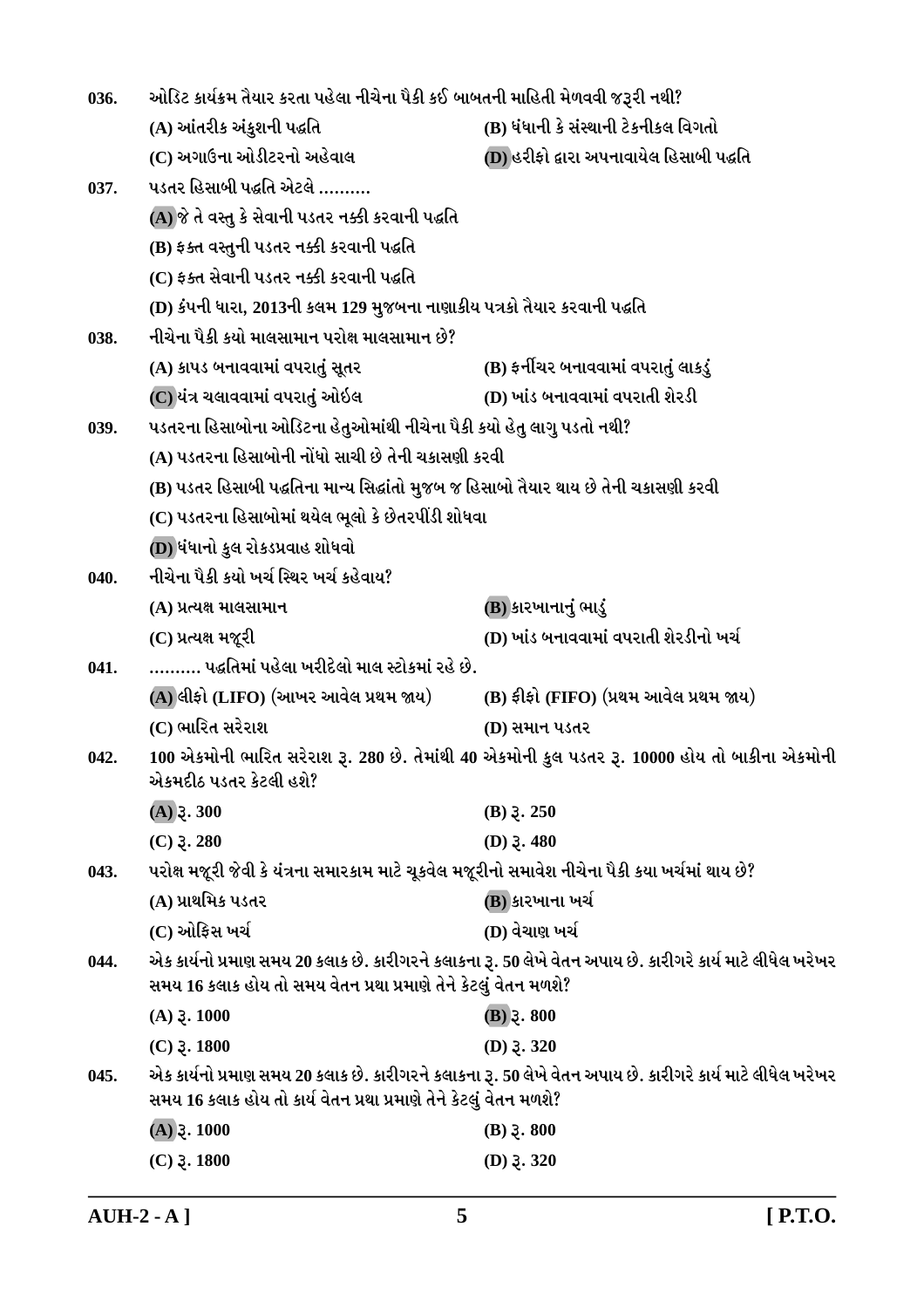| 046. | નીચેના પૈકી કઈ પદ્ધતિ પરોક્ષ ખર્ચની વસુલાતની પદ્ધતિ નથી?             |                                                                                                                                                                                                                     |  |
|------|----------------------------------------------------------------------|---------------------------------------------------------------------------------------------------------------------------------------------------------------------------------------------------------------------|--|
|      | (A) પ્રત્યક્ષ માલસામાન ખર્ચ પર ટકાવારીની પદ્ધતિ                      | (B) પ્રત્યક્ષ મજૂરી ખર્ચ પર ટકાવારીની પદ્ધતિ                                                                                                                                                                        |  |
|      | (C) પ્રાથમિક પડતર પર ટકાવારીની પદ્ધતિ                                | (D) વ્યાજ પર ટકાવારીની પદ્ધતિ                                                                                                                                                                                       |  |
| 047. | પડતરના હિસાબો બનાવે તેને ………. પદ્ધતિ કહે છે.                         | એક જ ઉદ્યોગમાં જુદા જુદા ઔદ્યોગિક એકમો એકસરખા જ પડતરના સિદ્ધાંતો અને પદ્ધતિઓનો ઉપયોગ કરી પોતાના                                                                                                                     |  |
|      | (A) ઐતિહાસિક પડતર પદ્ધતિ (Historical Costing)                        |                                                                                                                                                                                                                     |  |
|      | (B) સીમાંત પડતર પદ્ધતિ (Marginal Costing)                            |                                                                                                                                                                                                                     |  |
|      | (C) સમાન પડતર પદ્ધતિ (Uniform Costing)                               |                                                                                                                                                                                                                     |  |
|      | (D) સમાવેશી પડતર પદ્ધતિ (Absorption Costing)                         |                                                                                                                                                                                                                     |  |
| 048. |                                                                      | સ્થિર અને ચલિત ખર્ચને જુદા પાડીને ચલિત પડતરના આધારે પડતર નક્કી કરવાની પદ્ધતિને ………. પદ્ધતિ કહે છે.                                                                                                                  |  |
|      | (A) ઐતિહાસિક પડતર પદ્ધતિ (Historical Costing)                        |                                                                                                                                                                                                                     |  |
|      | (B) સીમાંત પડતર પદ્ધતિ (Marginal Costing)                            |                                                                                                                                                                                                                     |  |
|      | (C) સમાન પડતર પદ્ધતિ (Uniform Costing)                               |                                                                                                                                                                                                                     |  |
|      | (D) સમાવેશી પડતર પદ્ધતિ (Absorption Costing)                         |                                                                                                                                                                                                                     |  |
| 049. | વેચાણ કિંમત કેટલી થશે?                                               | જોબ નંબર 101 માટે પ્રત્યક્ષ માલસામાન ખર્ચ રૂ. 10000, પ્રત્યક્ષ મજૂરી ખર્ચ રૂ. 20000, કારખાના પરોક્ષ ખર્ચ પ્રત્યક્ષ<br>મજૂરીના 60% અને અન્ય ખર્ચા કારખાના પડતરના 20% છે. વેચાણ કિમત પર 20% નફો મેળવવો હોય તો આ જોબની |  |
|      | $(A)$ 3. 63000                                                       | $(B)$ $\xi$ . 60480                                                                                                                                                                                                 |  |
|      | $(C)$ 3.72000                                                        | (D) $3.64800$                                                                                                                                                                                                       |  |
| 050. | ………. નો સામાન્ય રીતે સંચાલકીય હિસાબી પદ્ધતિમાં ઉપયોગ થતો નથી.        |                                                                                                                                                                                                                     |  |
|      | (A) સીમાંત પડતર પદ્ધતિ (Marginal Costing)                            | (B) એકમ પડતર પદ્ધતિ (Unit Costing)                                                                                                                                                                                  |  |
|      | (C) અંદાજપત્ર દ્વારા અંકુશ (Budgetary Control)                       | (D) પ્રમાણ પડતર પદ્ધતિ (Standard Costing)                                                                                                                                                                           |  |
| 051. | નીચેના પૈકી કયો ગુણોતર પ્રવાહિતાનો ગુણોતર નથી?                       |                                                                                                                                                                                                                     |  |
|      | (A) ચાલુ ગુણોતર                                                      | (B) દેવા-ઇકવીટી ગુણોતર                                                                                                                                                                                              |  |
|      | (C) ઝડપી ગુણોતર                                                      | (D) પ્રવાહિતા ગુણોતર                                                                                                                                                                                                |  |
| 052. | રોકડ અંદાજપત્ર મુખ્યત્વે  માટે ઉપયોગી ઓજાર છે.                       |                                                                                                                                                                                                                     |  |
|      | (A) કરવેરા આયોજન                                                     | (B) ઉત્પાદન આયોજન                                                                                                                                                                                                   |  |
|      | (C) આરોગ્ય આયોજન                                                     | (D) નાણાકીય આયોજન                                                                                                                                                                                                   |  |
| 053. | તો ચોખ્ખા નફાનો ગુણોતર ……….% થશે.                                    | કાચો નફો રૂ. 67500, વેચેલ માલની પડતર રૂ. 101250, કરવેરા પહેલાનો નફો રૂ. 33750 અને કરવેરાનો દર 50% હોય                                                                                                               |  |
|      | $(A)$ 20                                                             | $(B)$ 40                                                                                                                                                                                                            |  |
|      | $(C)$ 10                                                             | $(D)$ 66                                                                                                                                                                                                            |  |
| 054. |                                                                      | સામાન્ય રીતે સંચાલકીય હિશાબનીશ દ્વારા ભંડોળ પ્રવાહ પત્રક અને રોકડ પ્રવાહ પત્રક ………. ને રજુ કરવામાં આવે છે.                                                                                                          |  |
|      | (A) સંચાલક મંડળ                                                      | (B) ઉત્પાદન મેનેજરને                                                                                                                                                                                                |  |
|      | (C) માર્કેટિંગ મેનેજરને                                              | (D) કેશીઅરને                                                                                                                                                                                                        |  |
| 055. | નીચેના પૈકી કયો રોકાણોની પ્રવૃત્તિમાંથી ઉદ્દભવતો રોકડ પ્રવાહ કહેવાય? |                                                                                                                                                                                                                     |  |
|      | (A) ડીવીડંડની ચુકવણી                                                 | (B) યંત્ર વેચાણની આવક                                                                                                                                                                                               |  |
|      | (C) આવકવેરાની ચુકવણી                                                 | (D) લોનની રકમ પરત કરવામાં આવે તે                                                                                                                                                                                    |  |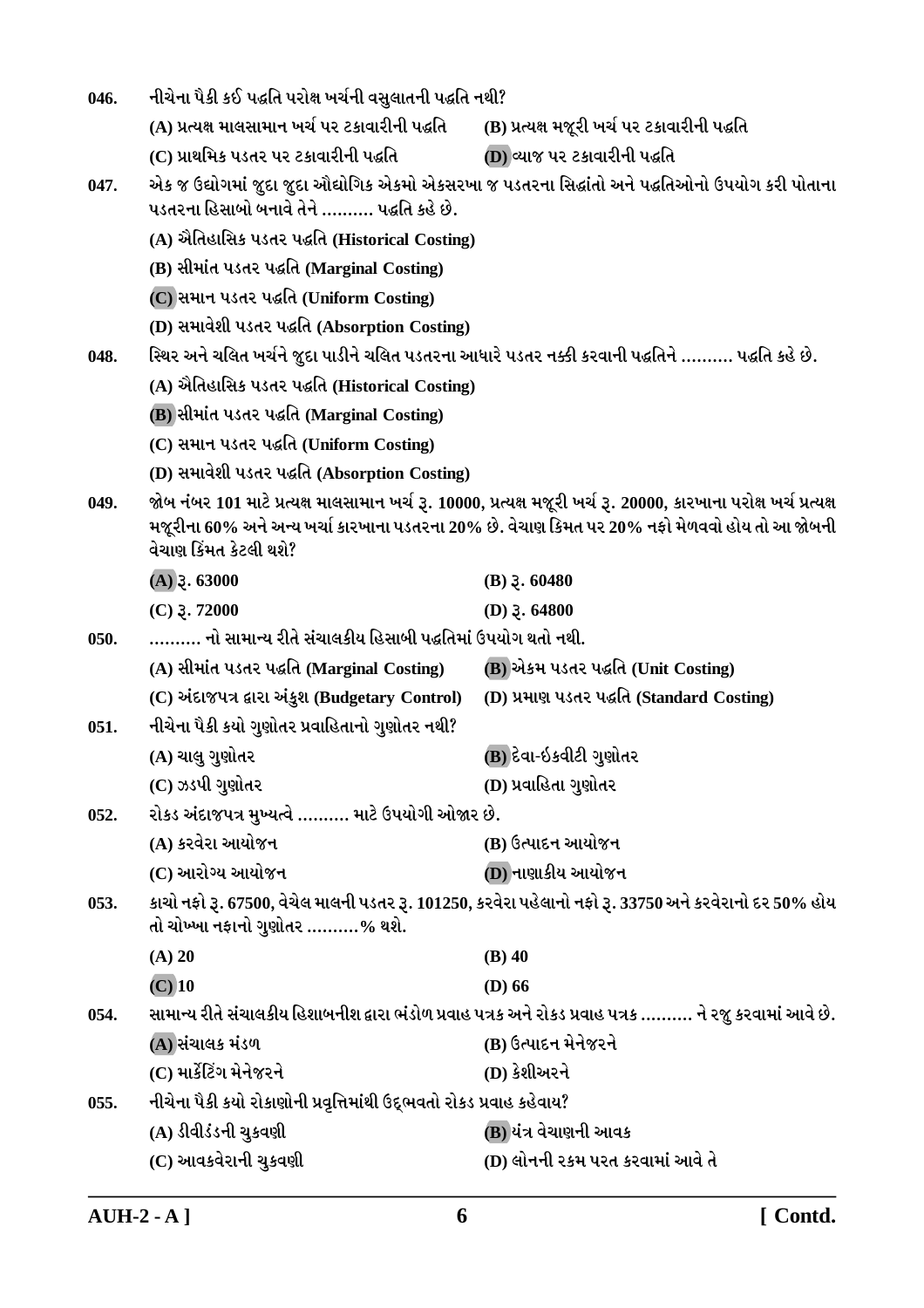| 056.                                                                                           | જ્યારે વેચાણ, આવક, પડતર વગેરેનો અંદાજ લગાવવો અશક્ય અથવા મુશ્કેલીભર્યો હોય અને માંગની પરિસ્થિતિ અસ્પષ્ટ<br>હોય અને જ્યાં ઉત્પાદનની સપાટી અંદાજપત્રના સમય દરમિયાન કોઈ કારણસર સ્થિર ન થઇ શકે એવી હોય ત્યારે<br>………. અંદાજપત્રનો સહારો લેવામાં આવે છે.                                                                                         |                                                                                                                                                                                                              |  |
|------------------------------------------------------------------------------------------------|--------------------------------------------------------------------------------------------------------------------------------------------------------------------------------------------------------------------------------------------------------------------------------------------------------------------------------------------|--------------------------------------------------------------------------------------------------------------------------------------------------------------------------------------------------------------|--|
|                                                                                                | $(A)$ રોકડ                                                                                                                                                                                                                                                                                                                                 | (B) સ્થિર                                                                                                                                                                                                    |  |
|                                                                                                | (C) પરિવર્તનશીલ                                                                                                                                                                                                                                                                                                                            | $(D) \mathcal{H}$ ડી                                                                                                                                                                                         |  |
| 057.                                                                                           |                                                                                                                                                                                                                                                                                                                                            | એક કંપની ફક્ત એક જ વસ્તુનું ઉત્પાદન અને વેચાણ કરે છે જેની એકમ દીઠ વેચાણ કિમત રૂ. 40 અને ફાળો/વેચાણ<br>ગુણોતર 40% છે. તેનો માસિક સ્થિર ખર્ચ રૂ. 720000 છે. તો એકમોમાં આ કંપનીનું માસિક સમતૂટબિંદુ કેટલું થશે? |  |
|                                                                                                | $(A)$ 18000                                                                                                                                                                                                                                                                                                                                | $(B)$ 20000                                                                                                                                                                                                  |  |
|                                                                                                | $(C)$ 30000                                                                                                                                                                                                                                                                                                                                | $(D)$ 45000                                                                                                                                                                                                  |  |
| 058.                                                                                           | એક કંપની એક પ્રોજેક્ટનું મૂલ્યાંકન કરી રહી છે જેમાં સામાન્ય ઉત્પાદન માટે નિયમિત રીતે 4000 કિલો કાચોમાલ જરૂરી<br>હોય છે. ગયે મહીને રૂ. 20000 ની કુલ કિમતે 2500 કિલો માલ ખરીદેલો જે હજુ સ્ટોકમાં છે. ગયા મહિના પછી માલસામાનની<br>કિમતમાં 2.5% નો વધારો થયો છે. તો આ પ્રોજેક્ટ અંગે માલસામાનની કુલ સંબંધિત પડતર (Relevant Cost) કેટલી<br>થશે? |                                                                                                                                                                                                              |  |
|                                                                                                | $(A)$ $\bar{z}$ . 12300                                                                                                                                                                                                                                                                                                                    | $(B)$ $\bar{z}$ . 20500                                                                                                                                                                                      |  |
|                                                                                                | $(C)$ $\bar{z}$ . 32300                                                                                                                                                                                                                                                                                                                    | $(D)$ 3. 32800                                                                                                                                                                                               |  |
| 059.                                                                                           | કામગીરી લિવરેજ એ વેચાણમાં થતા ફેરફાર સાથે ………. થતા ફેરફારનું પ્રમાણ સૂચવે છે.                                                                                                                                                                                                                                                              |                                                                                                                                                                                                              |  |
|                                                                                                | (A) કામગીરી નફામાં                                                                                                                                                                                                                                                                                                                         | (B) સ્થિર ખર્ચમાં                                                                                                                                                                                            |  |
|                                                                                                | (C) ચલિત ખર્ચમાં                                                                                                                                                                                                                                                                                                                           | (D) કરવેરા પછીના નફામાં                                                                                                                                                                                      |  |
| 060.                                                                                           | નીચેના પૈકી કયું વિધાન ખોટું છે?                                                                                                                                                                                                                                                                                                           |                                                                                                                                                                                                              |  |
| (A) નાણાકીય લિવરેજના પ્રમાણ ની ગણતરી માટેનું સૂત્ર = વ્યાજ અને કરવેરા પહેલાનો નફો (EBIT)/વેચાણ |                                                                                                                                                                                                                                                                                                                                            |                                                                                                                                                                                                              |  |
|                                                                                                | (B) કંપનીના મૂડીમાળખાનું ઘડતર કરતા નાણા સંચાલકને નાણાકીય લિવરેજ દ્વારા ખુબ મદદ મળે છે.                                                                                                                                                                                                                                                     |                                                                                                                                                                                                              |  |
| (C) યોગ્ય મૂડીમાળખાનું આયોજન કરવાનો એક ઉદ્દેશ એ છે કે જેથી શેરદીઠ કમાણી વધુમાં વધુ થાય.        |                                                                                                                                                                                                                                                                                                                                            |                                                                                                                                                                                                              |  |
|                                                                                                | (D) નાણાકીય લિવરેજ એવું સૂચવે છે કે EBIT ની ટકાવારીમાં ફેરફારના સંદર્ભમાં શેર દીઠ કમાણી (EPS) માં કેટલો<br>ફેરફાર થાય છે.                                                                                                                                                                                                                  |                                                                                                                                                                                                              |  |
| 061.                                                                                           | મૂડી બજેટ એ મૂડીના ………. ના પદ્ધતિસરના આયોજનનો નિર્ણય લેવાની પ્રક્રિયા છે.                                                                                                                                                                                                                                                                  |                                                                                                                                                                                                              |  |
|                                                                                                | (A) ઊભી કરવા અંગે                                                                                                                                                                                                                                                                                                                          | (B) રોકાણ                                                                                                                                                                                                    |  |
|                                                                                                | $(C)$ વ્યાજ                                                                                                                                                                                                                                                                                                                                | $(D)$ $\delta$ d $\delta$ s                                                                                                                                                                                  |  |
| 062.                                                                                           | યોજના કે પ્રોજેક્ટના મૂલ્યાંકનની નીચેની પદ્ધતિઓ પૈકી કઈ પદ્ધતિ નફાકારકતા ધ્યાનમાં લે છે?                                                                                                                                                                                                                                                   |                                                                                                                                                                                                              |  |
|                                                                                                | (A) પરત-આપ મુદત                                                                                                                                                                                                                                                                                                                            | (B) વટાવેલ રોકડ પ્રવાહ                                                                                                                                                                                       |  |
|                                                                                                | (C) હિસાબી વળતરનો દર                                                                                                                                                                                                                                                                                                                       | (D) વર્તમાન મૂલ્ય                                                                                                                                                                                            |  |
| 063.                                                                                           | યોજનાનું શૂન્ય ચોખ્ખું મૂલ્ય દર્શાવે છે કે ………. .                                                                                                                                                                                                                                                                                          |                                                                                                                                                                                                              |  |
|                                                                                                | (A) તે અસ્વીકાર્ય છે                                                                                                                                                                                                                                                                                                                       | (B) તેનો નફાકારકતા આંક એક કરતા ઓછો છે                                                                                                                                                                        |  |
|                                                                                                | (C) તેનો નફાકારકતા આંક એક કરતા વધુ છે                                                                                                                                                                                                                                                                                                      | (D) તેનું વળતર લધુતમ અપેક્ષિત વળતર દર જેટલું જ છે                                                                                                                                                            |  |
| 064.                                                                                           | નીચેના પૈકી કયું વિધાન ખોટું છે?                                                                                                                                                                                                                                                                                                           |                                                                                                                                                                                                              |  |
|                                                                                                | (A) મૂડી બજેટની પ્રક્રિયામાં નવી પ્રાપ્ત કરવાની મિલકતનું ભંગાર મૂલ્ય પણ ધ્યાનમાં લેવામાં આવે છે.                                                                                                                                                                                                                                           |                                                                                                                                                                                                              |  |
|                                                                                                | (B) પરત-આપ મુદતની પદ્ધતિ દરેક યોજનાની નફાકારકતા દર્શાવે છે.                                                                                                                                                                                                                                                                                |                                                                                                                                                                                                              |  |
|                                                                                                | (C) વટાવેલ રોકડ પ્રવાહની પદ્ધતિઓ નાણાનું સમય મૂલ્ય ધ્યાનમાં લે છે.                                                                                                                                                                                                                                                                         |                                                                                                                                                                                                              |  |
|                                                                                                | (D) ચોખ્ખુ વર્તમાન મૂલ્ય ટકાવારી નહિ પરંતુ સાદો આંકડો દર્શાવે છે.                                                                                                                                                                                                                                                                          |                                                                                                                                                                                                              |  |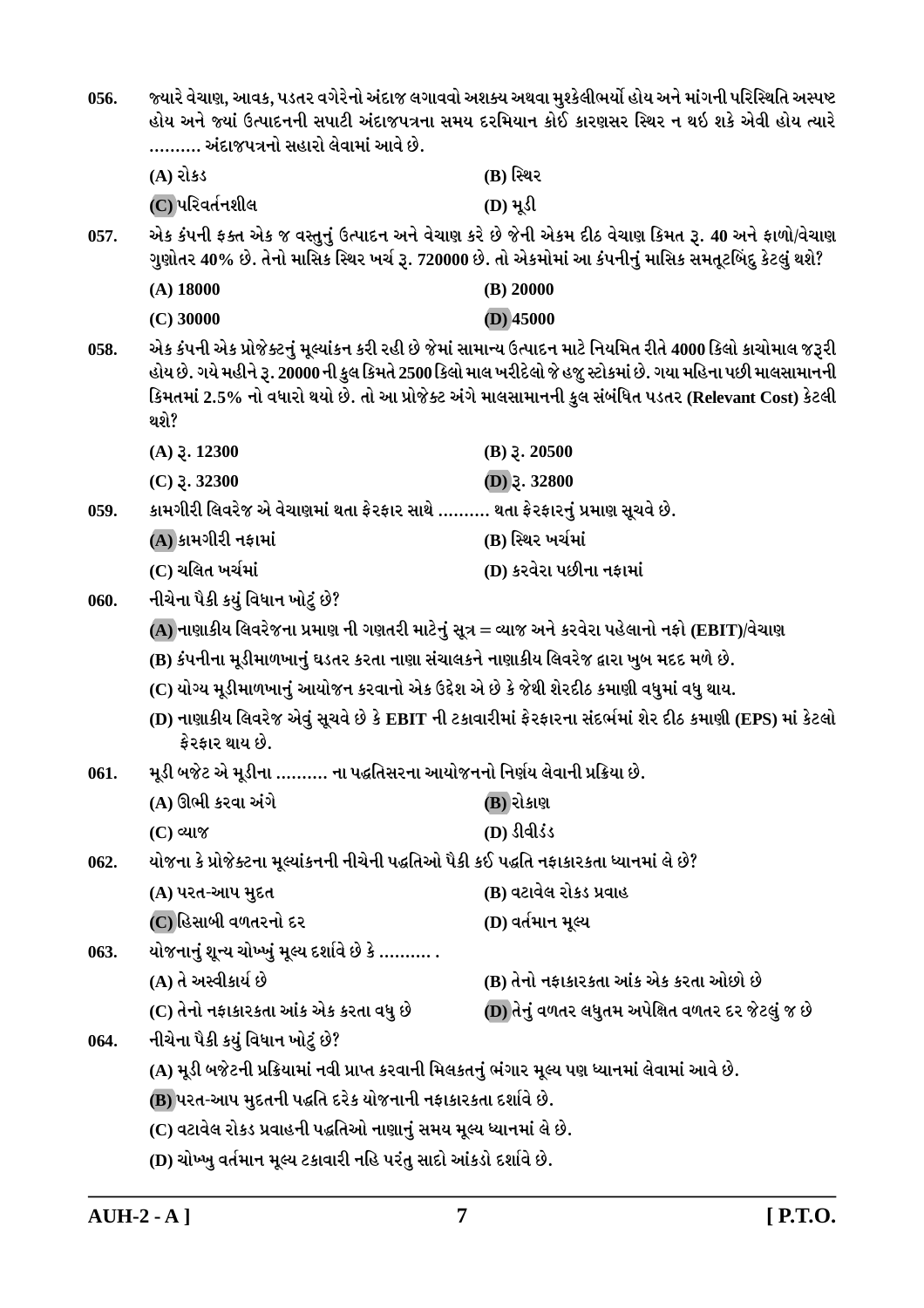| 065. | જ્યારે કંપની મૂડી માળખામાં માલિકીની મૂડી ઉપરાંત ઉછીની મૂડી લઈ નફાકારક રીતે ધંધો કરીને ઇક્વિટી શેરહોલ્ડરોને                              |                                                                                                           |
|------|-----------------------------------------------------------------------------------------------------------------------------------------|-----------------------------------------------------------------------------------------------------------|
|      | વધુ ડીવીડન્ડ ચુકવે ત્યારે તેને ………. કહેવાય.                                                                                             |                                                                                                           |
|      | (A) ઇક્વિટી પરનો વેપાર                                                                                                                  | (B) શંશયિત દેવું                                                                                          |
|      | (C) શંશયિત મિલકત                                                                                                                        | (D) કામગીરી લિવરેજ                                                                                        |
| 066. | ચોખ્ખી કાર્યશીલ મૂડી = ……….                                                                                                             |                                                                                                           |
|      | (A) ચાલુ મિલકતો બાદ સ્ટોક                                                                                                               | (B) ચાલુ મિલકતો બાદ ચાલુ જવાબદારીઓ                                                                        |
|      | (C) ચાલુ જવાબદારીઓ બાદ ચાલુ મિલકતો                                                                                                      | (D) તુરંત રોકડમાં રૂપાંતર થઇ શકે તેવી મિલકતો                                                              |
| 067. | ઇન્વેન્ટરીમાં નીચેના પૈકી શાનો સમાવેશ થાય છે?                                                                                           |                                                                                                           |
|      | (A) કારખાનાની જમીન અને મકાન                                                                                                             |                                                                                                           |
|      | (B) રોકડ અને બેંક બેલેન્સ                                                                                                               |                                                                                                           |
|      | (C) કાચો માલ, પ્રક્રિયામાં રહેલો માલ, તૈયાર માલ, પેકિંગ સામગ્રી, છૂટા ભાગો                                                              |                                                                                                           |
|      | (D) મળવાનું બાકી વ્યાજ                                                                                                                  |                                                                                                           |
| 068. | રોકડમાં ડિવીડન્ડ આપે અને શક્ય હોય ત્યાં બોનસ શેર બહાર પાડી શેરહોલ્ડરોને સંતોષ આપી શકે.                                                  | કંપની જ્યારે ધંધાની જરૂરિયાત માટે નફાનું પુનઃ રોકાણ કરવા માંગે ત્યારે તેની ડિવીડન્ડ નીતિ એવી હોવી જોઇએ કે |
|      | (A) વધુમાં વધુ                                                                                                                          |                                                                                                           |
|      | (B) ઓછામાં ઓછું                                                                                                                         |                                                                                                           |
|      | (C) ચાલુ તથા પાછલા વર્ષના પૂરેપુરા નફાની રકમ                                                                                            |                                                                                                           |
|      | (D) ચાલુ વર્ષના ખરેખર અને આવતા વર્ષના અંદાજીત પૂરેપુરા નફાની રકમ                                                                        |                                                                                                           |
| 069. | ઇક્વિટી શેરમૂડી પર ડિવીડન્ડનો દર નિશ્ચિત હોતો નથી તેથી ………. વળતરનો દર એ તેની મૂડી પડતર ગણાય.                                            |                                                                                                           |
|      | $(A)$ 12%                                                                                                                               | $(B)$ 10%                                                                                                 |
|      | (C) અંદાજિત                                                                                                                             | (D) અપેક્ષિત                                                                                              |
| 070. | ઇક્વિટી શેરમૂડીની પડતરની ગણતરી માટે મુખ્યત્વે ………. પદ્ધતિનો ઉપયોગ કરવામાં આવે છે.                                                       |                                                                                                           |
|      | (A) ડિવીડન્ડની પદ્ધતિ અથવા કમાણીની રીત                                                                                                  | (B) બોન્ડ પરના વ્યાજના દરની રીત                                                                           |
|      | (C) સરકારી જામીનગીરી પરના વ્યાજના દરની રીત                                                                                              | (D) PPF પરના વ્યાજના દરની રીત                                                                             |
| 071. | નાણા બજાર  ઊભી કરે છે જેના દ્વારા ધંધાનો વિકાસ થઇ શકે અને ઉદ્યોગ સાહસિકો પોતાના ધંધા માટે જરૂરી<br>નાણા ઉભા કરી શકે.                    |                                                                                                           |
|      | (A) ઔદ્યોગિક સંસ્થાઓ                                                                                                                    | (B) તરલતા                                                                                                 |
|      | (C) સરકારી તાલીમ સંસ્થાઓ                                                                                                                | (D) શૈક્ષણિક સંસ્થાઓ                                                                                      |
| 072. | એવી જગ્યા છે જે બચત કરનાર પોતાની બચત જેને મૂડીની જરૂર છે તેને પૂરી પડી શકે તે માટેની વ્યવસ્થા પૂરી<br>પાડે છે કે તે માટે કડીરૂપ બને છે. |                                                                                                           |
|      | (A) ગુજરાત ચેમ્બર ઓફ કોમર્સ                                                                                                             | (B) સરકારનો વિદેશ વિભાગ                                                                                   |
|      | (C)મૂડી બજાર                                                                                                                            | (D) ભારતીય રીઝર્વ બેંક                                                                                    |
| 073. | સ્ટોક એક્ષ્ચેન્જનું મુખ્ય કાર્ય ………. ના ખરીદ વેચાણ માટે તૈયાર વ્યવસ્થા પૂરી પાડવાનું છે.                                                |                                                                                                           |
|      | (A) કોઈ પણ પ્રકારના માલના સ્ટોકના                                                                                                       | $(B)$ ટ્રેડ માર્ક                                                                                         |
|      | $(C)$ પાઘડી                                                                                                                             | (D) જામીનગીરીઓના                                                                                          |
| 074. | એક્ષચેન્જ તરીકે માન્યતા અપ્રિલ, 1993 માં મળી અને તેનું કાર્ય વર્ષ  માં શરૂ થયું.                                                        | ભારતમાં National Stock Exchange (NSE) ની સ્થાપના વર્ષ 1992 માં કરવામાં આવી, SEBI દ્વારા તેની સ્ટોક        |
|      | $(A)$ 1994                                                                                                                              | $(B)$ 1996                                                                                                |
|      | $(C)$ 1997                                                                                                                              | (D) 2001                                                                                                  |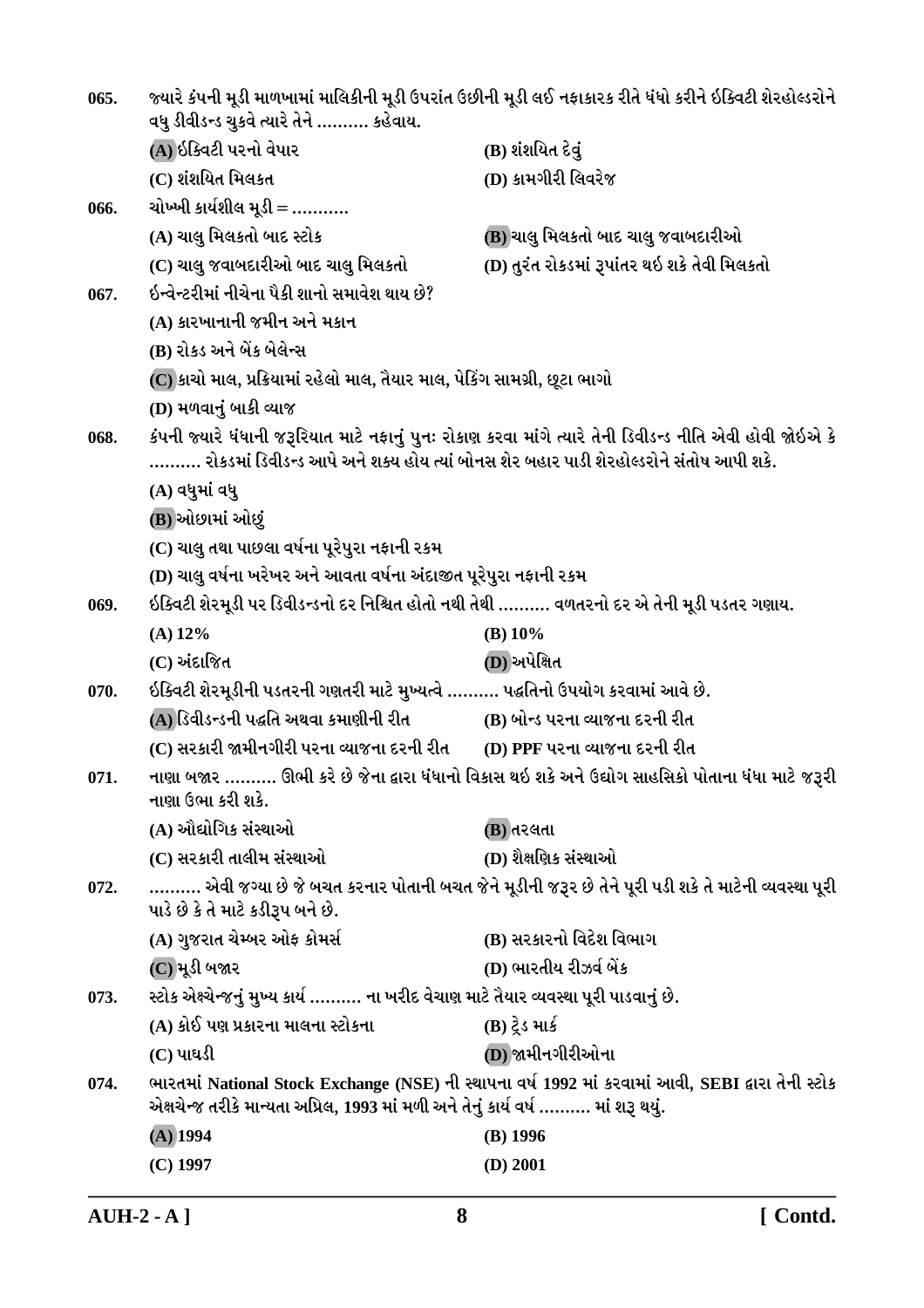| 075. | BSE (Bombay Stock Exchange) ની સ્થાપના વર્ષ 1875 માં થઇ અને તે  નું પહેલું સ્ટોક એક્ષચેન્જ છે.                                                           |                                                                                                                                                                                                               |
|------|----------------------------------------------------------------------------------------------------------------------------------------------------------|---------------------------------------------------------------------------------------------------------------------------------------------------------------------------------------------------------------|
|      | $(A)$ વિશ્વ                                                                                                                                              | (B) Asia                                                                                                                                                                                                      |
|      | (C) Europe                                                                                                                                               | (D) Latin America                                                                                                                                                                                             |
| 076. | દ્વારા રોકાણકારોના હિતનું રક્ષણ કરવાનું છે.                                                                                                              | Securities and Exchange Board of India (SEBI) નું મુખ્ય કાર્ય કે ફરજ  ને નિયંત્રણ કરવાનું છે અને તે                                                                                                           |
|      | (A) રોકાણકારો                                                                                                                                            | $(B)$ \$5d NSE                                                                                                                                                                                                |
|      | (C) મૂડી બજાર (જામીનગીરી બજાર)                                                                                                                           | (D) ईक्ष्त BSE                                                                                                                                                                                                |
| 077. | નીચેના પૈકી ક્યા પત્રકો અલગથી તૈયાર કરવાની જરૂર પડે છે?                                                                                                  | કોમ્પુટર દ્વારા Tally જેવા સોફ્ટવેરની મદદથી જ્યારે હિસાબો લખાતા હોય ત્યારે તેમાં વ્યવહોરોની નોંધ થઇ ગયા પછી                                                                                                   |
|      | (A) કાચું સરવૈયું                                                                                                                                        | (B) નફા-નુકશાન ખાતું                                                                                                                                                                                          |
|      | (C) પાકું સરવૈયું                                                                                                                                        | (D) ઉપરનામાંથી એકેય નહિ                                                                                                                                                                                       |
| 078. |                                                                                                                                                          | જે વ્યક્તિ સંપૂર્ણપણે એવી વસ્તુઓ કે સેવાઓ પૂરી પાડવાના ધંધામાં હોય કે જે વસ્તુઓ અને સેવાઓ કર (GST) ના<br>કાયદા હેઠળ કરપાત્ર નથી અથવા સંપૂર્ણ કરમુક્ત છે તો તે વ્યક્તિએ GST ના કાયદા હેઠળ નોંધણી કરાવવી ………. . |
|      | (A) જરૂરી છે                                                                                                                                             | (B) જરૂરી નથી                                                                                                                                                                                                 |
|      | (C) શક્ય નથી                                                                                                                                             | (D) જોઇએ                                                                                                                                                                                                      |
| 079. | વધુ હોય તો તેને વસ્તુઓ અને સેવાઓ કર (GST) ના કાયદા હેઠળ નોંધણી કરાવવી જરૂરી બને છે.                                                                      | ગુજરાત રાજ્ય માટે કરપાત્ર સેવા પૂરી પાડનાર કોઈ વ્યક્તીનો કુલ વકરો (aggregate turnover) રૂ.  લાખથી                                                                                                             |
|      | $(A)$ 20                                                                                                                                                 | $(B)$ 50                                                                                                                                                                                                      |
|      | $(C)$ 100                                                                                                                                                | $(D)$ 150                                                                                                                                                                                                     |
| 080. | ત્યારે નીચેના પૈકી કયો વસ્તુઓ અને સેવા કર (GST) લેવામાં આવે છે?                                                                                          | ગુજરાત રાજ્યમાં નોંધયેલા વેપારી મહારાષ્ટ્રના ગ્રાહકને માલ વેચે અને તે માલ ગુજરાતમાંથી મહારાષ્ટ્ર મોકલવામાં આવે                                                                                                |
|      | (A) કેન્દ્રિય માલ અને સેવા કર (CGST-Central Goods and Services Tax)                                                                                      |                                                                                                                                                                                                               |
|      | (B) રાજ્ય માલ અને સેવા કર (SGST-State Goods and Services Tax)<br>(C) કેન્દ્ર-શાસિત પ્રદેશ માલ અને સેવા કર (UTGST-Union Territory Goods and Services Tax) |                                                                                                                                                                                                               |
|      |                                                                                                                                                          |                                                                                                                                                                                                               |
|      | (D) સંકલિત માલ અને સેવા કર (IGST-Integrated Goods and Services Tax)                                                                                      |                                                                                                                                                                                                               |
| 081. | બિહાર રાજ્યમાં નોંધાયેલા CA દ્વારા રાજસ્થાનમાં નોંધાયેલા વેપારીને સેવાના પૂરવઠા અંગે નીચેના પૈકી કયો વસ્તુઓ<br>અને સેવા કર (GST) લેવામાં આવે છે?         |                                                                                                                                                                                                               |
|      | $(A)$ કેન્દ્રિય માલ અને સેવા કર $(CGST)$                                                                                                                 |                                                                                                                                                                                                               |
|      | $(B)$ રાજ્ય માલ અને સેવા કર $(SGST)$                                                                                                                     |                                                                                                                                                                                                               |
|      | $(C)$ કેન્દ્ર-શાસિત પ્રદેશ માલ અને સેવા કર $(UTGST)$                                                                                                     |                                                                                                                                                                                                               |
|      | (D) સંકલિત માલ અને સેવા કર (IGST)                                                                                                                        |                                                                                                                                                                                                               |
| 082. | નીચેના પૈકી કયો/ક્યા વસ્તુઓ અને સેવા કર (GST) ચૂકવવાપાત્ર થાય છે?                                                                                        | અમદાવાદમાં નોંધાયેલા વેપારી રાજકોટના ગ્રાહકને માલ વેચે અને તે માલ અમદાવાદથી રાજકોટ મોકલવામાં આવે ત્યારે                                                                                                       |
|      | $(A)$ ફક્ત કેન્દ્રિય માલ અને સેવા કર $(CGST)$                                                                                                            |                                                                                                                                                                                                               |
|      | $(B)$ કેન્દ્રિય માલ અને સેવા કર (CGST) અને રાજ્ય માલ અને સેવા કર (SGST)                                                                                  |                                                                                                                                                                                                               |
|      | $(C)$ કેન્દ્ર-શાસિત પ્રદેશ માલ અને સેવા કર $(UTGST)$                                                                                                     |                                                                                                                                                                                                               |
|      | (D) સંકલિત માલ અને સેવા કર (IGST)                                                                                                                        |                                                                                                                                                                                                               |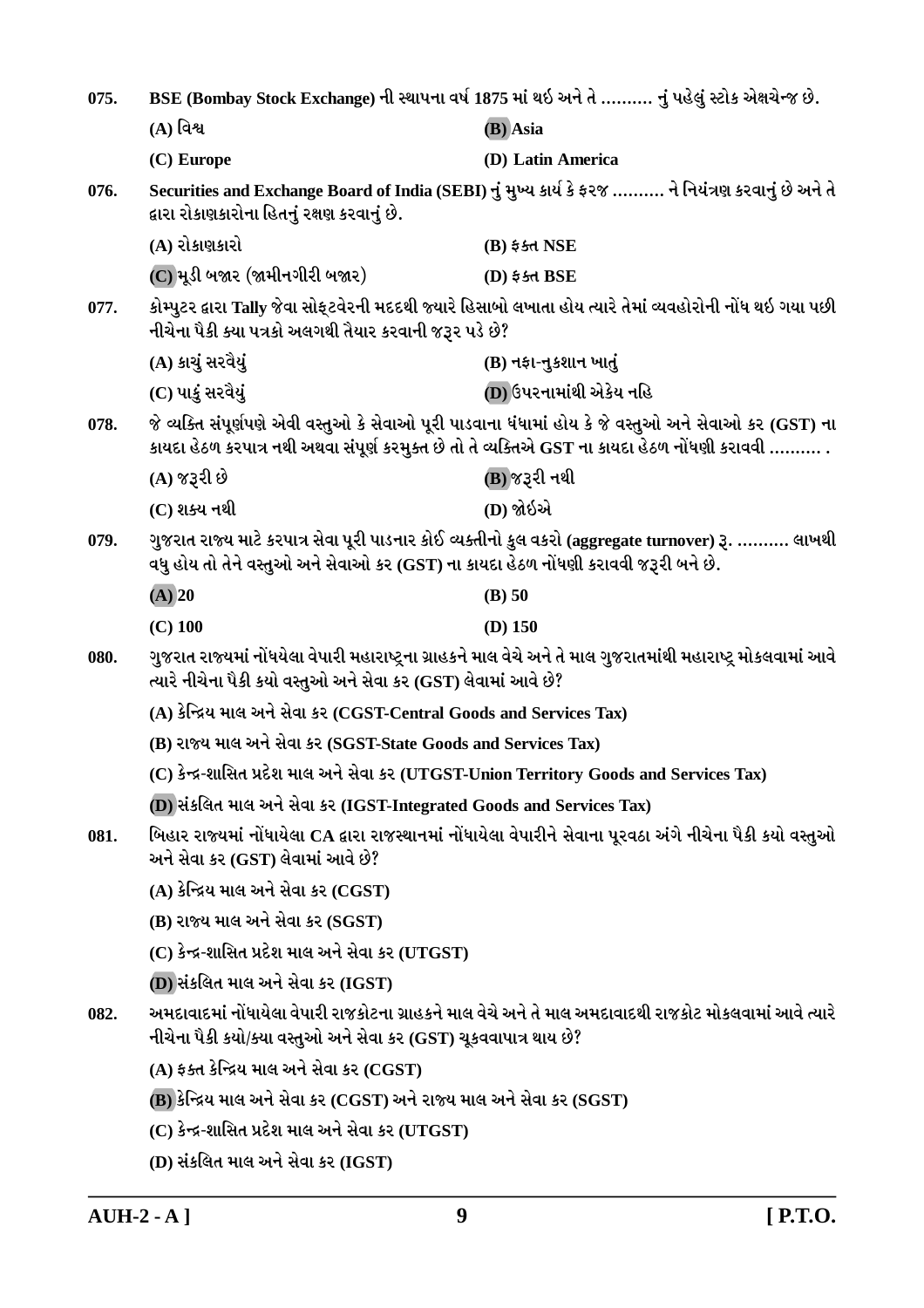નીચેના પૈકી કઈ વસ્તુ ''માલ અને સેવા કર (GST)'' કાયદા હેઠળ કરપાત્ર નથી? 083.

- (A) સિમેન્ટ
- (B) સ્ટીલ

(C) માણસોના વપરાશ માટેનો લીકર (alcoholic liquor for human consumption)

 $(D)$  મોટર કાર

- નીચેના પૈકી કયું વિધાન સાચું નથી? 084.
	- (A) GST એ પ્રત્યક્ષ કર છે
	- (B) આવકવેરો એ પ્રત્યક્ષ કર છે
	- (C) આંતર-રાજ્ય માલ કે સેવાના પુરવઠા (Inter-State supply) ઉપર IGST ભરવા પાત્ર છે.
	- (D) SGST જે તે રાજ્ય સરકાર દ્વારા વસુલવામાં આવે છે.
- GSTના કાયદાના સંદર્ભમાં નીચેના પૈકી કયું વિધાન સાચું છે? 085.
	- (A) "માલ" શબ્દમાં નાણા (money) અને જામીનગીરીઓ સિવાયની દરેક જંગમ મિલકતોનો સમાવેશ થાય છે.  $(\overline{B})$  "માલ" શબ્દમાં જામીનગીરીઓનો સમાવેશ થાય છે.
	- (C) ''માલ'' શબ્દમાં નાણા (monev)નો સમાવેશ થાય છે પરંત જામીનગીરીઓનો સમાવેશ થતો નથી.
	- (D) "માલ" શબ્દમાં સ્થાવર અને જંગમ એમ બંને મિલકતોનો સમાવેશ થાય છે.
- ભારતમાં વસ્તુઓ અને સેવા કર (GST) તા. ………. થી લાગુ પાડવામાં આવેલ છે. 086.

| $(A)$ 01-07-2017 | (B) $01-07-2018$ |
|------------------|------------------|
| $(C)$ 01-04-2017 | (D) $01-04-2018$ |

- નીચેનામાંથી ક્યાં પ્રકારના વસ્તુઓ અને સેવા કર (GST) કે અન્ય રકમ કેન્દ્ર સરકાર દ્વારા લેવામાં આવે છે? 087.
	- (A) કેન્દ્રિય માલ અને સેવા કર[Central Tax (CGST)], સંકલિત માલ અને સેવા કર [Integrated Tax (IGST)] અને GST Compensation Cess
		- (B) ગુજરાત વસ્તુઓ અને સેવા કર [State Tax (SGST)]
		- (C) SGST ઉપરનું વ્યાજ
		- (D) SGST ઉપરનો દંડ
- જે માલ કે સેવાઓ ઉપર શુન્ય GSTનો દર હોય, કે તેને પુરા વેરામાંથી મુક્તિ આપેલ હોય તેવા માલ કે સેવાઓના 088. પુરવઠાને .......... પુરવઠો કહેવાય છે.
	- (A) અર્ધ કરમુક્ત  $(B)$  મિશ્ર
	- (C) કરમુક્ત (D) રાજ્ય દ્વારા
- 089. GST અંગેના કાયદામાં આંતર-રાજ્ય (inter-State) કરપાત્ર માલ કે સેવાના પુરવઠા ઉપર ………. ચૂકવવાપાત્ર થાય છે અને તે વેરા આવકની કેન્દ્ર અને રાજ્યો વચ્ચે કાયદા મુજબ વહેંચણી કરવામાં આવે છે.
	- $(A)$  કેન્દ્રિય માલ અને સેવા કર  $(CGST)$
	- (B) રાજ્ય માલ અને સેવા કર (SGST)
	- $(C)$  કેન્દ્ર-શાસિત પ્રદેશ માલ અને સેવા કર  $(UTGST)$
	- (D) સંકલિત માલ અને સેવા કર (IGST)
- .......... પુરવઠો એટલે એવો માલ કે સેવાનો પુરવઠો કે જેના પર GST ચુકવવા પાત્ર નથી.  $090.$ 
	- (A) કરપાત્ર (Taxable) (B) બિન-કરપાત્ર (Non-taxable)
	- (C) પેઢી દ્વારા કેન્દ્ર સરકારને અપાતો (D) પેઢી દ્વારા રાજ્ય સરકારને અપાતો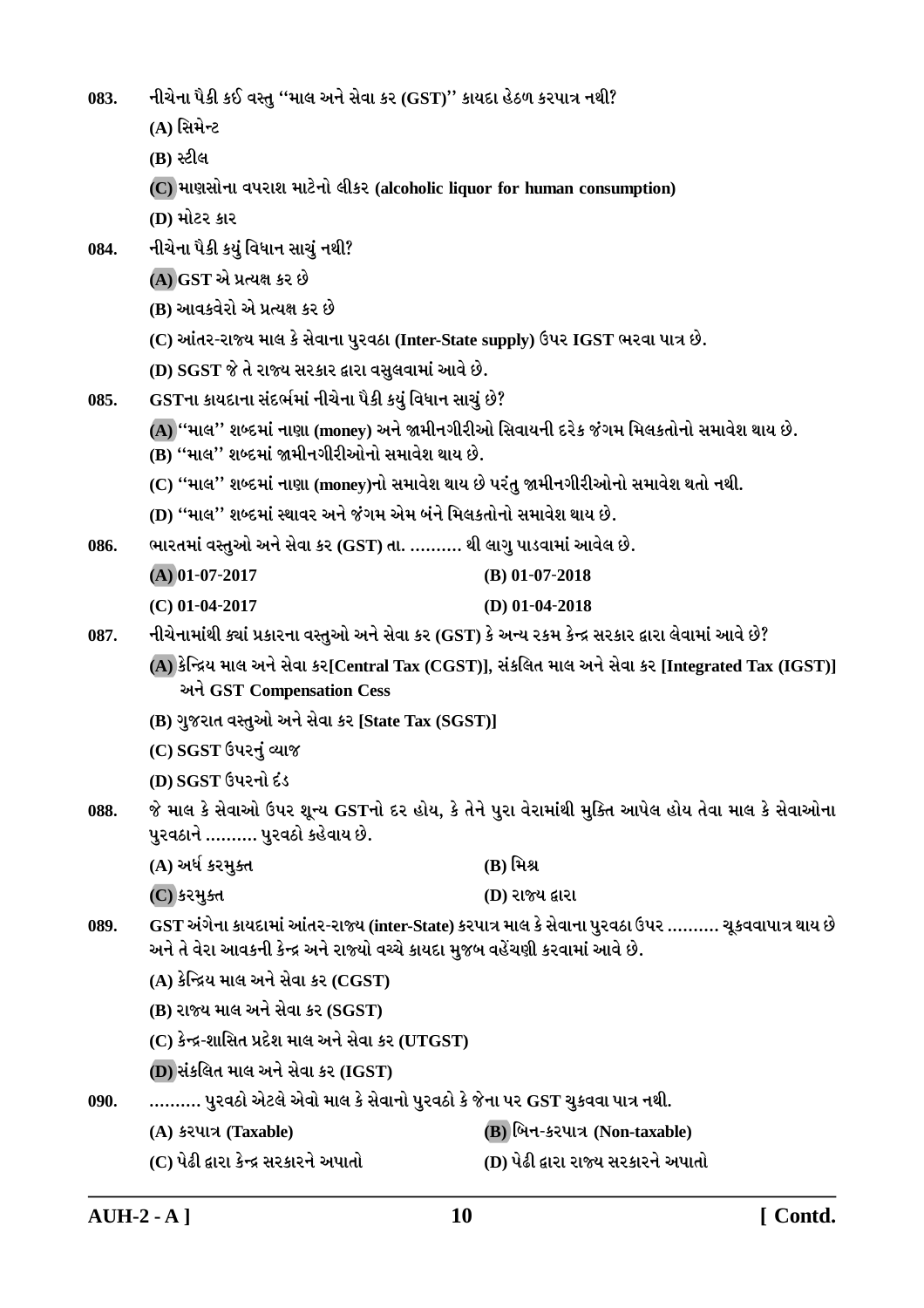| 091. | GST પરિષદના નિર્ણયો મળેલ મતના ………. ભાગની બહુમતીથી જ લેવાય છે.                                                                                                                                                                                                                              |                                                                                                                                                                                                             |  |
|------|--------------------------------------------------------------------------------------------------------------------------------------------------------------------------------------------------------------------------------------------------------------------------------------------|-------------------------------------------------------------------------------------------------------------------------------------------------------------------------------------------------------------|--|
|      | $(A)$ 3/4                                                                                                                                                                                                                                                                                  | $(B)$ 2/3                                                                                                                                                                                                   |  |
|      | $(C)$ 1/3                                                                                                                                                                                                                                                                                  | (D) $1/2$                                                                                                                                                                                                   |  |
| 092. | જયારે માનવ વપરાશ માટેના લીકર સિવાયના કરપાત્ર માલ કે સેવાનો પુરવઠો પાડનારનું સ્થળ કે લોકેશન ગુજરાત<br>રાજ્યમાં હોય અને પુરવઠાનું સ્થળ પણ ગુજરાત રાજ્યમાં હોય અને જો આવો પુરવઠો SEZ એકમ કે તેના ડેવલપરને કે<br>તેના દ્વારા ના થયેલ હોય તો આવા પુરવઠા ઉપર સામાન્ય રીતે ………. ભરવાપાત્ર થાય છે. |                                                                                                                                                                                                             |  |
|      | $(A)$ કેન્દ્રિય માલ અને સેવા કર (CGST) અને રાજ્ય માલ અને સેવા કર (SGST)                                                                                                                                                                                                                    |                                                                                                                                                                                                             |  |
|      | (B) ईक्ष्त CESS                                                                                                                                                                                                                                                                            |                                                                                                                                                                                                             |  |
|      | (C) IGST અને CESS                                                                                                                                                                                                                                                                          |                                                                                                                                                                                                             |  |
|      | $(D)$ સંકલિત માલ અને સેવા કર $(IGST)$                                                                                                                                                                                                                                                      |                                                                                                                                                                                                             |  |
| 093. | કલમ 22 અથવા 24 હેઠળ નોંધણી કરાવવા માટે જવાબદાર હોય.                                                                                                                                                                                                                                        | GSTના કાયદા હેઠળ  એટલે એવી વ્યક્તિ કે જે આ કાયદા હેઠળ નોંધાયેલ છે અથવા CGST ધારા, 2017ની                                                                                                                    |  |
|      | (A) કરમુક્ત વ્યક્તિ                                                                                                                                                                                                                                                                        | (B) નહિ નોંધાયેલ વ્યક્તિ                                                                                                                                                                                    |  |
|      | (C) કરપાત્ર વ્યક્તિ                                                                                                                                                                                                                                                                        | (D) કરમુક્ત કંપની                                                                                                                                                                                           |  |
| 094. | 2017 ના પરિશિષ્ટ ………. હેઠળ દર્શાવેલ છે.                                                                                                                                                                                                                                                    | એવી બધી પ્રવૃત્તિઓ કે જે અવેજ વગર કરવામાં આવે તો પણ GSTના કાયદા હેઠળ પુરવઠો ગણાશે તે CGST ધારા,                                                                                                             |  |
|      | (A)I                                                                                                                                                                                                                                                                                       | $(B)$ II                                                                                                                                                                                                    |  |
|      | $(C)$ III                                                                                                                                                                                                                                                                                  | $(D)$ IV                                                                                                                                                                                                    |  |
| 095. | વગર અથવા શરતો સાથે આપી શકે છે.                                                                                                                                                                                                                                                             | જ્યારે સરકારને એવો સંતોષ થાય કે જાહેર હિતમાં એ જરૂરી છે તો ………. ની ભલામણ બાદ, જાહેરનામાં દ્વારા આવા<br>જાહેરનામામાં દર્શાવેલ તારીખથી જે તે માલ કે સેવાના પુરવઠાને પુરેપુરી અથવા અંશતઃ GSTની માફી કોઈપણ શરતો |  |
|      | (A) રાજ્યપાલ                                                                                                                                                                                                                                                                               | <b>(B) GST પરિષદ (GST Council)</b>                                                                                                                                                                          |  |
|      | (C) રાષ્ટ્રપતિ                                                                                                                                                                                                                                                                             | (D) પ્રધાનમંત્રી                                                                                                                                                                                            |  |
| 096. | જ્યારે સરકાર દ્વારા જાહેરનામાં દ્વારા કોઈ પણ માલ કે સેવા માટે બિનશરતી GSTમાંથી પુરેપુરી કે અંશતઃ કરમાફી આપી<br>હોય ત્યારે GSTના કાયદા હેઠળ નોંધાયેલ વ્યક્તિ આવા માલ કે સેવા ઉપર આવા જાહેરનામાંને લક્ષમાં લઈને જે અસરકારક<br>કરનો દર હોય તેના કરતા વધુ દરથી કર ………. .                       |                                                                                                                                                                                                             |  |
|      | (A) વસુલી શકે અને સરકારને જે અસરકારક દર હોય તે જ ભરી શકે                                                                                                                                                                                                                                   |                                                                                                                                                                                                             |  |
|      | (B) વસુલી શકે                                                                                                                                                                                                                                                                              |                                                                                                                                                                                                             |  |
|      | (C) કોઈ પણ સંજોગોમાં વસુલી શકે નહિ                                                                                                                                                                                                                                                         |                                                                                                                                                                                                             |  |
|      | (D) સરકારની મંજૂરી લઈને વસુલી શકે                                                                                                                                                                                                                                                          |                                                                                                                                                                                                             |  |
| 097. | એવી પ્રવૃત્તિઓ કે જે માલ કે સેવાનો પુરવઠો ગણવામાં આવશે નહિ તે બધી પ્રવૃત્તિઓ CGST ધારા, 2017ના પરિશિષ્ટ<br>………. હેઠળ દર્શાવેલ છે.                                                                                                                                                          |                                                                                                                                                                                                             |  |
|      | (A) I                                                                                                                                                                                                                                                                                      | $(B)$ II                                                                                                                                                                                                    |  |
|      | $(C)$ III                                                                                                                                                                                                                                                                                  | (D) IV                                                                                                                                                                                                      |  |
| 098. |                                                                                                                                                                                                                                                                                            | IGSTના કાયદા હેઠળ Special Economic Zone (SEZ) એકમ કે SEZ developer દ્વારા કે Special Economic<br>Zone (SEZ) એકમ કે SEZ developer ને પુરા પાડવામાં આવતા માલ કે સેવાના પુરવઠાને ………. પુરવઠો કહેવાશે.          |  |
|      | (A) આંતર-રાજ્ય (Inter-State)                                                                                                                                                                                                                                                               | (B) અંતર-રાજ્ય (Intra-State)                                                                                                                                                                                |  |
|      | (C) બિન-કરપાત્ર                                                                                                                                                                                                                                                                            | (D) મિશ્ર                                                                                                                                                                                                   |  |

 $\overline{\text{AUH-2-A}}$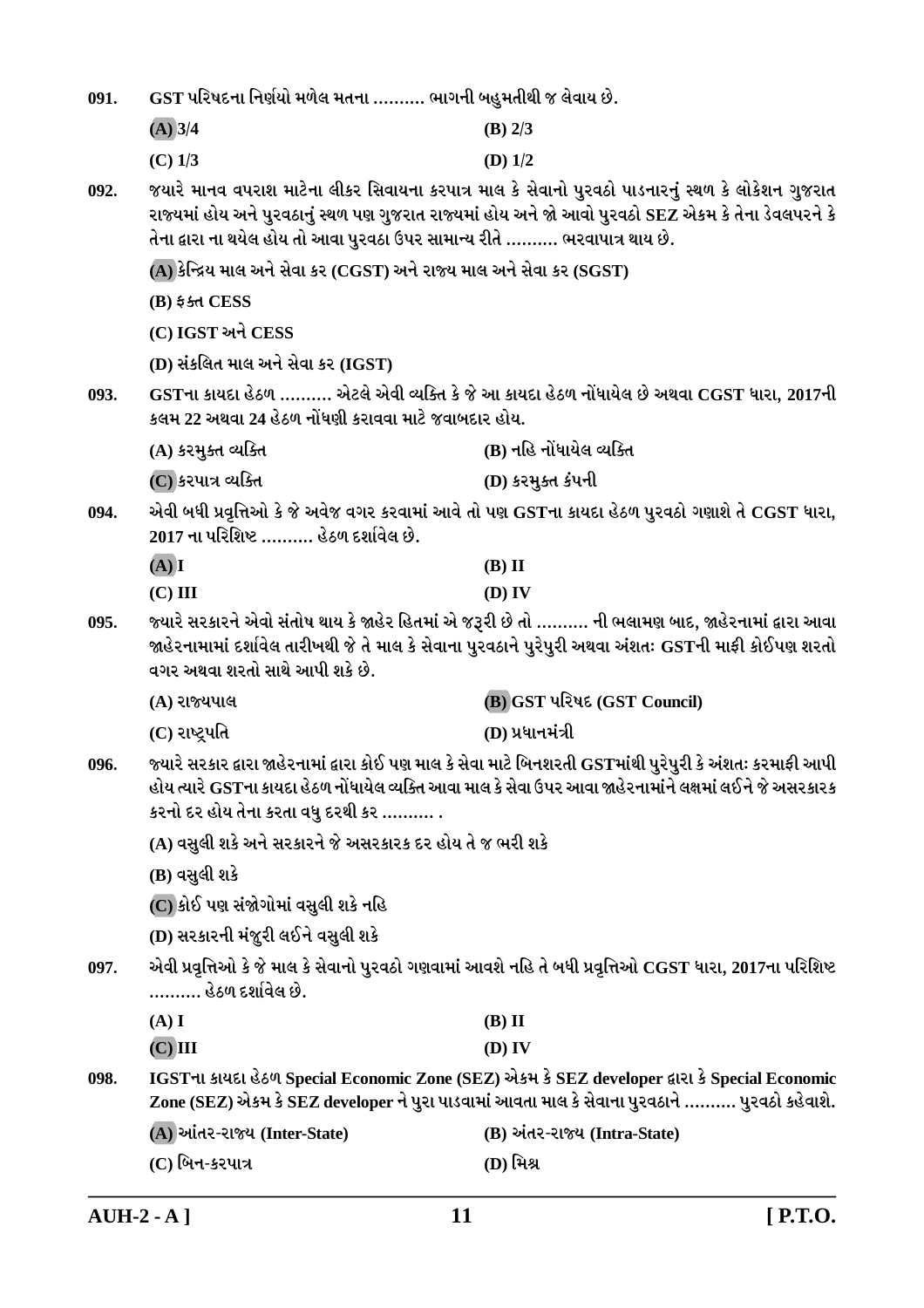| 099. | GSTના કાયદા મુજબ બિન-કરપાત્ર વિસ્તાર (non-taxable territory) એટલે એવો વિસ્તાર કે જે ……… |                                                                                              |
|------|-----------------------------------------------------------------------------------------|----------------------------------------------------------------------------------------------|
|      | (A) વિશ્વની બહાર છે                                                                     | (B) તાલુકા પંચાયતની હદની બહાર છે                                                             |
|      | (C) ગ્રામ પંચાયતની હદની બહાર છે                                                         | (D) કરપાત્ર (Taxable) વિસ્તારની બહાર છે                                                      |
| 100. |                                                                                         | ………. એટલે GSTના કાયદા હેઠળ ઈનપુટ વેરાની મજરે મળતી રકમ અથવા ઈનપુટ ટેક્ષની શાખ કે વેરા શાખ.    |
|      | (A) સેન્ટ્રલ ટેક્ષ (Central Tax)                                                        | (B) ઈનપુટ ટેક્ષ ક્રેડીટ (input tax credit)                                                   |
|      | (C) સ્ટેટ ટેક્ષ (State Tax)                                                             | (D) ઇન્ટીગ્રેટેડ ટેક્ષ (integrated tax)                                                      |
| 101. | ભારતના બંધારણમાં કેન્દ્ર સરકારને ………. આવક સિવાયની આવક પર આવકવેરો લેવાની સત્તા છે.       |                                                                                              |
|      | $(A)$ ધંધાની                                                                            | (B) ખેતીની                                                                                   |
|      | (C) ઉદ્યોગની                                                                            | (D) કર્મચારીની                                                                               |
| 102. | એ પ્રત્યક્ષ વેરો છે.                                                                    |                                                                                              |
|      | (A) મૂલ્ય-વૃધ્ધિ કર (Value Added Tax)                                                   | (B) આબકારી જકાત (Excise duty)                                                                |
|      | (C) આવક વેરો                                                                            | (D) વસ્તુઓ અને સેવાઓ ઉપરનો કર (GST)                                                          |
| 103. | શેરહોલ્ડરના હાથમાં કરપાત્ર ગણાય છે.                                                     | ભારતમાં આવકવેરાના કાયદા મુજબ હવે પાછલાં વર્ષ 2020-21 (આકારણી વર્ષ 2021-22) થી  ની આવક        |
|      | (A) ડીવીડન્ડ                                                                            | $(B)$ PPF $\alpha$ u $\gamma$                                                                |
|      | (C) PF વ્યાજ                                                                            | (D) કર-મુક્ત બોન્ડના વ્યાજ                                                                   |
| 104. |                                                                                         | કાયદાની જોગવાઈઓનો ભંગ કર્યા વિના કાયદાની છટકબારીનો લાભ લઈને કર ઓછો ભરવાની યુક્તિ એટલે ………. . |
|      | (A) કેર કપાત                                                                            | (B) કરપાત્રતા                                                                                |
|      | (C) કરચોરી (Tax Evasion)                                                                | (D) કરવર્જન કે કર પરિવર્જન (Tax Avoidance)                                                   |
| 105. | છે.                                                                                     | ભારતીય રહીશની ………. જમીનમાંથી મળેલ ખેતીની આવકને જ આવકવેરા ધારા હેઠળ ખેતીની આવક ગણવામાં આવે    |
|      | (A) કોઈ પણ દેશમાં સ્થિત                                                                 | (B) પાકિસ્તાન સિવાયના દેશમાં સ્થિત                                                           |
|      | (C) નેપાળ સિવાયના દેશમાં સ્થિત                                                          | (D) ભારતમાં સ્થિત                                                                            |
| 106. | આવતી નથી.                                                                               | ભારતીય આવકવેરા ધારા અનુસાર ……….ની કુલ આવકમાં ભારત બહાર ઉપજેલી કે લેણી થયેલી આવક ઉમેરવામાં    |
|      | (A) રહીશ અને બિન-રહીશ બંને                                                              | (B) બિન-રહીશ (Non-resident)                                                                  |
|      | (C) રહીશ (Resident)                                                                     | (D) કોઈ પણ ભારતીય ભાગીદારી પેઢી                                                              |
| 107. | કર-ભારણ જે તે પાછલા વર્ષમાં એસેસીની/ના ………. ના આધારે નક્કી થાય છે.                      |                                                                                              |
|      | (A) રહેઠાણના દરજ્જા                                                                     | (B) ઉંમર                                                                                     |
|      | (C) નાગરિકતા                                                                            | $(D)$ જ્ઞાતિ                                                                                 |
| 108. | નીચેના પૈકી  આવકવેરા ધારા, 1961ની કલમ 10 મુજબ સંપૂર્ણ કરમુક્ત છે.                       |                                                                                              |
|      | (A) રહીશને મળતી પેન્શનની આવક                                                            |                                                                                              |
|      | (B) નેશનલ સેવિંગ્સ સર્ટીફીકેટ નું વ્યાજ કોઈ પણ મર્યાદા વગર                              |                                                                                              |
|      | (C) ખેતીવાડીની આવક (agricultural income)                                                |                                                                                              |
|      | (D) વકીલાતની આવક                                                                        |                                                                                              |
| 109. | ભારતીય આવક વેરા ધારા હેઠળ સરકારી કર્મચારીને મળતું માસિક પેન્શન ………. છે.                 |                                                                                              |
|      | (A) સંપૂર્ણપણે કરમુક્ત                                                                  | (B) પગારની આવક તરીકે કરપાત્ર                                                                 |
|      | (C) અન્ય સાધનોની આવક તરીકે કરપાત્ર                                                      | (D) ફક્ત ડોક્ટર માટે સંપૂર્ણપણે કરમુક્ત                                                      |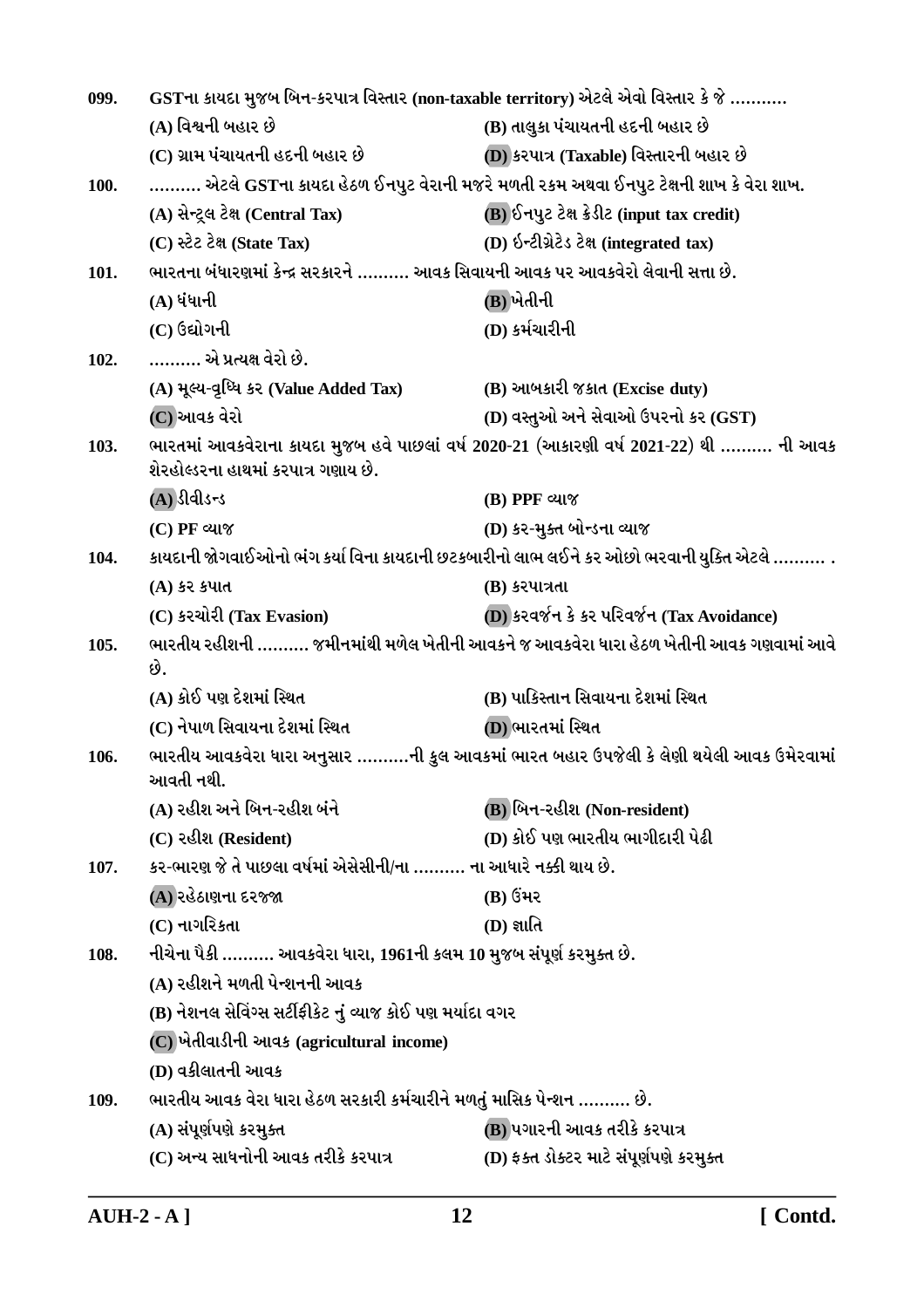| 110. | આવક વેરા ધારાની જોગવાઈ મુજબ પગારની આવકની ગણતરી કરતી વખતે વ્યવસાય વેરા(Tax on employment)<br>ની …………<br>(A) ચૂકવેલ રકમ મહતમ રૂ. 2000 ની મર્યાદામાં બાદ મળે છે                                                 |                                                                                                                     |
|------|--------------------------------------------------------------------------------------------------------------------------------------------------------------------------------------------------------------|---------------------------------------------------------------------------------------------------------------------|
|      |                                                                                                                                                                                                              |                                                                                                                     |
|      | (B) ખરેખર ચૂકવેલ રકમ બાદ મળે છે                                                                                                                                                                              |                                                                                                                     |
|      | (C) ચૂકવેલ રકમ બાદ મળતી નથી                                                                                                                                                                                  |                                                                                                                     |
|      | (D) રકમ સરકારી કર્મચારી સિવાય અન્ય કોઈને બાદ મળતી નથી                                                                                                                                                        |                                                                                                                     |
| 111. | આવક વેરા ધારાની જોગવાઈ મુજબ મકાન મિલકતની આવકની ગણતરી કરતી વખતે પાછલાં વર્ષ 2020-21 (આકારણી<br>વર્ષ 2021-22) માટે ચોખ્ખા વાર્ષિક મૂલ્યના ……….% લેખે સ્ટાન્ડર્ડ કપાત મલે છે.                                   |                                                                                                                     |
|      | $(A)$ 30                                                                                                                                                                                                     | $(B)$ 25                                                                                                            |
|      | $(C)$ 20                                                                                                                                                                                                     | $(D)$ 15                                                                                                            |
| 112. | કોઈ મર્યાદા વગર સંપૂર્ણ કરમુક્ત છે.                                                                                                                                                                          | ના કર્મચારીઓને નિવૃત્તિ વખતે ચઢેલ રજાઓની અવેજમાં મળેલ પગાર આવક વેરા ધારાની કલમ 10 મુજબ                              |
|      | (A) ફક્ત કેન્દ્ર સરકાર                                                                                                                                                                                       | (B) દરેક ખાનગી કે સરકારી કંપની                                                                                      |
|      | (C) ખાનગી હોસ્પિટલ                                                                                                                                                                                           | (D) કેન્દ્ર સરકાર કે રાજ્ય સરકાર                                                                                    |
| 113. |                                                                                                                                                                                                              | નીચે દર્શાવેલ ખર્ચ કે નુકશાન પૈકી કઈ રકમ ધંધા કે વ્યવસાયની આવકના મથાળા હેઠળ કપાત તરીકે બાદ મળી શકે નહિ?             |
|      | (A) ડીલરને વેચાણ વધારવા પ્રોત્સાહન ભેટ તરીકે આપેલ ઈન્સેન્ટીવ                                                                                                                                                 |                                                                                                                     |
|      | (B) આવકવેરા અંગેની અપીલ ફી                                                                                                                                                                                   |                                                                                                                     |
|      | (C) વધુ નફો મેળવી શકાય એવા હેતુથી આયાત કરેલ વસ્તુઓ પર કસ્ટમ ખાતાને ચૂકવેલ દંડની રકમ                                                                                                                          |                                                                                                                     |
|      | (D) પેઢીના કર્મચારી દ્વારા રોકડની ઉચાપતની રકમ                                                                                                                                                                |                                                                                                                     |
| 114. | આવકવેરા ધારાની કલમ 80D હેઠળ મેડી-ક્લેઈમ પ્રીમીયમ નીચેના પૈકી કોને બાદ મળી શકે છે?                                                                                                                            |                                                                                                                     |
|      | (A) ફક્ત વ્યક્તિને (Only Individual)                                                                                                                                                                         | (B) વ્યક્તિ કે HUFને (Individual or HUF)                                                                            |
|      | (C) વ્યક્તિ કે HUF કે કંપનીને                                                                                                                                                                                | (D) ભાગીદારી પેઢી કે કંપનીને                                                                                        |
| 115. | આકારણી વર્ષ 2020-21 થી આવક વેરા ધારાની કલમ 87A મુજબ કોઈ  ની પાછલા વર્ષની કુલ આવક<br>રૂ. 500000 થી વધુ ના હોય તેને ભરવાપાત્ર કર અથવા રૂ. 12500 એ બે પૈકી ઓછી હોય તે રકમ નું આવક વેરાનું વળતર<br>મળવાપાત્ર છે. |                                                                                                                     |
|      | (A) રહીશ વ્યક્તિ કરદાતા (Resident Individual taxpayer)                                                                                                                                                       |                                                                                                                     |
|      | $(B)$ વ્યક્તિ કે $HUF$                                                                                                                                                                                       |                                                                                                                     |
|      | (C) વ્યક્તિ કે HUF કે કંપની                                                                                                                                                                                  |                                                                                                                     |
|      | (D) રહીશ અને બિન-રહીશ વ્યક્તિ કે ભાગીદારી પેઢી કે કંપની                                                                                                                                                      |                                                                                                                     |
| 116. | માટે કરદાતાએ આવા વિલંબ માટે ………. ના દરે વ્યાજ ચુકવવાનું થાય છે.                                                                                                                                              | અગાઉથી ચૂકવવાના આવકવેરા (Advance Tax) ની ચુકવણીમાં નિયત તારીખથી વિલંબ થાય તો આકારણી વર્ષ 2021-22                    |
|      | $(A)$ વાર્ષિક 9%                                                                                                                                                                                             | (B) દરેક મહિનાના અથવા તેના ભાગના વિલંબ માટે 1%                                                                      |
|      | $(C)$ વાર્ષિક 6%                                                                                                                                                                                             | (D) દરેક મહિનાના અથવા તેના ભાગના વિલંબ માટે 2%                                                                      |
| 117. | અભ્યાસ કરતું શાસ્ત્ર એટલે અર્થશાસ્ત્ર.'' આ વ્યાખ્યા ક્વા અર્થશાસ્ત્રીએ આપી છે?                                                                                                                               | ''અર્થશાસ્ત્ર એ સંપત્તિનું શાસ્ત્ર છે. ઉત્પાદક શ્રમ દ્વારા ઉત્પન્ન થયેલા ભૌતિક સંપત્તિના ઉત્પાદન-વપરાશ અને વિનિમયનો |
|      | $(A)$ માર્શલ                                                                                                                                                                                                 | (B) એડમસ્મીથ                                                                                                        |
|      | (C) રોબિન્સ                                                                                                                                                                                                  | (D) સેમ્યુલસન                                                                                                       |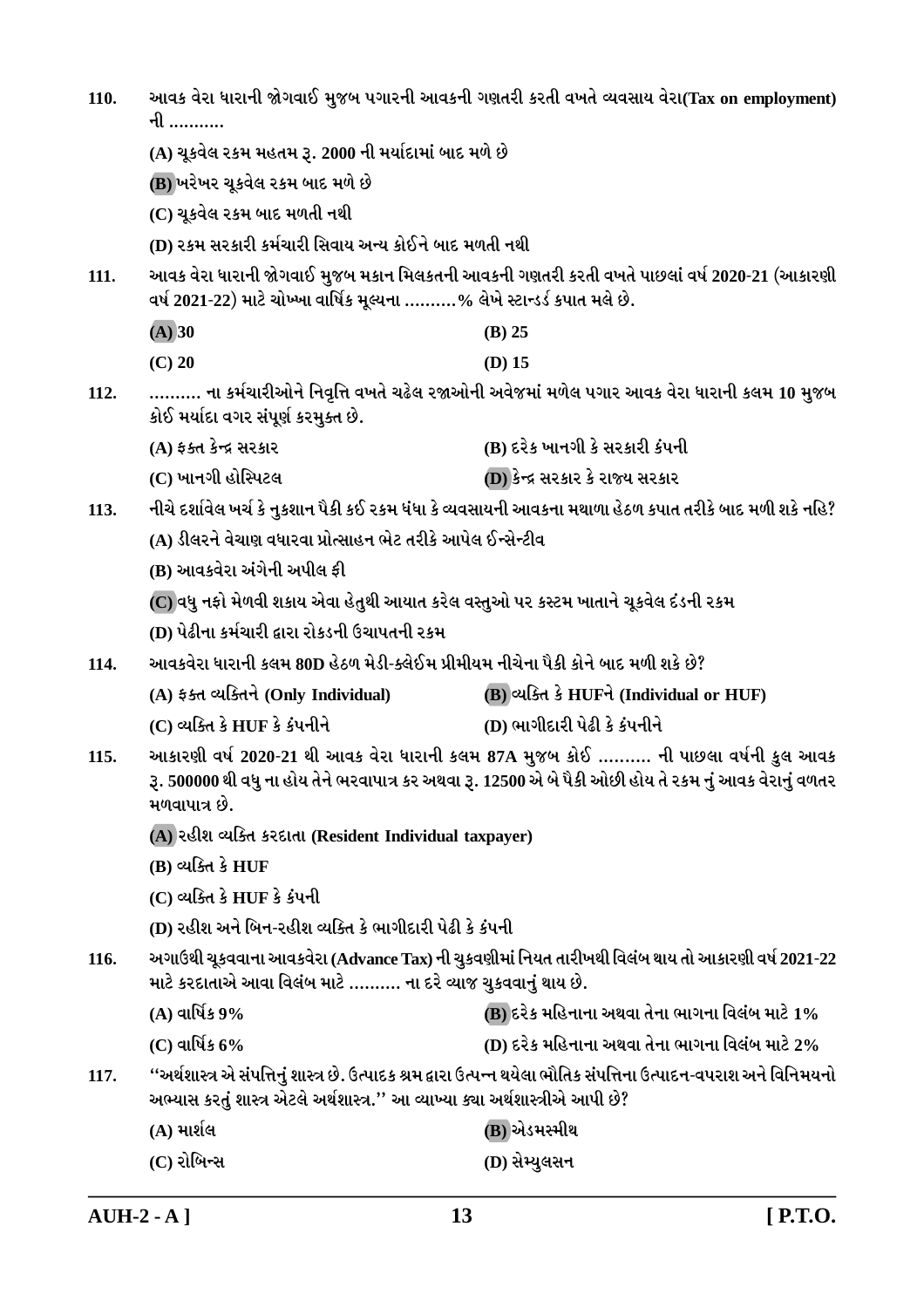''અર્થશાસ્ત્ર એ માણસ પોતાની અમર્યાદિત જરૂરિયાતો અને વૈકલ્પિક ઉપયોગો ધરાવતા મર્યાદિત સાધનો વચ્ચે કેવી રીતે<br>મેળ બેસાડે છે, તેની વર્તણુકનો અભ્યાસ કરતું શાસ્ત્ર છે.'' આ વ્યાખ્યા કયા અર્થશાસ્ત્રીએ આપી છે? 118.

|      | (A) માર્શલ                                                                                                                                                 | (B) એડમસ્મીથ                                                                                              |
|------|------------------------------------------------------------------------------------------------------------------------------------------------------------|-----------------------------------------------------------------------------------------------------------|
|      | (C) રોબિન્સ                                                                                                                                                | (D) સેમ્યુલસન                                                                                             |
| 119. | નીચેનામાંથી કઈ વસ્તુ આર્થીક વસ્તુ છે?                                                                                                                      |                                                                                                           |
|      | (A) પોલીસતંત્ર                                                                                                                                             | (B) મકાન                                                                                                  |
|      | (C) જાહેરબગીચા                                                                                                                                             | (D) સંરક્ષણ                                                                                               |
| 120. | નીચેનામાંથી કઈ વસ્તુ જાહેર વસ્તુ છે?                                                                                                                       |                                                                                                           |
|      | (A) બ્રેડ                                                                                                                                                  | (B) જાહેરરસ્તા                                                                                            |
|      | $(C)$ મકાન                                                                                                                                                 | $(D)$ ટી. વી.                                                                                             |
| 121. | નીચેનામાંથી કઈ ખાસીયત ખાનગી વસ્તુની નથી?                                                                                                                   |                                                                                                           |
|      | (A) મહત્તમ નફો                                                                                                                                             | (B) મહત્તમ કલ્યાણ                                                                                         |
|      | (C) વંચિતતાનો ગુણ                                                                                                                                          | (D) બજાર પદ્ધતિથી ઉત્પાદન                                                                                 |
| 122. | નીચેનામાંથી કઈ ખાસીયત જાહેર વસ્તુની નથી?                                                                                                                   |                                                                                                           |
|      | (A) બિન પ્રતિસ્પર્ધા                                                                                                                                       | (B) બિન વંચિતતા                                                                                           |
|      | $(C)$ મહત્તમ કલ્યાણ                                                                                                                                        | (D) મહત્તમ નફો                                                                                            |
| 123. | નીચેનામાંથી કઈ વસ્તુનું ઉત્પાદન બજાર પદ્ધતિથી થાય છે?                                                                                                      |                                                                                                           |
|      | (A) બ્રેડ                                                                                                                                                  | (B) જાહેર બગીચા                                                                                           |
|      | (C) જાહેર રસ્તા                                                                                                                                            | (D) સંરક્ષણ                                                                                               |
| 124. | અન્ય પરીબળો સ્થિર હોય ત્યારે અમુક સમયગાળા દરમ્યાન કોઈ એક ગ્રાહક જુદી જુદી કિંમતે, વસ્તુનું કેટલું પ્રમાણ<br>ખરીદવા તૈયાર છે તે દર્શાવતી રેખાને શું કહેવાય? |                                                                                                           |
|      | (A) વ્યક્તિગત પૂરવઠા રેખા                                                                                                                                  | (B) સમતૃપ્તિ રેખા                                                                                         |
|      | (C) વ્યક્તિગત માંગ રેખા                                                                                                                                    | (D) તટસ્થ રેખા                                                                                            |
| 125. | નીચેનામાંથી કઈ માંગના નિયમની ધારણા નથી?                                                                                                                    |                                                                                                           |
|      | (A) ગ્રાહકની આવક સ્થિર હોવી જોઇએ                                                                                                                           | (B) ગ્રાહકોની અભિરુચિ સ્થિર હોવી જોઇએ                                                                     |
|      | (C) સંબંધિત વસ્તુઓની કિંમત સ્થિર હોવી જોઇએ                                                                                                                 | (D) કિંમતમાં ભાવી ફેરફારની અપેક્ષા હોવી જોઇએ                                                              |
| 126. | જ્યારે પૂરવઠા રેખા લંબને સમાંતર હોય, ત્યારે પૂરવઠાની મૂલ્યસાપેક્ષતાનું મૂલ્ય શું હશે?                                                                      |                                                                                                           |
|      | (A) શૂન્ય                                                                                                                                                  | (B) એક                                                                                                    |
|      | (C) એક કરતા વધુ                                                                                                                                            | (D) એક કરતા ઓછું                                                                                          |
| 127. | જ્યારે પૂરવઠાની મૂલ્યસાપેક્ષતાનું મૂલ્ય અનંત હોય ત્યારે પૂરવઠા રેખા કેવા પ્રકારની હોય?                                                                     |                                                                                                           |
|      | (A) પાયાને સમાંતર                                                                                                                                          | (B) લંબને સમાંતર                                                                                          |
|      | (C) અંતર્ગોળ                                                                                                                                               | (D) બહિર્ગોળ                                                                                              |
| 128. | કહેવાય?                                                                                                                                                    | જ્યારે કિંમતમાં થતો ટકાવારી ફેરફાર અને તેના પરિણામે પૂરવઠામાં થતો ફેરફાર સમાન હોય, ત્યારે તે પૂરવઠાને શું |
|      | (A) મૂલ્યઅનપેક્ષપૂરવઠો                                                                                                                                     | (B) એકમ મૂલ્ય સાપેક્ષ પૂરવઠો                                                                              |
|      | (C) મૂલ્ય સાપેક્ષ પૂરવઠો                                                                                                                                   | (D) સંપૂર્ણપણે મૂલ્યઅનપેક્ષપૂરવઠો                                                                         |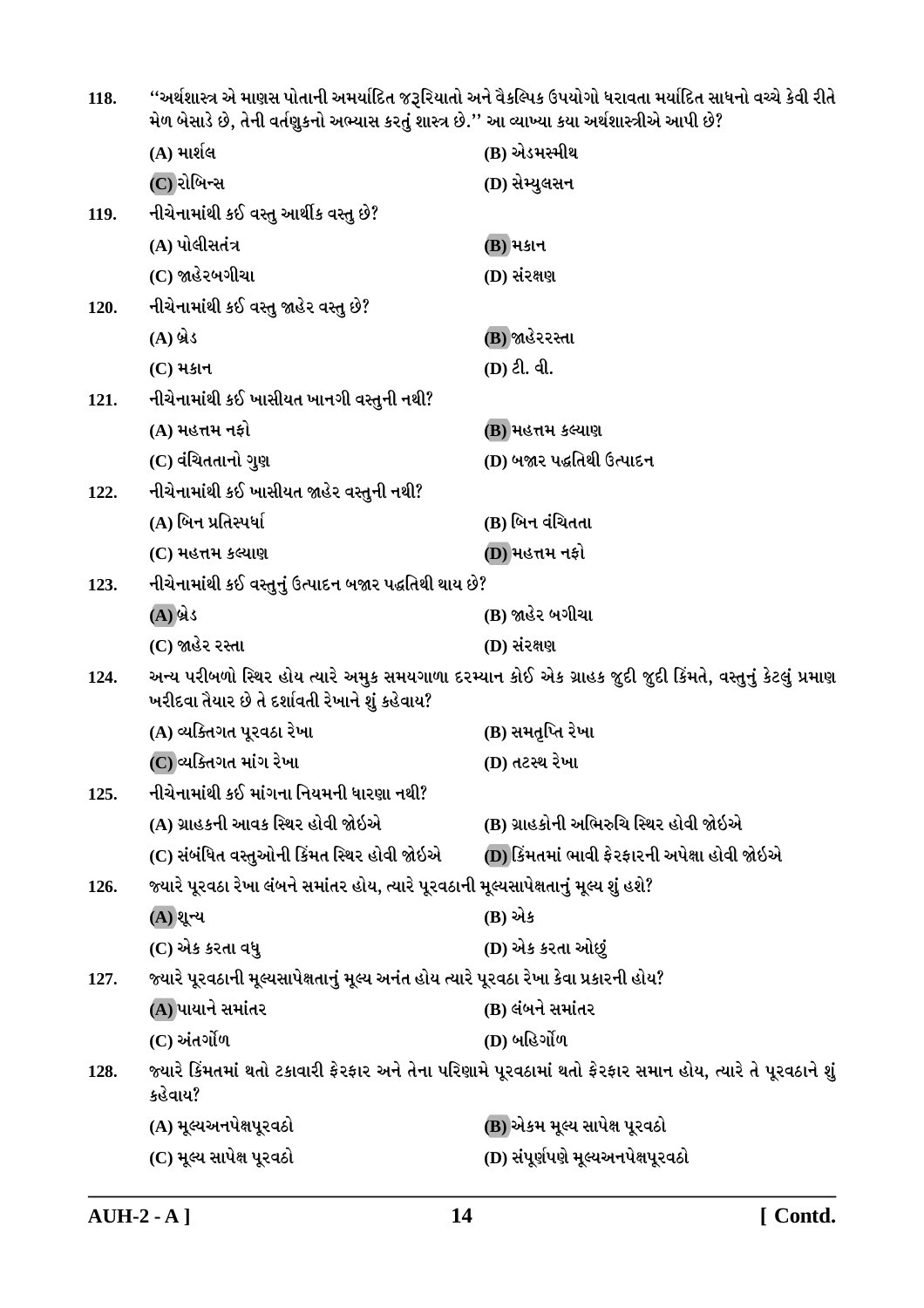| 129.                                                                                                               | માંગના નિયમમાં કયો ચલ આધારિત અને કયો સ્વતંત્ર છે?                                            |                                         |
|--------------------------------------------------------------------------------------------------------------------|----------------------------------------------------------------------------------------------|-----------------------------------------|
|                                                                                                                    | (A) માંગ સ્વતંત્ર અને કિંમત આધારિત ચલ                                                        | (B) કિંમત સ્વતંત્ર અને માંગ આધારિત ચલ   |
|                                                                                                                    | (C) માંગ અને કિંમત બંને સ્વતંત્ર ચલ                                                          | (D) માંગ અને કિંમત બંને આધારિત ચલ       |
| 130.                                                                                                               | પૂરવઠાના નિયમમાં કયો ચલ આધારિત અને કયો સ્વતંત્ર છે?                                          |                                         |
|                                                                                                                    | (A)પૂરવઠો આધારીત અને કિંમત સ્વતંત્ર ચલ                                                       | (B) પૂરવઠો સ્વતંત્ર અને કિંમત આધારિત ચલ |
|                                                                                                                    | (C) પૂરવઠો અને કિંમત બંને સ્વતંત્ર ચલ                                                        | (D) પૂરવઠો અને કિંમત બંને આધારિત ચલ     |
| 131.                                                                                                               | ભારતના વિદેશ વેપારમાં આયાત પ્રમાણને નીચેનામાંથી કઈ વસ્તુઓ સૌથી વધુ અસર કરે છે?               |                                         |
|                                                                                                                    | (A) પેટ્રોલિયમ, ઓઇલ, લુબ્રિકન્ટ                                                              | (B) ખેતપેદાશો                           |
|                                                                                                                    | (C) મોજ શોખની વસ્તુઓ                                                                         | $(D)$ મશીનરી                            |
| 132.                                                                                                               | ભારતમાં વર્તમાનમાં વિદેશ વ્યાપારમાં ક્યા ક્ષેત્રની કામગીરી પુરાંતવાળી રહી છે?                |                                         |
|                                                                                                                    | (A) ખેતી ક્ષેત્ર                                                                             | (B) ઉદ્યોગ ક્ષેત્ર                      |
|                                                                                                                    | $(C)$ ઉર્જા ક્ષેત્ર                                                                          | (D) સેવા ક્ષેત્ર                        |
| 133.                                                                                                               | ભારતની નિકાસોમાં ચા, કોફી, શણ, ચામડું જેવી પરંપરાગત વસ્તુઓનો હિસ્સો કેવો રહ્યો છે?           |                                         |
|                                                                                                                    | (A) વધ્યો છે                                                                                 | (B) ઘટ્યો છે                            |
|                                                                                                                    | (C) અનિશ્ચિત છે                                                                              | (D) સરખો જ રહ્યો છે                     |
| 134.                                                                                                               | ભારત ના વિદેશ વ્યાપારમાં ક્યા દેશોનો ટકાવારી હિસ્સો સૌથી વધુ છે?                             |                                         |
|                                                                                                                    | (A) યુરોપ                                                                                    | (B) લેટીન અમેરિકા                       |
|                                                                                                                    | (C) એશિયા                                                                                    | (D) નોર્થ અમેરિકા                       |
| ભારતમાં કયા વર્ષથી અલગ અલગ આયાત અને નિકાસ નીતિને સ્થાને સંયુક્ત રીતે આયાત-નિકાસ નીતિ જાહેર કરવામાં<br>135.<br>આવી? |                                                                                              |                                         |
|                                                                                                                    | $(A)$ 1985                                                                                   | $(B)$ 1991                              |
|                                                                                                                    | $(C)$ 1981                                                                                   | $(D)$ 2000                              |
| ભારતમાં કઈ સાલથી આયાત અવેજીકરણના સ્થાને આયાત ઉદારીકરણને મહત્વનું સ્થાન અપાયું?<br>136.                             |                                                                                              |                                         |
|                                                                                                                    | $(A)$ 1985                                                                                   | $(B)$ 1991                              |
|                                                                                                                    | $(C)$ 1981                                                                                   | $(D)$ 2000                              |
| 137.                                                                                                               | વિકસતા દેશોમાં ઔધોગીકરણને અવરોધક મુખ્ય પરિબળ કયું છે?                                        |                                         |
|                                                                                                                    | (A) અલ્પવિકસિત આંતરમાળખુ                                                                     | (B) બિન ફળદ્રુપ જમીન                    |
|                                                                                                                    | (C) બિન ઉત્પાદક શ્રમિક                                                                       | (D) બિન કાર્યક્ષમ નિયોજક                |
| 138.                                                                                                               | નીચેનામાંથી કયા દેશનો વિશ્વ વેપારમાં હિસ્સો સતત વધુ રહેવા પામ્યો છે?                         |                                         |
|                                                                                                                    | (A) ભારત                                                                                     | (B) અમેરીકા                             |
|                                                                                                                    | (C) ચાઈના                                                                                    | D) જાપાન                                |
| 139.                                                                                                               | OPECના કયા દેશ સાથે ભારતનો વિદેશ વ્યાપાર વધારે અને અગત્યનો છે?                               |                                         |
|                                                                                                                    | (A)યુ. એ. ઈ.                                                                                 | (B) ઈરાક                                |
|                                                                                                                    | $(C)$ ઈરાન                                                                                   | (D) ઇન્ડોનેશિયા                         |
| 140.                                                                                                               | 1944માં બ્રેટનવુડ્સ, અમેરિકા ખાતે વિશ્વના દેશો દ્વારા બોલાવાયેલી પરિષદનું પરિણામ શું આવ્યું? |                                         |
|                                                                                                                    | (A) 1945 માં IMF અને IBRD ની સ્થાપના                                                         | (B) 1945માં IFC અને IDA ની સ્થાપના      |
|                                                                                                                    | (C) 1945માં IMF અને IFC ની સ્થાપના                                                           | (D) 1945માં IBRD અને IDA ની સ્થાપના     |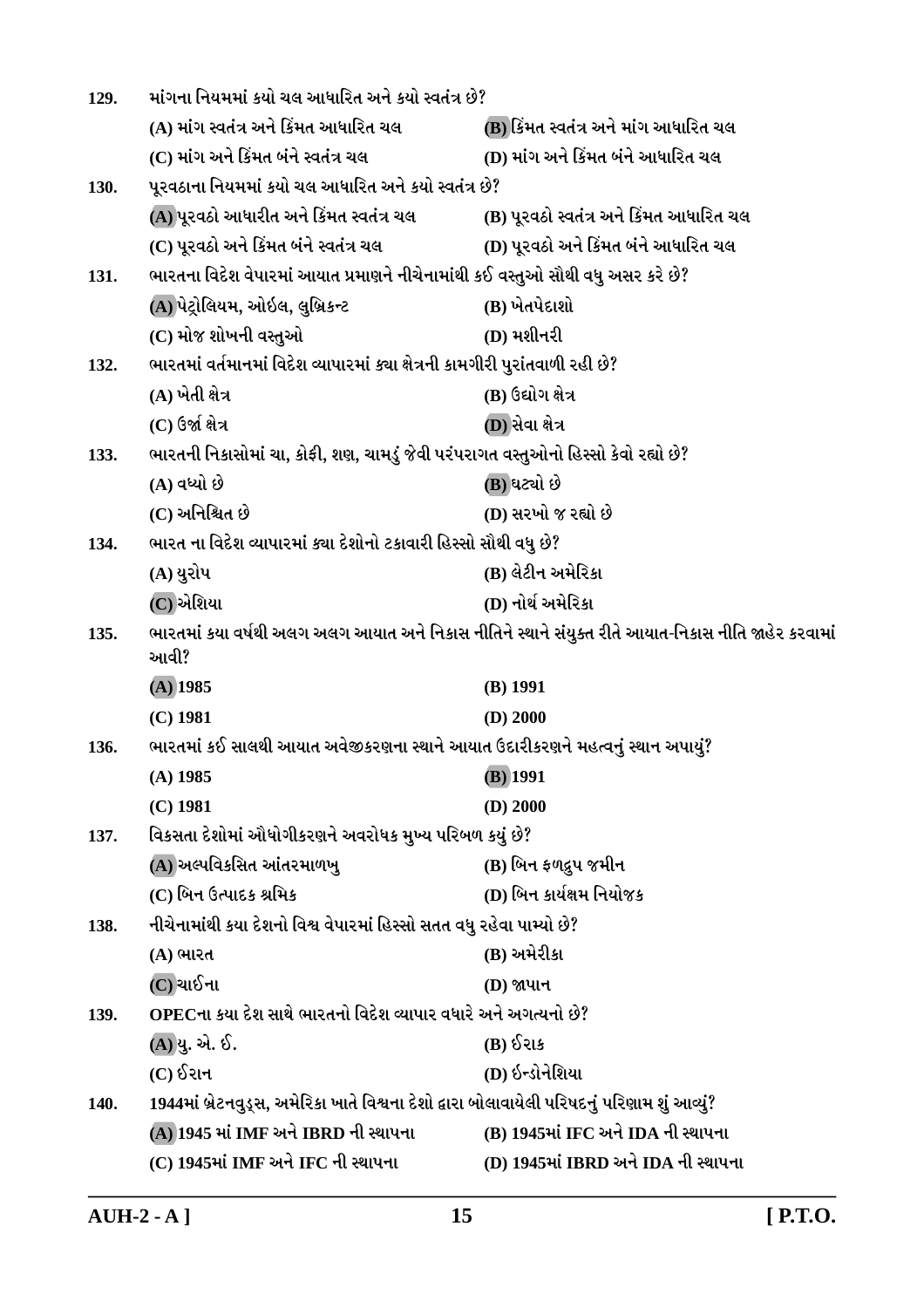| 141. | આંતરરાષ્ટ્રીય નાણાકીય ભંડોળની સ્થાપના પૂર્વે કઈ યોજનાનો અસ્વીકાર કરવામાં આવ્યો?            |                                    |
|------|--------------------------------------------------------------------------------------------|------------------------------------|
|      | (A) કેઈન્સીયન યોજના                                                                        | (B) વ્હાઈટ યોજના                   |
|      | (C) માર્શલ યોજના                                                                           | (D) એડમ સ્મિથ યોજના                |
| 142. | કઈ યોજનાનો સ્વીકાર કરી, આંતરરાષ્ટ્રીય નાણાકીય ભંડોળની સ્થાપના કરવામાં આવી?                 |                                    |
|      | (A) કેઈન્સીયન યોજના                                                                        | (B) વ્હાઈટ યોજના                   |
|      | (C) માર્શલ યોજના                                                                           | (D) એડમ સ્મિથ યોજના                |
| 143. | વિશ્વના કેટલા દેશો IMF ના સભ્ય છે?                                                         |                                    |
|      | $(A)$ 175                                                                                  | $(B)$ 165                          |
|      | $(C)$ 180                                                                                  | $(D)$ 190                          |
| 144. | ભારતનો IMF માં ક્વોટા કેટલો છે?                                                            |                                    |
|      | $(A)$ 17.46%                                                                               | $(B)$ 2.76%                        |
|      | $(C)$ 6.41%                                                                                | (D) $8.9\%$                        |
| 145. | IMF માં સૌથી વધારે ક્વોટા કયા દેશનો અને કેટલો છે?                                          |                                    |
|      | (A) યુ. એસ. – 17.46%                                                                       | $(B)$ યુ. કે. $-18%$               |
|      | (C) ચીન $-18.1\%$                                                                          | (D) જાપાન - 18.2%                  |
| 146. | સામાન્ય રીતે વિશ્વ બેંક કેવા પ્રકારની લોન આપે છે?                                          |                                    |
|      | (A) ટૂંકા ગાળાની                                                                           | (B) મધ્યમ ગાળાની                   |
|      | $(C)$ લાંબા ગાળાની                                                                         | (D) મધ્યમ અને લાંબા ગાળાની         |
| 147. | ધી જનરલ એગ્રીમેન્ટ ઓન ટેરીફસ અને ટ્રેડ ના સ્થાને શેની રચના કરવામાં આવી?                    |                                    |
|      | (A) નોર્થ અમેરિકન ફ્રી ટ્રેડ એસોસિએશન                                                      | (B) સાઉથ એશિયન ફ્રી ટ્રેડ એસોસિએશન |
|      | (C)વિશ્વ વેપાર સંગઠન                                                                       | (D) વિશ્વ બેંક                     |
| 148. | IFC ની સ્થાપના ક્યારે થઇ?                                                                  |                                    |
|      | $(A)$ 1956                                                                                 | $(B)$ 1957                         |
|      | $(C)$ 1958                                                                                 | $(D)$ 1959                         |
| 149. | નીચેનામાંથી કઈ સંસ્થા દ્વારા વર્ષ 2020 માં ભારતને 30.48 billion \$ ની ગ્રાન્ટ આપવામાં આવી? |                                    |
|      | $(A)$ IBRD                                                                                 | $(B)$ IMF                          |
|      | $(C)$ IFC                                                                                  | (D) IDA                            |
| 150. | એશીયન ડેવેલપમેન્ટ બેંક ની સ્થાપના ક્યારે થઇ?                                               |                                    |
|      | $(A)$ 1963                                                                                 | $(B)$ 1964                         |
|      | $(C)$ 1965                                                                                 | $(D)$ 1966                         |
| 151. | ભારત વિશ્વ વેપાર સંગઠનનું સભ્ય ક્યારે બન્યું?                                              |                                    |
|      | (A) 8 જાન્યુઆરી 1991                                                                       | (B) 1 જાન્યુઆરી 1995               |
|      | (C) 3 જાન્યુઆરી 1997                                                                       | (D) 5 જાન્યુઆરી 1999               |
| 152. | અત્યારે WTO ના સભ્યદેશોની સંખ્યા કેટલી છે?                                                 |                                    |
|      | $(A)$ 164                                                                                  | $(B)$ 160                          |
|      | $(C)$ 150                                                                                  | $(D)$ 180                          |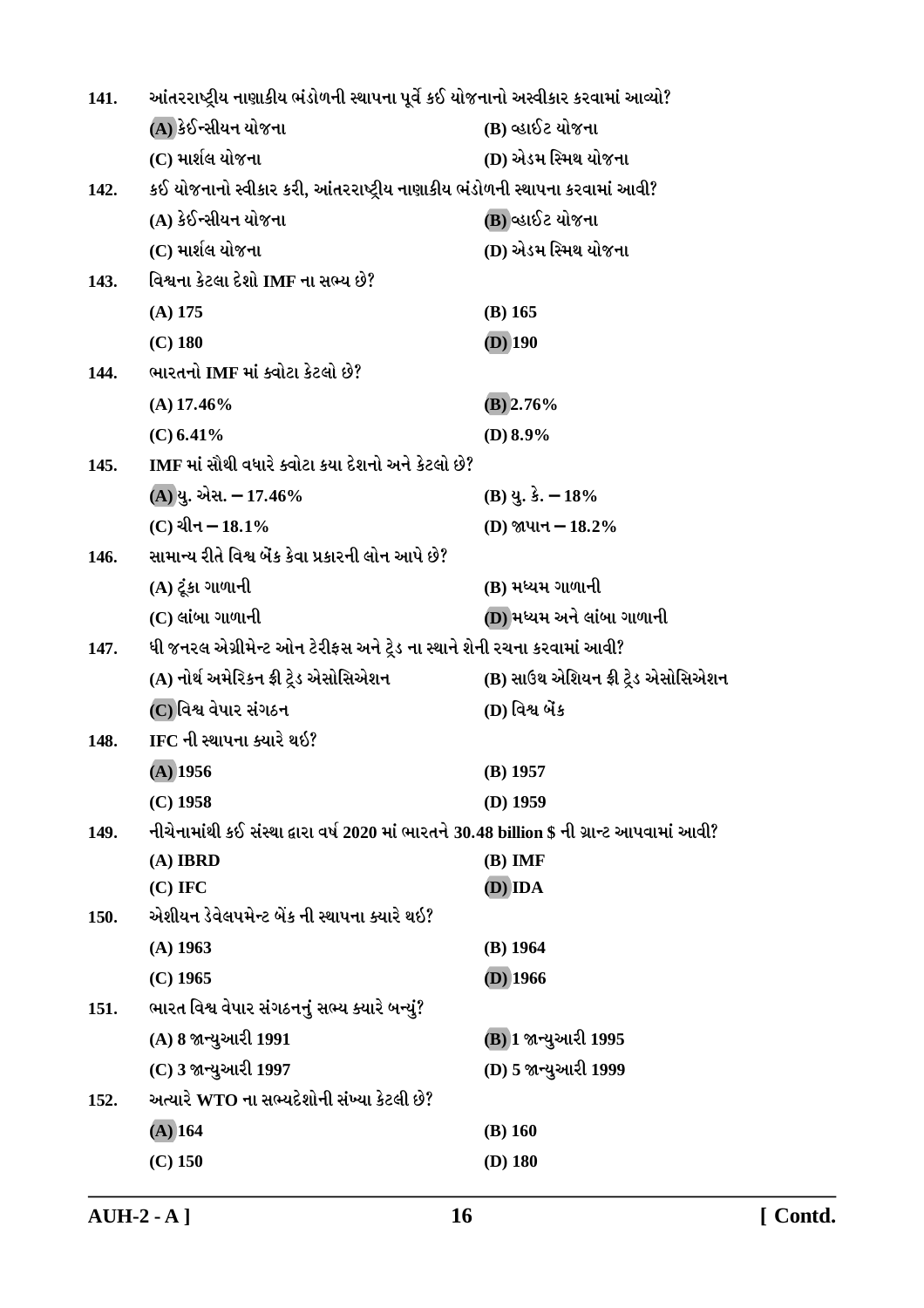| 153. | WTO નું હેડકવાર્ટર ક્યાં છે?                                                 |                                 |
|------|------------------------------------------------------------------------------|---------------------------------|
|      | (A) ઓસ્ટ્રિયા                                                                | (B) ન્યુયોર્ક                   |
|      | $(C)$ જીનીવા                                                                 | (D) લંડન                        |
| 154. | નીચેનામાંથી કઈ સંસ્થા વર્લ્ડ બેંક કમ્યુનીટી નો હિસ્સો નથી?                   |                                 |
|      | $(A)$ IMF                                                                    | (B) IDA                         |
|      | $(C)$ IFC                                                                    | (D) WTO                         |
| 155. | નીચેનામાંથી કયું વાક્ય ખોટું છે?                                             |                                 |
|      | (A) ભારતનો IMF માં વોટ શેર 15% છે                                            |                                 |
|      | (B) IMF અને IBRD બ્રેટનવૂડ્સ ટ્વીન્સ તરીકે ઓળખાય છે                          |                                 |
|      | (C) IMF અને IBRD ના હેડકવાર્ટર્સ વોશીન્ગ્ટનમાં છે                            |                                 |
|      | (D) IBRD, વિશ્વબેંકના નામથી જાણીતું છે                                       |                                 |
| 156. | 'બૌધ્ધિક સંપદા અધિકાર' નું કઈ સંસ્થા દ્વારા નિયમન અને સંચાલન કરવામાં આવે છે? |                                 |
|      | (A) વિશ્વ બેંક                                                               | (B) આંતરરાષ્ટ્રીય નાણાકીય ભંડોળ |
|      | (C)વિશ્વ વેપાર સંગઠન                                                         | (D) યુનાઈટેડ નેશન્સ             |
| 157. | નીચેનામાંથી કયું પગલું નાણાકીય નીતીના પરિમાણાત્મક પગલામાંનું નથી?            |                                 |
|      | (A) બેંક રેટ                                                                 | (B) જામીનગીરીના ખરીદ-વેચાણ      |
|      | (C) અનામત પ્રમાણમાં ફેરફાર                                                   | (D) માર્જિન પદ્ધતિ              |
| 158. | નીચેનામાંથી કયું પગલું નાણાકીય નીતિના ગુણાત્મક પગલામાંનું છે?                |                                 |
|      | (A) બેંક રેટ                                                                 | (B) જામીનગીરીના ખરીદ-વેચાણ      |
|      | (C) અનામત પ્રમાણમાં ફેરફાર                                                   | (D) માર્જિનપદ્ધતિ               |
| 159. | જે વ્યક્તિ કરઘાત અનુભવે, તે જ વ્યક્તિ કરસંપાત અનુભવે તો તેને કેવો કર કહેવાય? |                                 |
|      | (A) પ્રત્યક્ષ                                                                | (B) પરોક્ષ                      |
|      | $(C)$ સપ્રમાણ                                                                | (D) હીયમાન                      |
| 160. | કયા સાધનમાં માત્ર માલિકીનું હસ્તાંતર થાય છે?                                 |                                 |
|      | (A) બાહ્ય જાહેર દેવું                                                        | (B) કરવેરા                      |
|      | (C) આંતરિક જાહેર દેવું                                                       | (D) જાહેર ખર્ચ                  |
| 161. | સરકારે બંધ બાંધવા કરેલું દેવુ કેવું ગણાય?                                    |                                 |
|      | (A) ઉત્પાદકીય                                                                | (B) બિન ઉત્પાદકીય               |
|      | $(C)$ મૃતભાર                                                                 | (D) નિષ્ક્રિય                   |
| 162. | રાજકોષિય ખાધમાંથી વ્યાજની ચુકવણીની ૨કમ બાદ કરવાથી મળતી ખાધ, કઈ ખાધ છે?       |                                 |
|      | (A) અંદાજપત્રીય                                                              | $(B) \mathcal{H}$ ડી            |
|      | (C) મહેસૂલી                                                                  | (D) પ્રાથમીક                    |
| 163. | નીચેમાંથી કયા સંજોગોમાં કરવેરા કરતા જાહેર દેવુ વધુ આવકાર્ય છે?               |                                 |
|      | $(A)$ ફૂગાવામાં                                                              | (B) મહેસૂલી ખર્ચ માટે           |
|      | (C) મંદીમાં                                                                  | (D) વહીવટી ખર્ચા માટે           |
| 164. | હીયમાન કરવેરામાં, કરપાત્ર આવકના વધારાની સાથે કરના દરમાં કેવો ફેરફાર થાય છે?  |                                 |
|      | (A) કરનો દર વધે                                                              | (B) કરનો દર ઘટે                 |
|      | (C) કરનો દર સપ્રમાણ રહે                                                      | (D) કરનો દર શૂન્ય થઇ જાય        |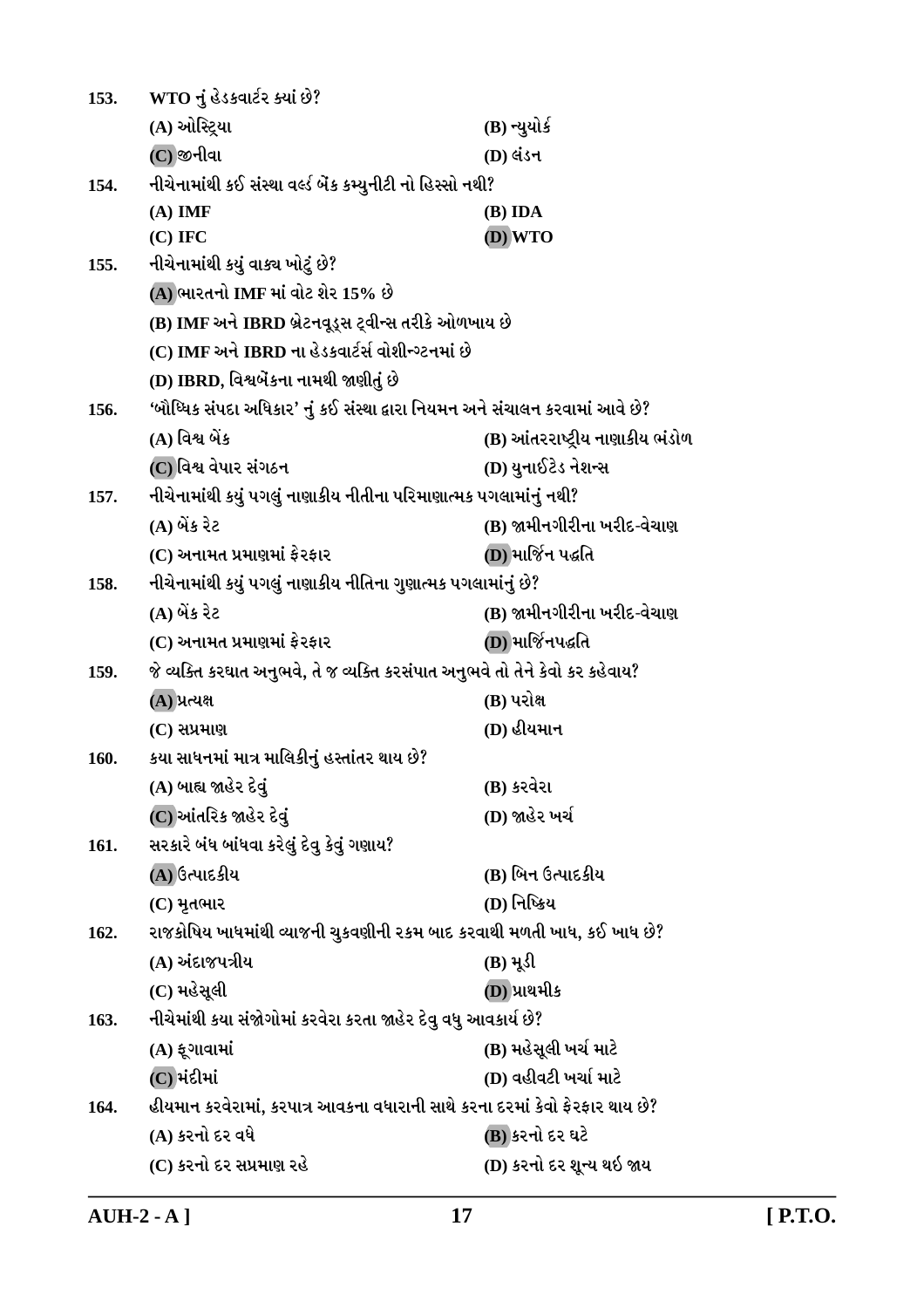| 165. | આર્થીક દ્રષ્ટિએ કઈ ખાધનો ખ્યાલ સૌથી મહત્વનો છે?                                                   |                                                                                                           |
|------|---------------------------------------------------------------------------------------------------|-----------------------------------------------------------------------------------------------------------|
|      | $(A)$ પ્રાથમિક                                                                                    | (B) અંદાજપત્રીય                                                                                           |
|      | (C) મહેસૂલી                                                                                       | (D) રાજકોષીય                                                                                              |
| 166. | થાય છે, તેને કેવું દેવું કહેવાય?                                                                  | જે દેવાથી નાણાકીય વળતર ઊપજતું નથી, રાષ્ટ્રની ઉત્પાદકતામાં વધારો થતો નથી પરંતુ તુષ્ટિગુણ અને આનંદમાં વધારો |
|      | $(A)$ મૃતભાર                                                                                      | (B)નિષ્ક્રિય                                                                                              |
|      | $(C)$ સક્રિય                                                                                      | (D) ઉત્પાદક                                                                                               |
| 167. | જે ઋણનું મુદ્દલ ભરપાઈ કરવા કોઈ ભંડોળ કે આવકનું સાધન ગીરો મુકાયું હોય તેને કેવું દેવુ કહે છે?      |                                                                                                           |
|      | (A) અસ્થગિત                                                                                       | (B) મૃતભાર                                                                                                |
|      | (C) સ્થગિત                                                                                        | (D) સક્રિય                                                                                                |
| 168. | નીચેનામાંથી કયું ઉદાહરણ પ્રાથમિક માહિતીનું છે?                                                    |                                                                                                           |
|      | (A) મ્યુનિસિપાલીટીના અહેવાલમાંથી મેળવેલ માહિતી                                                    |                                                                                                           |
|      | (B) ઉદ્યોગ માટેના પ્રકાશિત થયેલ જર્નલમાંથી મેળવેલ માહિતી                                          |                                                                                                           |
|      | (C) વેબસાઈટ ઉપરથી મેળવેલ માહિતી                                                                   |                                                                                                           |
|      | (D) National Sample Survey Office (NSSO) દ્વારા એકત્રિત થયેલ માહિતી                               |                                                                                                           |
| 169. | નીચેનામાંથી કયું ઉદાહરણ ગુણાત્મક માહિતીનું છે?                                                    |                                                                                                           |
|      | (A) આવકના ઓછી, મધ્યમ, ઉચ્ચ એવા વર્ગો                                                              | $(B)$ ઉત્પાદન (ટનમાં)                                                                                     |
|      | (C) કામદારોની ઉંમર (વર્ષમાં)                                                                      | (D) વ્યક્તિઓની ઉંચાઈ (મીટરમાં)                                                                            |
| 170. | સ્ટીલના પાઈપ બનાવતી એક કંપનીના 6 પાઈપોની લંબાઈ (મીટરમાં) નીચે પ્રમાણે છે.                         |                                                                                                           |
|      | 1.05, 1.15, 0.98, 1.12, 0.89, 0.95                                                                |                                                                                                           |
|      | નીચેનામાંથી કયું વિધાન સાચું છે?                                                                  |                                                                                                           |
|      | $(A)$ બહુલક = 1 મી.                                                                               | (B) બહુલક = 1.15 મી.                                                                                      |
|      | (C) બહુલક = 0.98 મી.                                                                              | (D) બહુલક પ્રાપ્ય નથી                                                                                     |
| 171. | એક સમષ્ટિમાંથી પસંદ કરેલ નિદર્શમાં નીચેનામાંથી શાનો સમાવેશ થાય છે?                                |                                                                                                           |
|      | (A) સમષ્ટિના બધાં જ એકમો                                                                          | (B) સમષ્ટિના ફક્ત 50% એકમો                                                                                |
|      | (C) સમષ્ટિના ફક્ત 15% એકમો                                                                        | (D) સમષ્ટિના કેટલાક એકમો                                                                                  |
| 172. | કોઈ મોલમાં પ્રવેશતા દરેક વાહનની સલામતીના કારણોસર થતી ચકાસણી નીચેના પૈકી શાનું ઉદાહરણ છે?          |                                                                                                           |
|      | (A) સમષ્ટિ તપાસ                                                                                   | (B) સ્તરિત યાદેચ્છિક નિદર્શન                                                                              |
|      | (C) પદિક નિદર્શન                                                                                  | (D) સરળ યાદેચ્છિક નિદર્શન                                                                                 |
| 173. | કોઈ વસ્તુના બે જુદા જુદા સમયના ભાવમાં થતા સાપેક્ષ ફેરફારને ટકાવારીમાં દર્શાવતા માપને ………. કહે છે. |                                                                                                           |
|      | (A) ભાવનો સૂચક આંક                                                                                | (B) જથ્થાનો સૂચક આંક                                                                                      |
|      | (C) સહસંબંધ                                                                                       | (D) સુરેખ નિયતસંબંધ                                                                                       |
| 174. | કોઈ વસ્તુના બે જુદા જુદા સમયના જથ્થામાં થતા સાપેક્ષ ફેરફારને ટકાવારીમાં દર્શાવતા માપને  કહે છે.   |                                                                                                           |
|      | (A) ભાવનો સૂચક આંક                                                                                | (B) જથ્થાનો સૂચક આંક                                                                                      |
|      | (C) સહસંબંધ                                                                                       | (D) સુરેખ નિયતસંબંધ                                                                                       |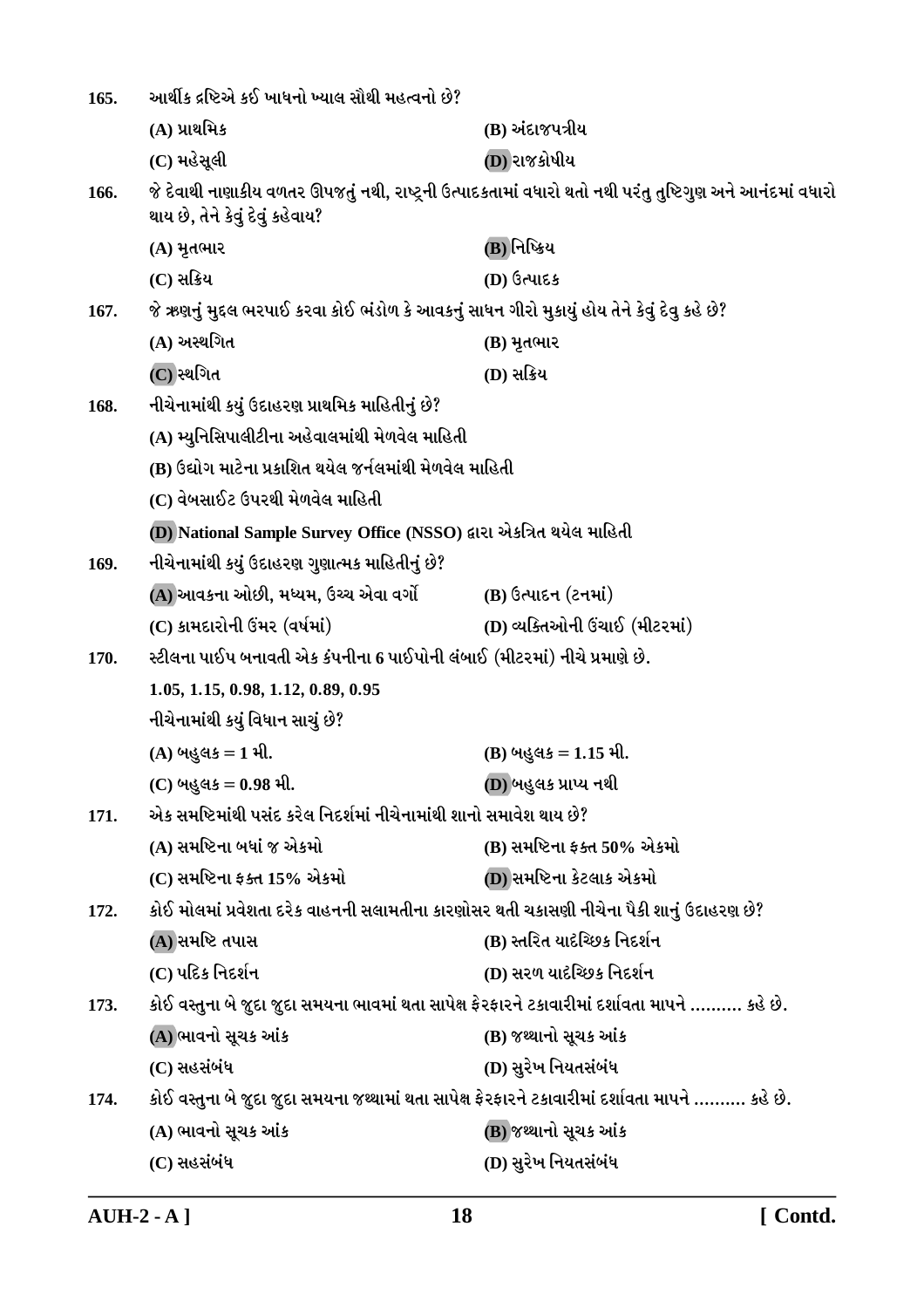| 175. | કહેવાય.                                                                                                                                                                                 | જો બે ચલોની કિંમતોમાં પ્રત્યક્ષ કે પરોક્ષ કાર્ય-કારણને લીધે એક સાથે ફેરફારો થતા હોય તો તે બે ચલ વચ્ચે ………. છે તેમ |  |
|------|-----------------------------------------------------------------------------------------------------------------------------------------------------------------------------------------|-------------------------------------------------------------------------------------------------------------------|--|
|      | (A) ભાવનો સૂચક આંક                                                                                                                                                                      | (B) જથ્થાનો સૂચક આંક                                                                                              |  |
|      | (C) સહસંબંધ                                                                                                                                                                             | (D) સુરેખ નિયતસંબંધ                                                                                               |  |
| 176. | બે સહબંધિત ચલો વચ્ચેનો ગાણિતિક કે વિધેયાત્મક સુરેખ સંબંધ કે જેના દ્વારા નિરપેક્ષ ચલની કોઈ આપેલી (જ્ઞાત) કિંમત<br>માટે તેને અનુરૂપ સાપેક્ષ ચલની કિંમતનું અનુમાન થઇ શકે તેને ………. કહે છે. |                                                                                                                   |  |
|      | (A) ભાવનો સૂચક આંક                                                                                                                                                                      | (B) જથ્થાનો સૂચક આંક                                                                                              |  |
|      | (C) સહસંબંધ                                                                                                                                                                             | (D) સુરેખ નિયતસંબંધ                                                                                               |  |
| 177. | બે સમતોલ સિક્કા ઉછાળવામાં આવે તો એક છાપ અને એક કાંટો મળે તેની સંભાવના ………. થશે.                                                                                                         |                                                                                                                   |  |
|      | $(A)$ 1/2                                                                                                                                                                               | $(B)$ 1/4                                                                                                         |  |
|      | $(C)$ 3/4                                                                                                                                                                               | $(D)$ 1                                                                                                           |  |
| 178. | લીપ વર્ષમાં 53 ગુરૂવાર હોવાની સંભાવના કેટલી થશે?                                                                                                                                        |                                                                                                                   |  |
|      | $(A)$ 1/7                                                                                                                                                                               | $(B)$ 2/7                                                                                                         |  |
|      | $(C)$ 3/7                                                                                                                                                                               | $(D)$ 4/7                                                                                                         |  |
| 179. | આપેલાં પ્રતિબંધો હેઠળ નિર્ધારિત ઉદેશને ઇષ્ટતમ રીતે સિધ્ધ કરવા માટે આયોજન કરવામાં આવે છે તેને<br>કહેવામાં આવે છે.                                                                        |                                                                                                                   |  |
|      | (A) સહસંબંધ                                                                                                                                                                             | (B) સંભાવના                                                                                                       |  |
|      | (C) સુરેખ આયોજન                                                                                                                                                                         | (D) સુરેખ નિયતસંબંધ                                                                                               |  |
| 180. | છે.                                                                                                                                                                                     | એ સંચાલકોને આયોજન, અમલીકરણ અને નિર્ણય-ઘડતરની પ્રક્રિયા અંગે એકત્રિત જાણકારી આપવાની પદ્ધતિ                         |  |
|      | (A) હિસાબી માહિતીની પહ્રતિ                                                                                                                                                              | (B) સંચાલકીય માહિતીની પદ્ધતિ                                                                                      |  |
|      | (C) XBRL                                                                                                                                                                                | (D) માહિતી દાખલ કરવી (Data Entry)                                                                                 |  |
| 181. | 'બેન્કમાંથી ઉપાડેલ રોકડ'નો વ્યવહાર નોંધવા ટેલી સોફ્ટવેરમાં કયા વાઉચરનો ઉપયોગ થાય છે?                                                                                                    |                                                                                                                   |  |
|      | (A) Contra                                                                                                                                                                              | (B) Receipt                                                                                                       |  |
|      | (C) Payment                                                                                                                                                                             | (D) Journal                                                                                                       |  |
| 182. | સ્થિરતા જાળવવાનો હોય છે.                                                                                                                                                                | વેપારી (વ્યાપારી) બેન્કોનો હેતુ નફો મેળવવાનો હોય છે જયારે  બેન્કનો હેતુ દેશમાં આર્થિક અને નાણાકીય                 |  |
|      | $(A)$ ખાનગી                                                                                                                                                                             | (B) મધ્યસ્થ                                                                                                       |  |
|      | $(C)$ ગ્રામીણ                                                                                                                                                                           | (D) પેમેન્ટ                                                                                                       |  |
| 183. | ………. એ કોઈ પણ વેપારી (વ્યાપારી) બેંકના મુખ્ય કાર્યો છે.                                                                                                                                 |                                                                                                                   |  |
|      | (A) થાપણો સ્વીકારવી અને ધિરાણ આપવું                                                                                                                                                     |                                                                                                                   |  |
|      | (B) ચલણી નાણું બહાર પાડવું અને ડીપોઝીટ વોલ્ટની સેવા આપવી                                                                                                                                |                                                                                                                   |  |
|      | (C) માહિતીનું એકત્રીકરણ અને પ્રકાશન                                                                                                                                                     |                                                                                                                   |  |
|      | (D) સરકારી જમીનગીરીઓનું ખરીદ અને વેચાણ                                                                                                                                                  |                                                                                                                   |  |
| 184. | બની છે.                                                                                                                                                                                 | રીઝર્વ બેંક ઓફ ઇન્ડિયાની સ્થાપના 1935માં થઇ હતી અને વર્ષ ………. થી તેનું રાષ્ટ્રીયકરણ થતા તે સરકારી માલિકીની        |  |
|      | $(A)$ 1964                                                                                                                                                                              | $(B)$ 1971                                                                                                        |  |
|      | $(C)$ 1949                                                                                                                                                                              | $(D)$ 1975                                                                                                        |  |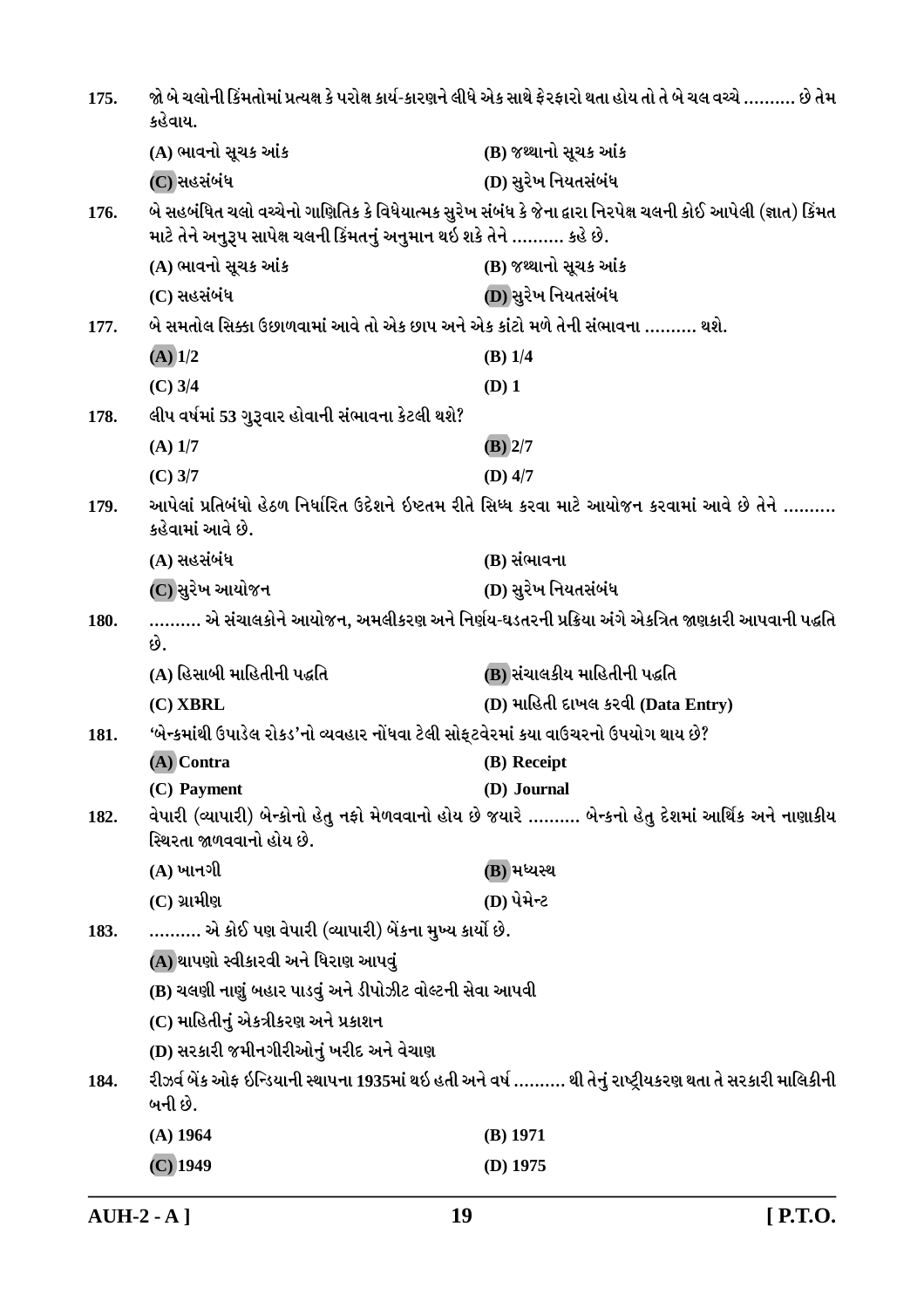| 185.        | નીચેનામાંથી કયું સાધન મૂડીબજારનું છે?                                                                                                                                 |                              |  |
|-------------|-----------------------------------------------------------------------------------------------------------------------------------------------------------------------|------------------------------|--|
|             | (A) કોલમની                                                                                                                                                            | (B) ડીબેન્ચર                 |  |
|             | (C) ટ્રેઝરી બીલ                                                                                                                                                       | (D) કોમર્શિયલ પેપર           |  |
| 186.        | નીચેનામાંથી કયું સાધન નાણાબજારનું છે?                                                                                                                                 |                              |  |
|             | (A) ઇક્વિટી શેર                                                                                                                                                       | (B) ડીબેન્ચર                 |  |
|             | (C) પ્રેફરન્સ શેર                                                                                                                                                     | (D) કોમર્શિયલ પેપર           |  |
| 187.        | ભારત સરકારની સાથે મસલત કરીને ટ્રેઝરી બીલ કોણ ઈશ્યુ કરે છે?                                                                                                            |                              |  |
|             | (A) રીઝર્વ બેંક ઓફ ઇન્ડિયા                                                                                                                                            | (B) સ્ટેટ બેંક ઓફ ઇન્ડિયા    |  |
|             | $(C)$ IDBI                                                                                                                                                            | (D) IFCI                     |  |
| 188.        | પેમેન્ટ બેંક નીચેના પૈકી કયું કાર્ય કરી શકે?                                                                                                                          |                              |  |
|             | (A) રીકરીંગ ડીપોઝીટ ખાતું ખોલવાનું                                                                                                                                    |                              |  |
|             | (B) ધિરાણ આપવાનું                                                                                                                                                     |                              |  |
|             | (C) નક્કી કરેલ મર્યાદા સુધીની સેવિંગ ડીપોઝીટ સ્વીકારી શકે                                                                                                             |                              |  |
|             | (D) NRI ડીપોઝીટ સ્વીકારી શકે                                                                                                                                          |                              |  |
| 189.        | પ્રધાન મંત્રી મુદ્રા યોજના (PMMY) અંતર્ગત રૂ. લાખ સુધીની લોન બિન-કોર્પોરેટ અને બિન-ખેતી નાના/સૂક્ષ્મ<br>(small/micro) સાહસોને મળી શકે છે.                             |                              |  |
|             | $(A)$ 1                                                                                                                                                               | $(B)$ 10                     |  |
|             | $(C)$ 15                                                                                                                                                              | $(D)$ 20                     |  |
| <b>190.</b> | દ્વારા સ્ટોકના સંગ્રહ, વ્યાજ અને વીમાના ખર્ચમાં ઘટાડો કરી શકાય, સ્ટોકનો બગાડ અટકાવી શકાય અને<br>ઉત્પાદનનું સાતત્ય જાળવી શકાય.                                         |                              |  |
|             | (A) હિસાબી સિધ્ધાંત                                                                                                                                                   | (B) યોગ્ય ઇન્વેન્ટરી અંકુશ   |  |
|             | (C) નાણાકીય અંકુશ                                                                                                                                                     | (D) યોગ્ય માર્કેટિંગ સંચાલન  |  |
| 191.        | કરવેરા ઓડિટ નીચેના પૈકી કયા કાયદાની જોગવાઈ હેઠળ જરૂરી છે?                                                                                                             |                              |  |
|             | (A) The Companies Act, 1956                                                                                                                                           |                              |  |
|             | (B) The Companies Act, 2013                                                                                                                                           |                              |  |
|             | (C) The Income Tax Act, 1961                                                                                                                                          |                              |  |
|             | (D) The Securities Contracts (Regulation) Act, 1956                                                                                                                   |                              |  |
| 192.        | એક વસ્તુની કારખાના પડતર રૂ. 4000 છે અને વહીવટી તેમજ વેચાણ ખર્ચા કુલ પડતરના 20% છે. જો વેચાણ કિંમત પર<br>20% નફો મેળવવો હોય તો આ વસ્તુની વેચાણ કિંમત કેટલી રાખવી જોઇએ? |                              |  |
|             | $(A)$ 3.5760                                                                                                                                                          | $(B)$ $\bar{z}$ . 6000       |  |
|             | $(C)$ $\bar{z}$ . 1250                                                                                                                                                | (D) $3.6250$                 |  |
| 193.        | તા. 31-03-2021ના રોજ મિલકતોની દંષ્ટિએ ભારતની સૌથી મોટી ખાનગી ક્ષેત્રની બેંક કઈ છે?                                                                                    |                              |  |
|             | (A) HDFC Bank                                                                                                                                                         | (B) ICICI Bank               |  |
|             | (C) Axis Bank                                                                                                                                                         | (D) IDBI Bank                |  |
| 194.        | નીચે આપેલ પૈકી કઈ પદ્ધતિ પસંદગીના સ્ટોક પર નિયંત્રણ રાખવા પર પ્રયત્નો કેન્દ્રિત કરે છે?                                                                               |                              |  |
|             | (A) માલસામાન ફેરબદલી દર                                                                                                                                               | (B) એબીસી વર્ગીકરણની પદ્ધતિ  |  |
|             | (C) સતત માલસિલકની પદ્ધતિ                                                                                                                                              | (D) સામાયિક માલસિલકની પદ્ધતિ |  |